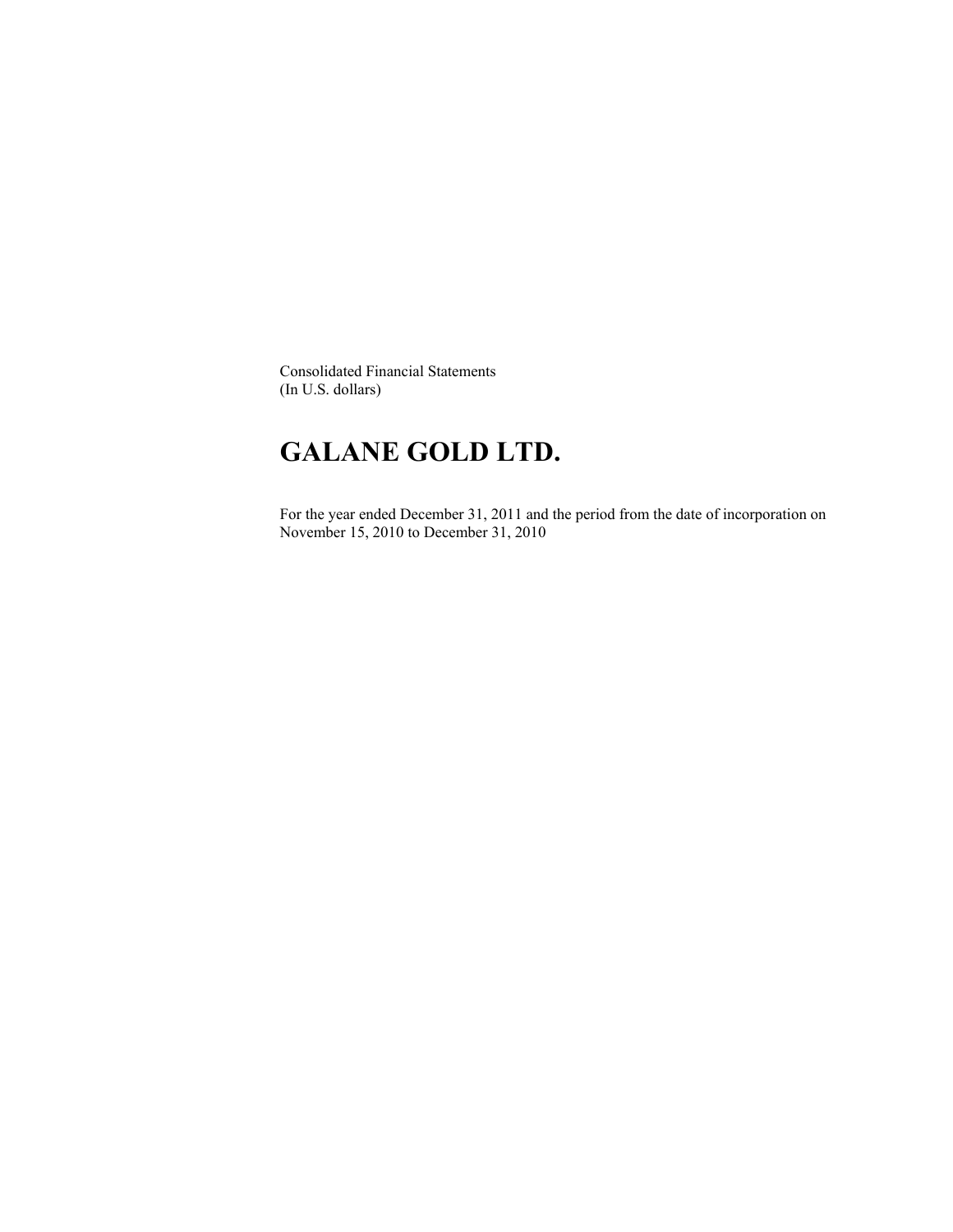#### To the Shareholders of Galane Gold Limited

We have audited the accompanying consolidated financial statements of Galane Gold Limited, which comprise the consolidated statements of financial position as at December 31, 2011 and December 31, 2010, the consolidated statements of earnings and comprehensive earnings, changes in equity and cash flows for the year ended December 31, 2011 and the period from the date of incorporation November 15, 2010 to December 31, 2010, and notes, comprising a summary of significant accounting policies and other explanatory information.

## *Management's responsibility for the consolidated financial statements*

Management is responsible for the preparation and fair presentation of these consolidated financial statements in accordance with International Financial Reporting Standards, and for such internal control as management determines is necessary to enable the preparation of consolidated financial statements that are free from material misstatement, whether due to fraud or error.

#### *Auditors' responsibility*

Our responsibility is to express an opinion on these consolidated financial statements based on our audits. We conducted our audits in accordance with Canadian generally accepted auditing standards. Those standards require that we comply with ethical requirements and plan and perform the audit to obtain reasonable assurance about whether the consolidated financial statements are free from material misstatement.

An audit involves performing procedures to obtain audit evidence about the amounts and disclosures in the consolidated financial statements. The procedures selected depend on our judgment, including the assessment of the risks of material misstatement of the consolidated financial statements, whether due to fraud or error. In making those risk assessments, we consider internal control relevant to the entity's preparation and fair presentation of the consolidated financial statements in order to design audit procedures that are appropriate in the circumstances, but not for the purpose of expressing an opinion on the effectiveness of the entity's internal control. An audit also includes evaluating the appropriateness of accounting policies used and the reasonableness of accounting estimates made by management, as well as evaluating the overall presentation of the consolidated financial statements.

We believe that the audit evidence we have obtained in our audits is sufficient and appropriate to provide a basis for our audit opinion.

### *Opinion*

In our opinion, the consolidated financial statements present fairly, in all material respects, the consolidated financial position of Galane Gold Limited as at December 31, 2011 and December 31, 2010, and its consolidated financial performance and its consolidated cash flows for the year ended December 31, 2011 and the period from the date of incorporation November 15, 2010 to December 31, 2010 in accordance with International Financial Reporting Standards.

" KPMG LLP"

Chartered Accountants, Licensed Public Accountants Toronto, Canada April 27, 2012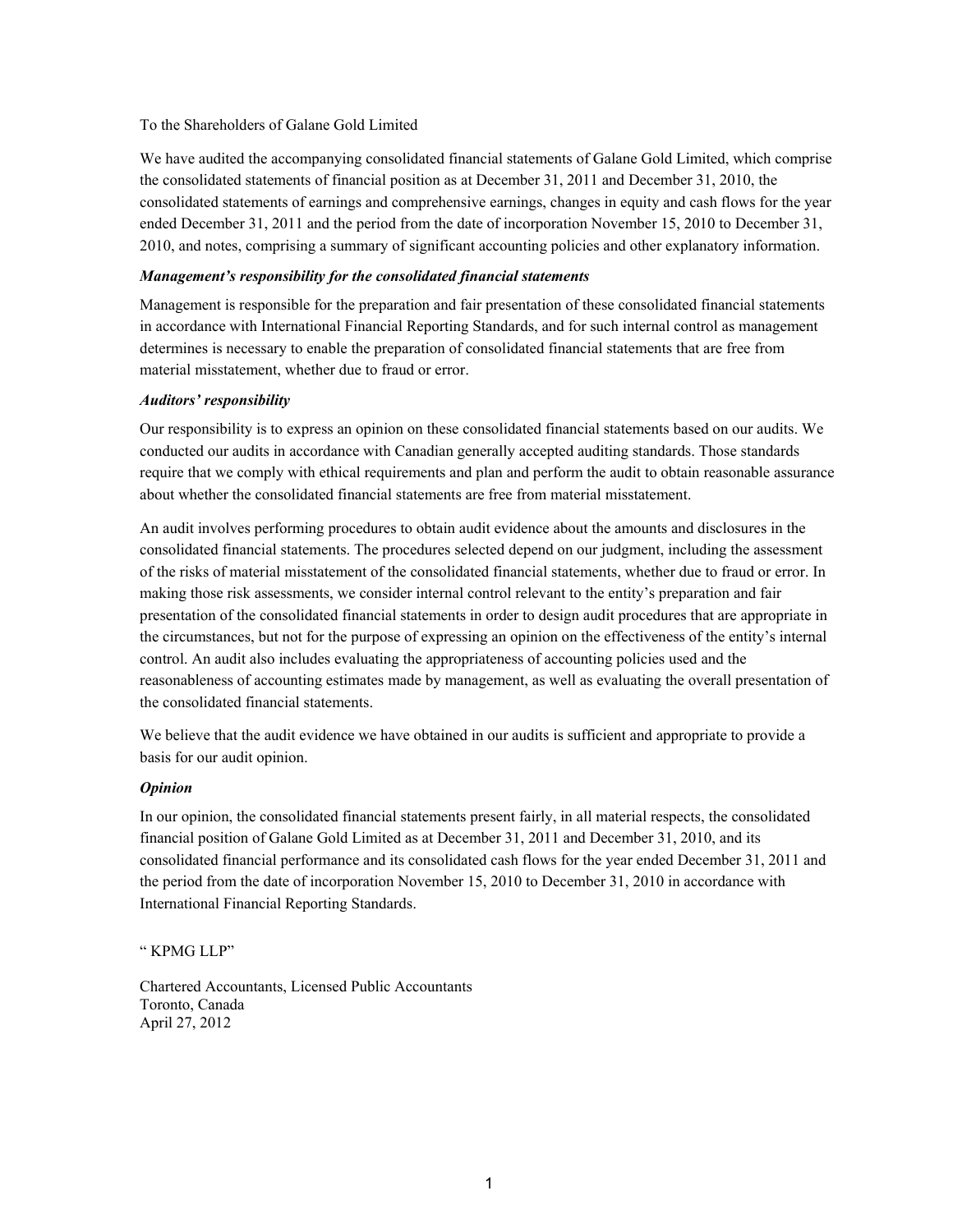Consolidated Statement of Financial Position (In U.S. dollars)

As at December 31, 2011 and December 31, 2010

|                                                                  |              |     | December 31, |               | December 31, |
|------------------------------------------------------------------|--------------|-----|--------------|---------------|--------------|
|                                                                  | <b>Notes</b> |     | 2011         |               | 2010         |
| Assets                                                           |              |     |              |               |              |
| Current assets:                                                  |              |     |              |               |              |
| Cash                                                             |              | \$  | 6,531,004    | $\mathcal{S}$ | 320          |
| Trade and other receivables                                      | 6            |     | 8,341,572    |               |              |
| Inventories                                                      | 7            |     | 11,558,613   |               |              |
|                                                                  |              |     | 26,431,189   |               | 320          |
| Non-current assets:                                              |              |     |              |               |              |
| Mining properties                                                | 8            |     | 14,812,322   |               |              |
| Plant and equipment                                              | 8            |     | 4,468,947    |               |              |
| Ore stockpiles                                                   | 7            |     | 7,321,516    |               |              |
|                                                                  |              |     | 26,602,785   |               |              |
|                                                                  |              | \$  | 53,033,974   | \$            | 320          |
| Liabilities and Shareholders' Equity                             |              |     |              |               |              |
| Current liabilities:<br>Accounts payable and accrued liabilities | 11           | -\$ | 7 196 711    |               |              |

| Accounts payable and accrued liabilities | 11 | \$            | 7,196,711  |    |     |
|------------------------------------------|----|---------------|------------|----|-----|
|                                          |    |               | 7,196,711  |    |     |
| Non-current liabilities:                 |    |               |            |    |     |
| Interest-bearing loans and borrowings    | 12 |               | 3,800,000  |    |     |
| Restoration and rehabilitation provision | 10 |               | 4,985,731  |    |     |
| Warrants denominated in foreign currency | 14 |               | 4,690,342  |    |     |
|                                          |    |               | 13,476,073 |    |     |
| Shareholders' equity:                    |    |               |            |    |     |
| Share capital                            | 14 | <sup>\$</sup> | 30,348,992 | S  | 320 |
| Reserves                                 | 14 |               | 587,651    |    |     |
| Retained earnings                        |    |               | 1,424,547  |    |     |
|                                          |    |               | 32,361,190 |    | 320 |
|                                          |    | \$            | 53,033,974 | \$ | 320 |

Subsequent events (note 19) Commitments and contingencies (note 16)

Approved and authorized by the Board on April 27, 2012:

*"Ravi Sood "* Director *"Philip Condon "* Director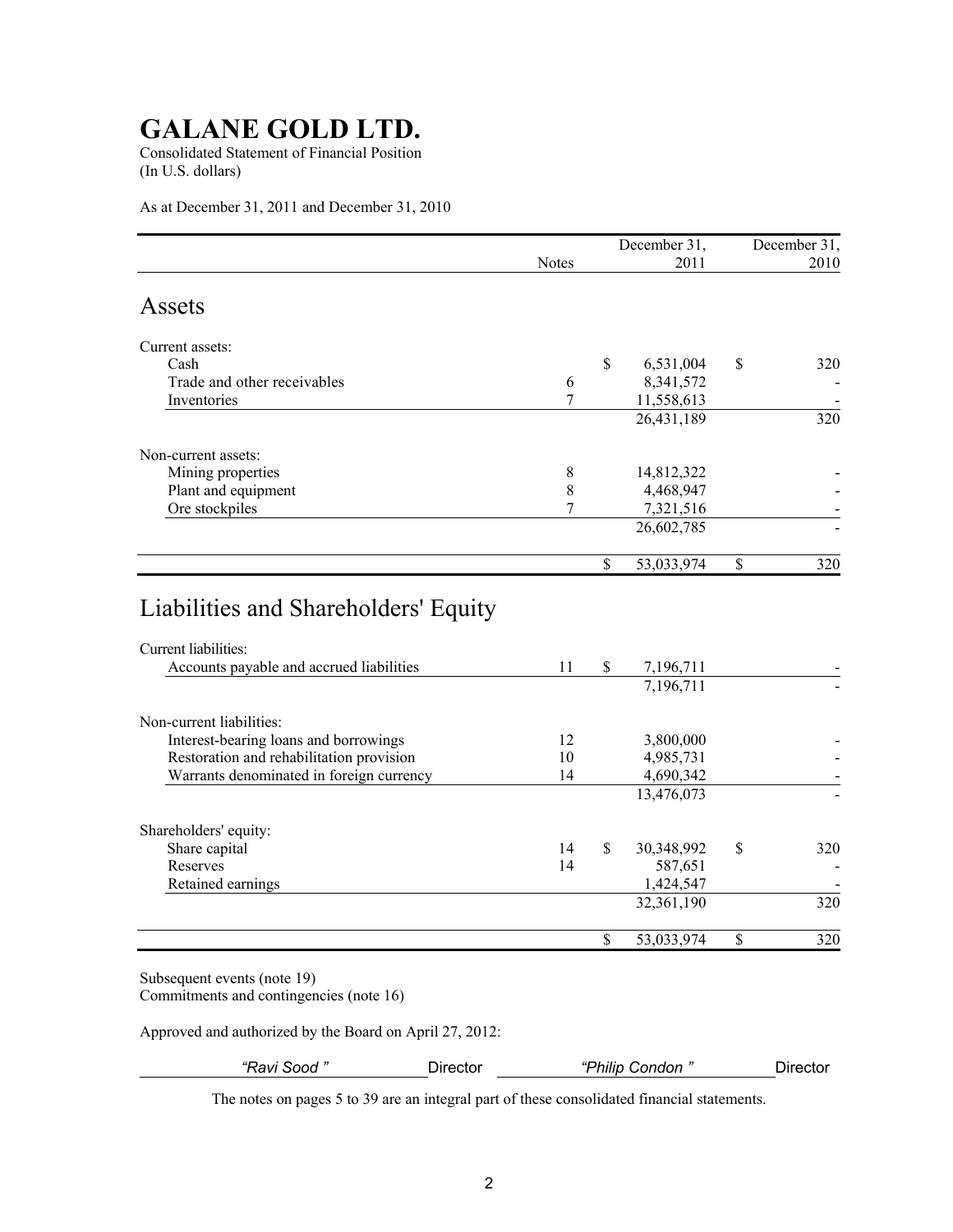Consolidated Statement of Earnings and Comprehensive Earnings (In U.S. dollars)

Year ended December 31, 2011, and the period from the date of incorporation November 15, 2010 to December 31, 2010

|                                                           | Note  | 2011                           |    | 2010      |
|-----------------------------------------------------------|-------|--------------------------------|----|-----------|
| Mining Revenue<br>Mining Costs:                           | 15    | \$<br>28,606,785<br>23,609,524 | \$ |           |
| Earnings from mining operations                           |       | 4,997,261                      |    |           |
| Expenses:                                                 |       |                                |    |           |
| <b>Exploration costs</b>                                  |       | 35,250                         |    |           |
| Foreign exchange gain                                     |       | (583, 720)                     |    |           |
| Corporate general and administration                      | 15    | 2,092,157                      |    |           |
| Financing costs                                           | 14,15 | 1,697,570                      |    |           |
| Other expenses                                            | 5,15  | 331,457                        |    |           |
|                                                           |       | 3,572,714                      |    |           |
| Earnings and comprehensive earnings for the period before |       |                                |    |           |
| taxation                                                  |       | \$<br>1,424,547                | \$ |           |
| Taxation                                                  | 13    | \$                             | S  |           |
| Net earnings and comprehensive earnings for the period    |       | \$<br>1,424,547                | \$ |           |
|                                                           |       |                                |    |           |
| Basic earnings per common share                           |       | \$<br>0.0862                   | \$ |           |
| Fully diluted earnings per common share                   |       | \$<br>0.0860                   | \$ |           |
| Weighted average number of common shares - basic          |       | 16,526,805                     |    | 2,500,000 |
| Weighted average number of common shares – fully diluted  |       | 16,558,880                     |    | 2,500,000 |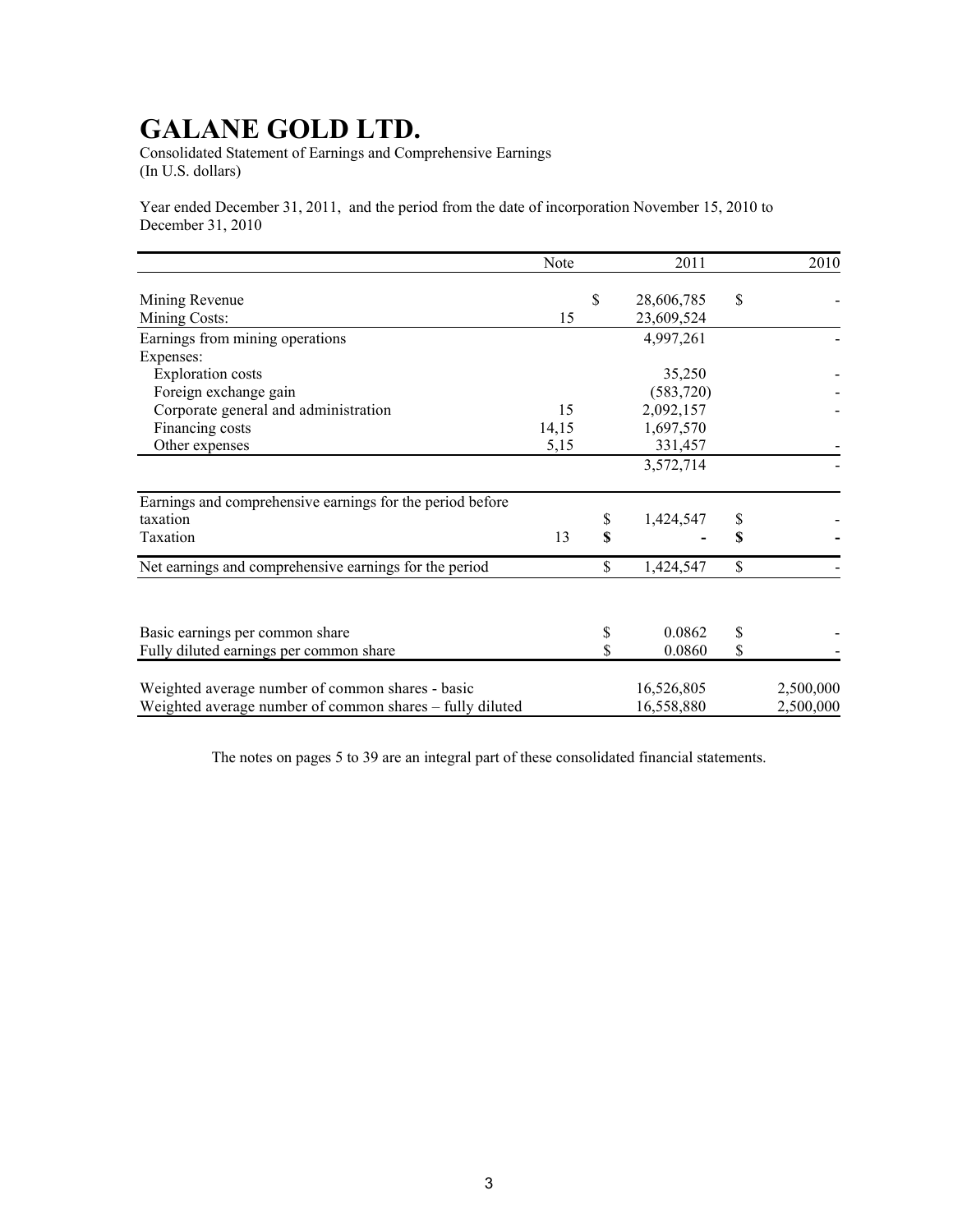Consolidated Statement of Changes in Equity (In U.S. Dollars)

Year ended December 31, 2011 and for the period from the date of incorporation November 15, 2010 to December 31, 2010

|                                                           |              | <b>Capital Stock</b>       |                          | <b>Reserves</b>                |                             |                      |
|-----------------------------------------------------------|--------------|----------------------------|--------------------------|--------------------------------|-----------------------------|----------------------|
|                                                           | <b>Notes</b> | <b>Number</b>              | Amount                   | <b>Stock based</b><br>payments | Retained<br><b>Earnings</b> | Total                |
| Issuance of shares on incorporation, November 15,<br>2010 |              | <sup>\$</sup><br>2,500,000 | 320S                     | $\blacksquare$                 | \$<br>$\blacksquare$        | <sup>\$</sup><br>320 |
| <b>Balance as at December 31, 2010</b>                    |              | $\mathcal{S}$<br>2,500,000 | 320                      | \$<br>$\overline{\phantom{a}}$ | \$.<br>$\blacksquare$       | <sup>\$</sup><br>320 |
| Cancelled                                                 |              | (500,000)                  | (64)                     |                                |                             | (64)                 |
| Issued for:                                               |              |                            |                          |                                |                             |                      |
| Private placement                                         | 14           | 20,545,500                 | 14,454,471               | $\overline{\phantom{a}}$       |                             | 14,454,471           |
| Share issuance costs                                      | 14           |                            | (2,485,126)              |                                |                             | (2,485,126)          |
| Completion of Gallery Acquisition                         | 5, 14        | 21,875,000                 | 17,893,750               |                                |                             | 17,893,750           |
| Completion of Carlaw Acquisition                          | 5, 14        | 687,500                    | 485,641                  | $\overline{\phantom{a}}$       |                             | 485,641              |
| Stock-based compensation for the period                   | 14           | $\overline{\phantom{a}}$   | $\overline{\phantom{a}}$ | 587,651                        |                             | 587,651              |
| Net earnings for the year                                 |              |                            |                          |                                | 1,424,547                   | 1,424,547            |
| <b>Balance as at December 31, 2011</b>                    |              | 45,108,000                 | 30,348,992               | 587,651                        | 1.424,547                   | 32,361,190           |
|                                                           |              |                            |                          |                                |                             |                      |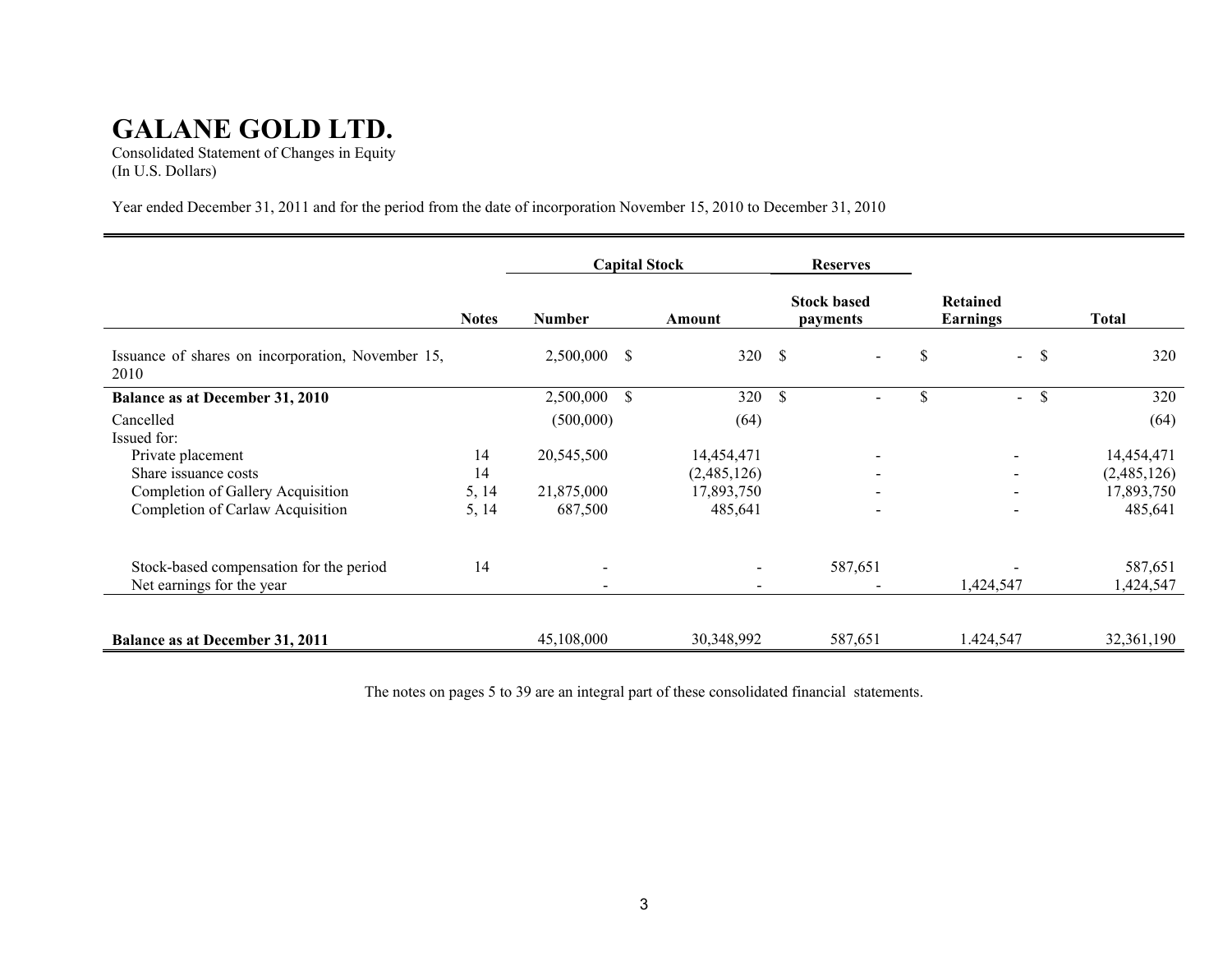Consolidated Statement of Cash Flows (In U.S. Dollars)

Year ended December 31, 2011 and for the period from the date of incorporation November 15, 2010 to December 31, 2010

|                                                                                            | <b>Notes</b>  | 2011            | 2010      |
|--------------------------------------------------------------------------------------------|---------------|-----------------|-----------|
| Cash flows from operating activities:                                                      |               |                 |           |
| Net earnings for the period                                                                |               | \$<br>1,424,547 | \$        |
| Items not involving cash:                                                                  |               |                 |           |
| Loss on disposal of equipment                                                              |               | 2,150           |           |
| Depreciation and amortization                                                              | $\,8\,$       | 2,485,258       |           |
| Stock based compensation                                                                   | 14            | 587,651         |           |
| Accretion                                                                                  | 10            | 174,425         |           |
| Financing costs                                                                            | 15            | 1,523,146       |           |
| Foreign exchange                                                                           |               | 421,383         |           |
| Other expenses                                                                             | 15            | 397,342         |           |
| Working capital adjustments:                                                               |               |                 |           |
| Change in trade and other receivables                                                      |               | (6,119,025)     |           |
| Change in inventories                                                                      |               | (1,322,050)     |           |
| Change in trade and other payables relating to                                             |               |                 |           |
| operating activities                                                                       |               | 791,351         |           |
| Cash flows from operating activities                                                       |               | 366,178         |           |
| Cash flows from investing activities:                                                      |               |                 |           |
| Cash acquired from Carlaw Acquisition                                                      | $\mathfrak s$ | 179,678         |           |
| Net cash used in the Gallery Acquisition:                                                  | 5             | (6, 559, 462)   |           |
| Mining assets acquired since Acquisition                                                   | 8             | (2,408,389)     |           |
| Proceeds from sale of equipment                                                            |               | 38,639          |           |
| Cash flows used in investing activities                                                    |               | (8,749,534)     |           |
|                                                                                            |               |                 |           |
| Cash flow from financing activities:                                                       |               |                 |           |
| Net proceeds from issuance of shares and warrants                                          | 5, 14         | 14,929,324      | 320       |
| Interest paid                                                                              |               | (79,241)        |           |
| Cash flows from (used in) financing activities                                             |               | 14,850,083      | 320       |
|                                                                                            |               |                 |           |
| Increase (decrease) in cash                                                                |               | 6,466,727       | 320       |
| Effect of unrealized foreign exchange gain on cash                                         |               | 63,957          |           |
| Cash, at January 1                                                                         |               | 320             |           |
|                                                                                            |               |                 |           |
| Cash, at December 31                                                                       |               | \$<br>6,531,004 | \$<br>320 |
| Non-cash investing activity:                                                               |               |                 |           |
|                                                                                            |               | \$              |           |
| Rehabilitation and reclamation decrease in mining assets<br>Non-cash financing activities: |               | (160, 139)      |           |
| Share issue costs in accounts payable                                                      |               | \$<br>20,293    |           |
| Financing costs due to increase in warrants denominated                                    |               |                 |           |
| in foreign currency                                                                        |               | \$<br>1,443,904 |           |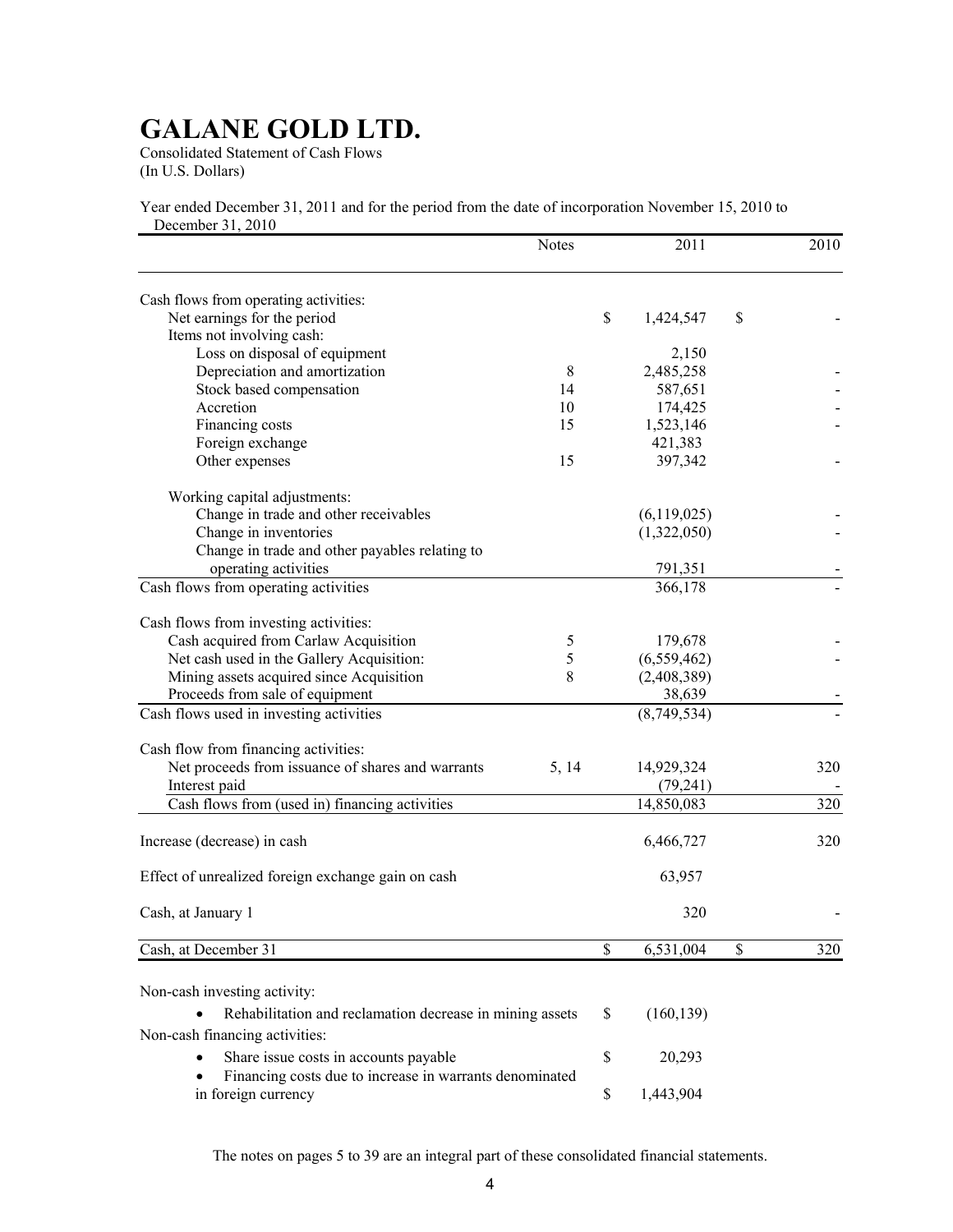Notes to Consolidated Financial Statements

Year ended December 31, 2011 with comparative information for the period from incorporation November 15, 2010 to December 31, 2010

### **1. Corporate Information**

Galane Gold Ltd., formerly Carlaw Capital III Corp., (the "Company" or "GGL"), operates through its wholly owned subsidiary, Galane Gold Mines Ltd. ("GGM") which was incorporated under the *Business Corporations Act* (Ontario) on November 15, 2010 and whose principal business activities are the exploration for, development of, and operation of gold mining properties. The Company's registered and head office is located at Suite 1800, 181 Bay St., Toronto, Ontario, Canada.

Effective August 30, 2011, the Company, through its wholly owned subsidiary, Mupane Gold Mines Limited, a Mauritius company, acquired all of the issued and outstanding shares of an Australian company, Gallery Gold Pty Ltd. from IAMGOLD Corporation ("IAMGOLD") (the "Gallery Acquisition"). The purchase price for such acquisition was paid by a combination of cash, shares and the issuance of interest bearing debt.

Effective August 30, 2011, the Company acquired all of the issued and outstanding shares of GGM by issuing an aggregate of 44,420,500 common shares from treasury in exchange for all of the issued and outstanding common shares of GGM. As a result of this share exchange, the former shareholders of GGM acquired control of the Company.

These consolidated financial statements include the results of operations of GGM from the date of incorporation, and Galane Gold Ltd. (formerly Carlaw Capital III Corp.) and Gallery Gold Pty Ltd. from August 30, 2011, the date of the Gallery Acquisition and the Carlaw Acquisition (collectively, the "Acquisitions") (Note 5).

### **2. Basis of preparation:**

#### **(a) Statement of compliance**

The consolidated financial statements of the Company and its subsidiaries have been prepared in accordance with International Financial Reporting Standards, as issued by the International Accounting Standards Board ("IASB").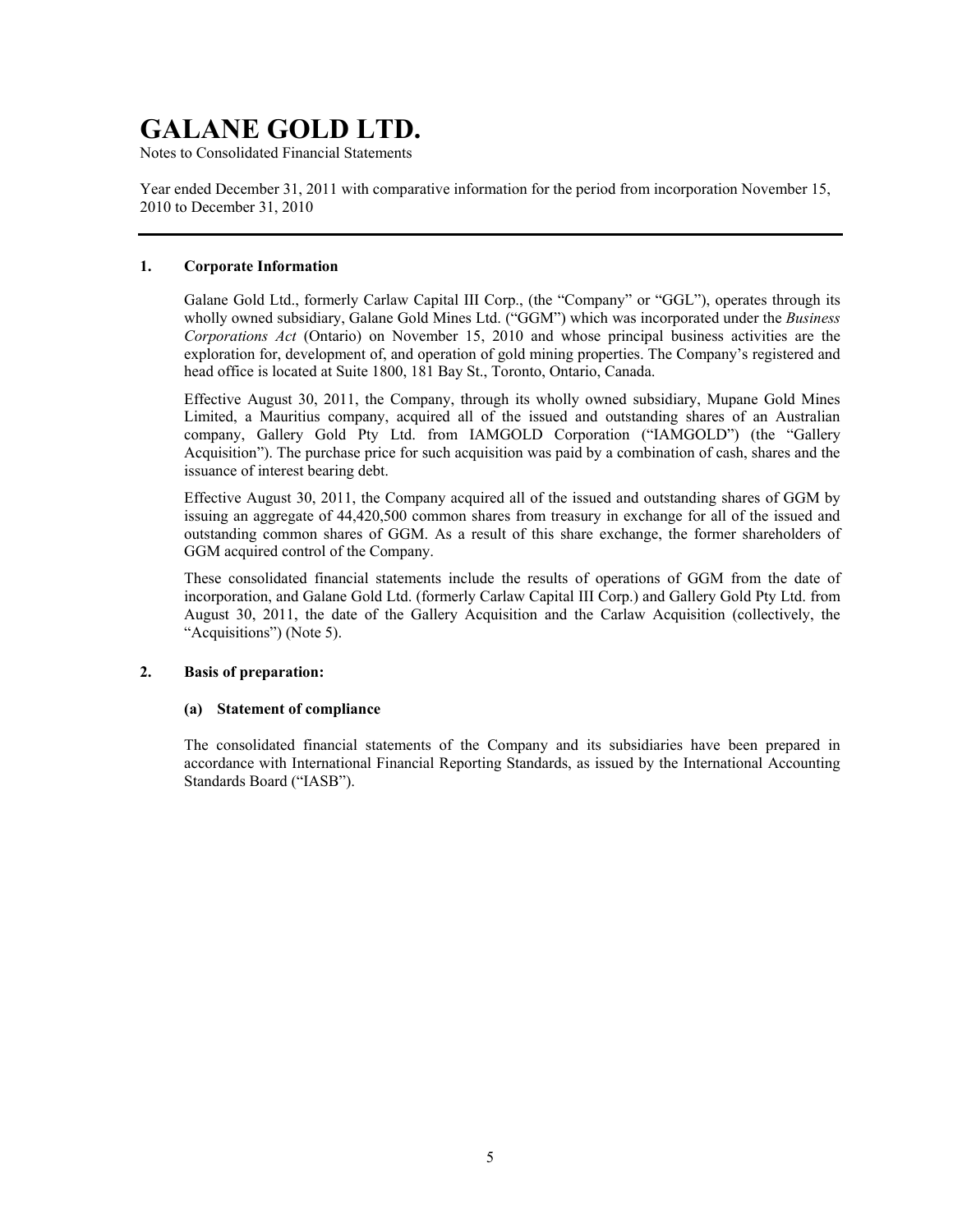Notes to Consolidated Financial Statements

Year ended December 31, 2011 with comparative information for the period from incorporation November 15, 2010 to December 31, 2010

### **2. Basis of preparation (continued):**

#### **(b) Basis of measurement**

The consolidated financial statements have been prepared on a historical cost basis except for financial instruments which are at fair value. The methods used to measure fair values are discussed in Note 3.

#### **(c) Basis of consolidation**

The significant subsidiaries of the Company are accounted for as follows:

|                               | Country of<br>incorporation | % equity interest | Accounting<br>Method |
|-------------------------------|-----------------------------|-------------------|----------------------|
| Galane Gold Mines Ltd.        | Canada                      | $100\%$           | Consolidation        |
| Mupane Gold Mines Limited     | <b>Mauritius</b>            | $100\%$           | Consolidation        |
| Gallery Gold Pty Ltd.         | Australia                   | 100%              | Consolidation        |
| Mupane Gold Mining (Pty) Ltd. | <b>Botswana</b>             | $100\%$           | Consolidation        |

A subsidiary is an entity controlled by the Company. Control exists when the Company has the power to govern the financial and operating policies of an entity so as to obtain benefits from its activities. The financial statements of subsidiaries are included in the consolidated financial statements from the date that control commences until the date that control ceases. The financial information of the subsidiaries are prepared for the same reporting period as the parent company, using consistent accounting policies.

All balances, income and expenses and unrealized gains and losses resulting from transactions amongst subsidiaries of the Company are eliminated on consolidation.

The Company's other subsidiaries are Galane Gold Botswana (Pty) Ltd. (Botswana) (100% owned) and Shashe Mines (Pty) Ltd. (Botswana) (85% owned).

#### **(d) Functional and presentation currency**

The consolidated financial statements are presented in U.S. dollars, which is the functional currency of the Company and each of its subsidiaries. All amounts are in U.S. dollars, except where otherwise indicated.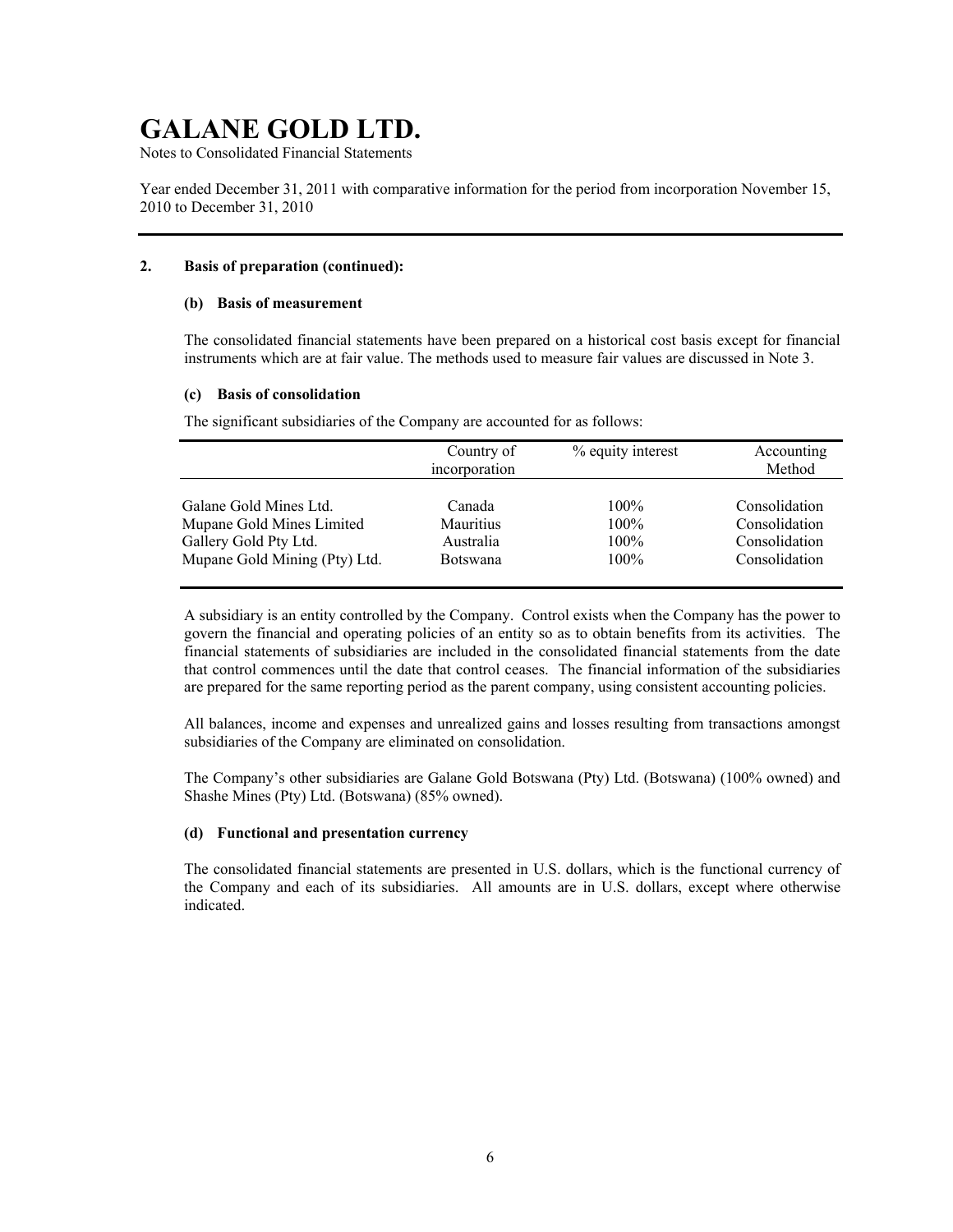Notes to Consolidated Financial Statements

Year ended December 31, 2011 with comparative information for the period from incorporation November 15, 2010 to December 31, 2010

## **2. Basis of preparation (continued):**

### **(e) Significant accounting judgements, estimates and assumptions**:

The preparation of the consolidated financial statements requires management to make judgements, estimates and assumptions that affect the reported amounts of assets, liabilities and contingent liabilities at the date of the consolidated financial statements and reported amounts of revenues and expenses during the reporting period. Estimates and assumptions are continually evaluated and are based on management's experience and other factors, including expectations of future events that are believed to be reasonable under the circumstances. However, actual outcomes can differ from these estimates.

In particular, information about significant areas of estimation uncertainty and critical judgments in applying accounting policies that have the most significant effect on the amounts recognized in the consolidated financial statements are as follows:

### **(i) Mineral reserves and resources**:

Mineral reserve and resources estimates have been estimated by qualified personnel of the Company in accordance with definitions and guidelines adopted by The Canadian Institute of Mining, Metallurgy and Petroleum ("CIM Standards on Mineral Resources and Reserves"). A mineral reserve is a technical estimate of the amount of metal or mineral that can be economically extracted from a mineral deposit. Mineral reserve and resource estimates include numerous uncertainties and depend heavily on geological interpretations and statistical inferences drawn from drilling and other data. Reserve statements also require an estimate of the future price for the commodity in question and an estimate of the future cost of operations. The mineral reserve and resource estimates are subject to uncertainty and may be inaccurate. Results from drilling, testing and production, as well as material changes in metal prices subsequent to the date of an estimate may justify a revision of such estimates.

Actual production costs may vary from estimated production costs due to many factors like changing costs of inputs such as labour, energy and consumables as well as varying royalty expenses related to the price of gold.

A number of accounting estimates, as described in the following relevant accounting policy notes, are impacted by the reserve and resource estimates:

- Note  $3(f)$  Depreciation rates
- Note  $3(h)(ii)$  Impairment of non-financial assets
- Note  $3(i)$  Restoration and rehabilitation provision
- Note  $5 -$  Allocation of purchase price
- Note 8 Mining assets

### **(ii) Other**:

The following areas of judgements, estimates and assumptions are described in the following note:

• Note  $9$  – Financial instruments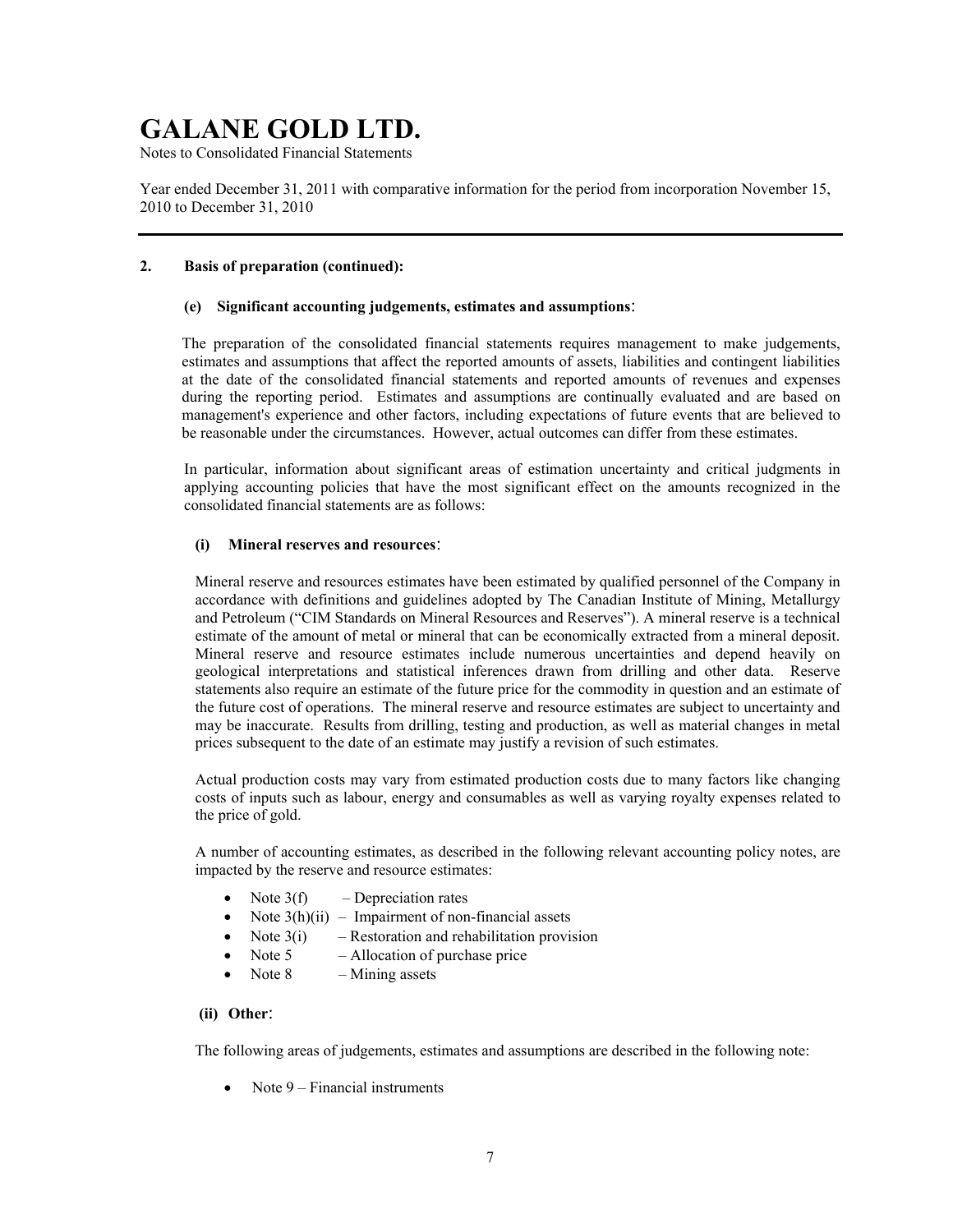Notes to Consolidated Financial Statements

Year ended December 31, 2011 with comparative information for the period from incorporation November 15, 2010 to December 31, 2010

### **3. Significant accounting policies:**

#### **(a) Foreign currency translation**

The consolidated financial statements are presented in U.S. dollars, which is the Company and each of its subsidiaries' functional currency. Transactions in foreign currencies are initially recorded in the functional currency at the rate on the date of the transaction. Monetary assets and liabilities denominated in foreign currencies are retranslated at the rate of exchange on the date of the consolidated statement of financial position. All differences are taken to the consolidated statement of earnings and comprehensive earnings. Non-monetary items that are measured in terms of historical cost in a foreign currency are translated using the exchange rate as at the date of the initial transaction.

#### **(b) Business combinations**

On the acquisition of a subsidiary, the purchase method of accounting is applied whereby the purchase consideration is allocated to the identifiable assets, liabilities and contingent liabilities (identifiable net assets) on the basis of fair value at the date of acquisition.

The cost of the business combination is the aggregate of the fair values at the date of exchange of assets given, liabilities incurred or assumed, and equity instruments issued by the acquirer in exchange for control of the acquiree.

Goodwill is initially measured at cost being the excess of the cost of the business combination over the Company's interest in the fair value of the acquiree's identifiable net assets.

If the fair value attributable to the Company's share of the identifiable net assets exceeds the fair value of the consideration, the Company reassesses whether it has correctly identified and measured the assets acquired and liabilities assumed and recognizes any additional assets or liabilities that are identified in that review. If that excess remains after reassessment, the Company recognizes the resulting gain in the consolidated statement of earnings and comprehensive earnings on the acquisition date.

Professional fees and other costs directly related to business combinations are expensed in the year they are incurred.

#### **(c) Financial instruments**

The Company recognizes financial assets and financial liabilities on the date it becomes a party to the contractual provisions of the instruments. A regular way purchase of financial assets is recognized using the trade date accounting. Financial liabilities are not recognized unless one of the parties has performed or the contract is a derivative contract.

A financial asset (in whole or in part) is derecognized either when the Company has transferred substantially all the risks and rewards of ownership of the financial asset or when cash flows expire.

A financial liability is derecognized when the obligation specified in the contract is discharged, cancelled or expired.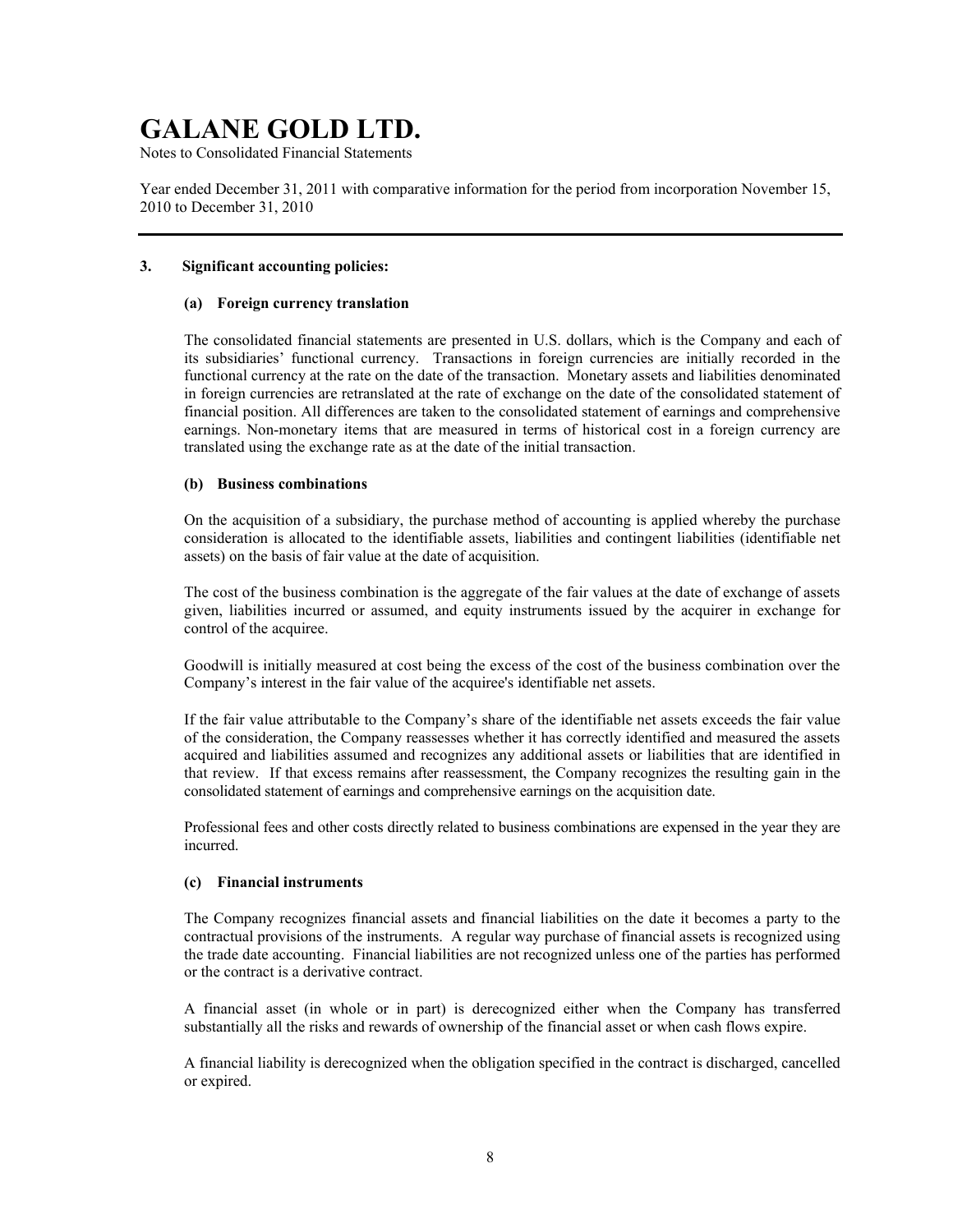Notes to Consolidated Financial Statements

Year ended December 31, 2011 with comparative information for the period from incorporation November 15, 2010 to December 31, 2010

#### **3. Significant accounting policies (continued):**

#### **(c) Financial instruments (continued)**

Financial assets and liabilities are offset when the Company has a legally enforceable right to offset and intends to settle either on a net basis or to realize the asset and settle the liability simultaneously.

Certain financial instruments are recorded at fair value in the consolidated statement of financial position. Current market conditions impact these fair values. These represent management's best estimates and are subject to risks and uncertainties. Therefore, it is reasonably possible that changes could occur which may affect the carrying value recognized in the financial statements of the Company's financial instruments.

#### **Non-derivative financial instruments**

Non-derivative financial instruments comprise cash, trade and other receivables, accounts payable and accrued liabilities, interest bearing loans and borrowings and warrants denominated in foreign currency.

Non-derivative financial instruments are recognized initially at fair value plus, for instruments not at fair value through profit and loss, any directly attributable transaction costs. Subsequent to initial recognition, non-derivative financial instruments are classified and measured as described below.

### *Financial instruments at fair value through profit or loss*

An instrument is classified at fair value through profit or loss if it is acquired principally for the purpose of selling in the short-term or is designated as such upon initial recognition. Financial instruments are designated at fair value through profit or loss if the Company manages such investments and makes purchase and sale decisions based on their fair value in accordance with the Company's documented risk management of investment strategy.

Cash and warrants denominated in foreign currency are designated as fair value through profit or loss. Any unrealized gains or losses related to changes in the fair value are included in interest income, and financing costs in the consolidated statement of earnings and comprehensive earnings.

#### *Other financial instruments*

Loans and receivables, which have fixed and determinable payments that are not specified in an open market, are recognized initially at fair value plus any attributable transaction costs. Subsequent to initial recognition, they are measured at amortized cost using the effective interest method, less any impairment losses. These include trade and other receivables.

Other financial liabilities are recognized initially at fair value plus any attributable transaction costs. Subsequent to initial recognition, they are measured at amortized cost using the effective interest method. These include interest bearing loans and borrowings and accounts payable and accrued liabilities.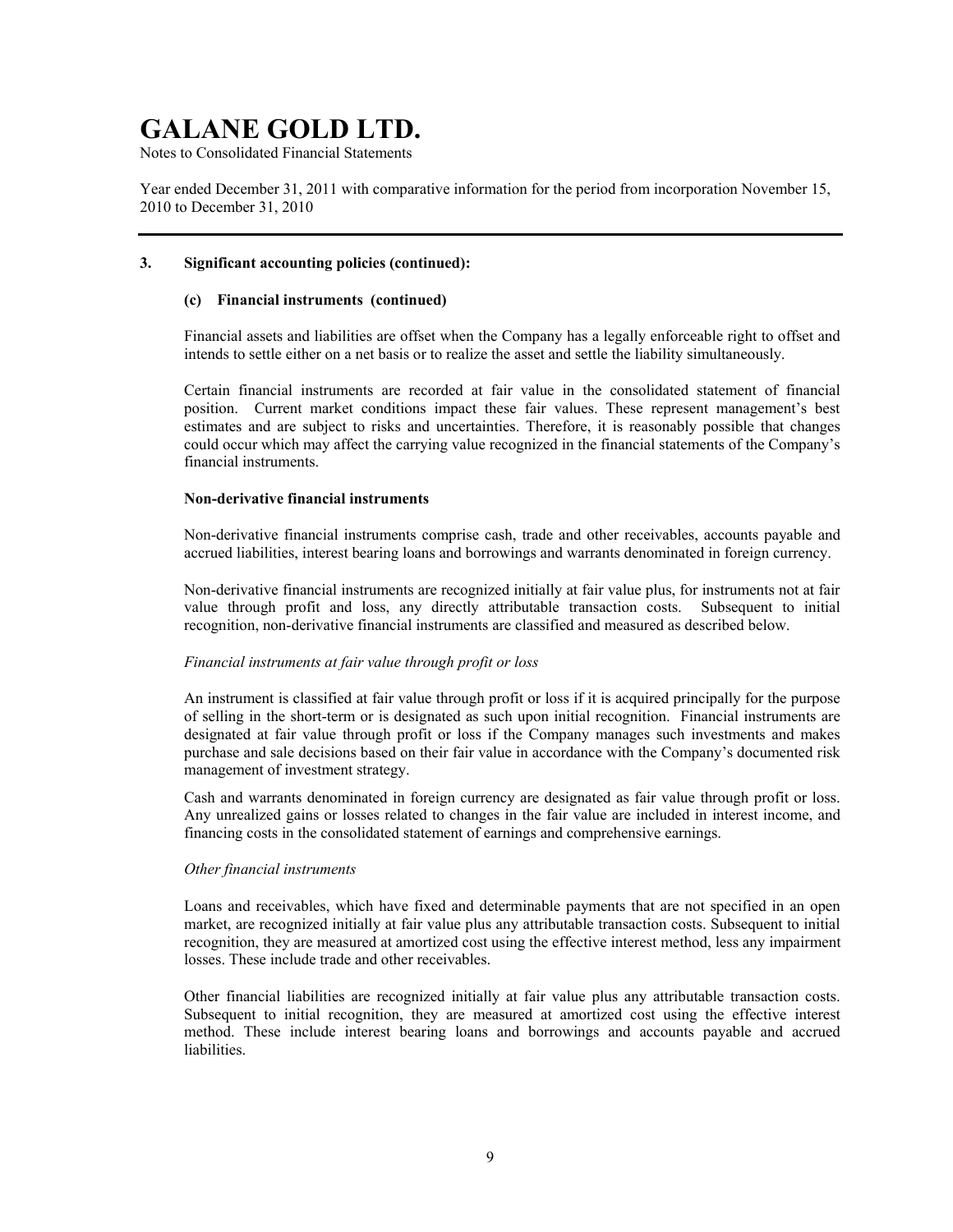Notes to Consolidated Financial Statements

Year ended December 31, 2011 with comparative information for the period from incorporation November 15, 2010 to December 31, 2010

### **3. Significant accounting policies (continued):**

#### **(d) Inventories**

Work in progress inventories are valued at the lower of cost or net realizable value. Production costs include the cost of materials, labour, mine site production overheads and depreciation to the applicable stage of processing.

Ore stockpiles are valued at the lower of cost and net realizable value. The cost of ore stockpiles is increased based on the related current mining cost per tonne of the period, and decreases in ore stockpiles are charged back to mining costs using the weighted average cost per tonne. Ore stockpiles are segregated between current and long-term inventories on the consolidated statement of financial position.

Consumables are valued at the lower of average purchase cost and net realizable value. Provisions for redundant and slow-moving items are made by reference to specific items of stock. Spare parts, stand-by and servicing equipment held are generally classified as inventories. However, if major spare parts (critical spares) and stand-by equipment (insurance spares) are expected to be used for more than one period or can only be used in connection with a particular capital asset, then they are classified as a component of mining assets.

Net realizable value is the estimated selling price in the ordinary course of business, less estimated costs of completion and costs of selling the final product.

### **(e) Mining properties and plant and equipment**

Mining properties are measured at cost less accumulated depreciation and accumulated impairment charges.

The initial cost of an asset comprises its purchase or construction cost, any costs directly attributable to bringing the asset to a working condition for its intended use, the initial estimate of the rehabilitation obligation, and for qualifying assets, borrowing costs. The purchase price or construction cost is the aggregate amount paid and the fair value of any other consideration given to acquire the asset. The cost of self-constructed assets includes the cost of materials and direct labour.

When significant parts of an item of property, plant and equipment have different useful lives, they are accounted for as separate items (major components) of property, plant and equipment.

Gains and losses on disposal of an asset are determined by comparing the proceeds from disposal with the carrying amount of the asset, and are recognized net within operating costs in the statement of earnings and comprehensive earnings.

The cost of replacing part of an item of property, plant and equipment is recognized in the carrying amount of the item if it is probable that the future economic benefits embodied within the part will flow to the Company and its cost can be measured reliably. The carrying amount of the replaced part is derecognized. The costs of the day-to-day servicing of property, plant and equipment are recognized in earnings as incurred.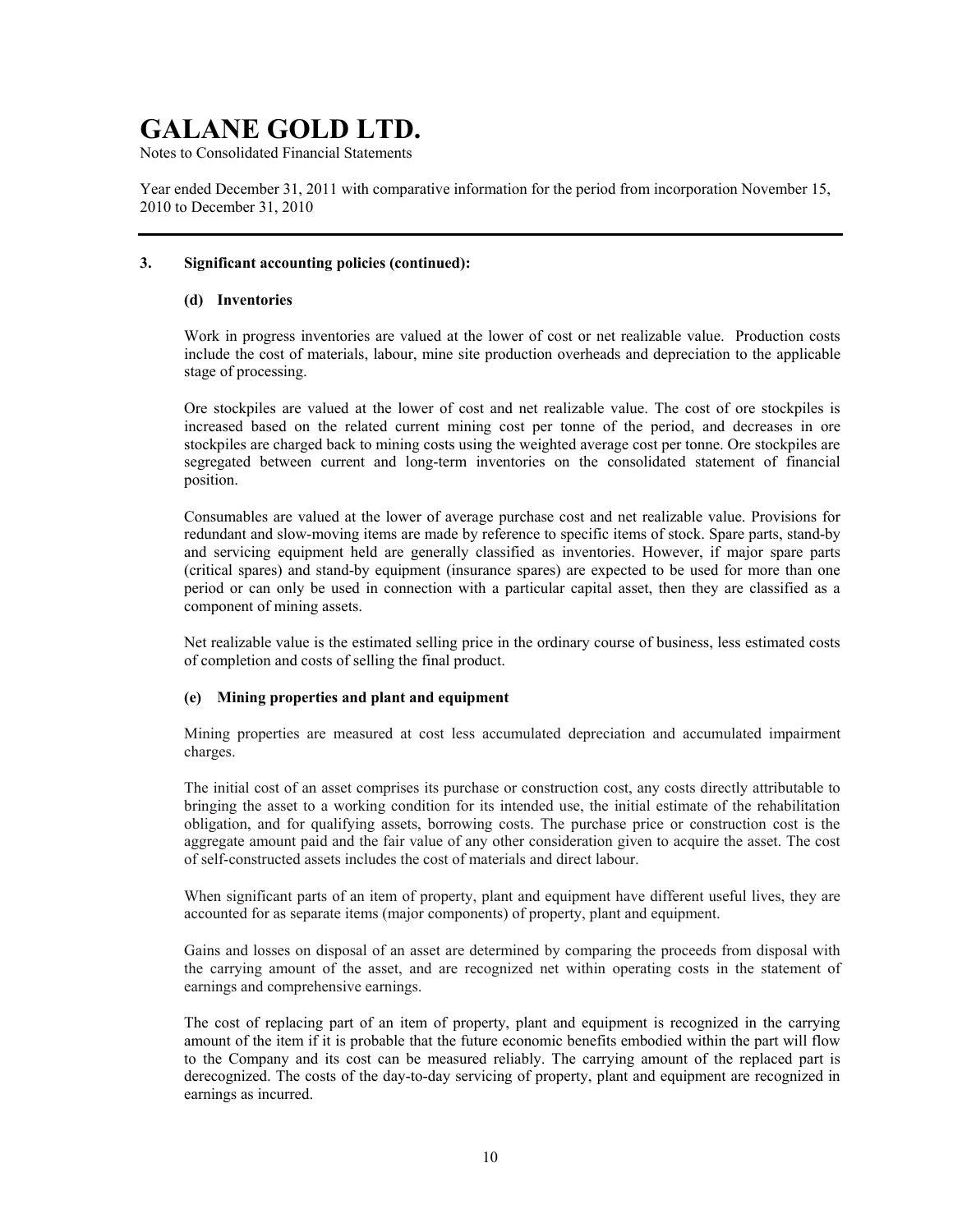Notes to Consolidated Financial Statements

Year ended December 31, 2011 with comparative information for the period from incorporation November 15, 2010 to December 31, 2010

### **3. Significant accounting policies (continued):**

## **(e) Mining properties (continued)**

Mining properties presented on the consolidated statement of financial position represent the capitalized expenditures related to:

- construction in progress; and
- stripping costs

## **(i) Mine construction in progress**

Upon determination of technical feasibility and commercial viability of a mining property, all subsequent expenditure is capitalized within construction in progress and costs are not amortized until such time as the projects are brought into production. Mine construction costs include expenditures to develop new ore bodies, define further mineralization in existing ore bodies, construct and install or complete infrastructure facilities. Mine construction costs are net of proceeds from all but the incidental sale of ore extracted during the construction phase.

Where funds have been borrowed, either to specifically finance a project or for general borrowings during the period of construction, the amount of interest capitalized represents the actual borrowing costs incurred, in the case of specific finance arrangements, or an allocation of interest on general borrowings.

Upon commencement of production, all assets included in mine construction costs are transferred to the relevant categories within mining assets.

### **(ii) Stripping costs**

After commencement of production, the Company recognizes mining costs associated with stripping activities in an open pit mine as variable production costs. Such costs are included in the cost of inventory unless the stripping activity can be determined to have future economic benefits that will flow to the entity, in which case the costs are capitalized.

Capitalized stripping costs represent further development of the mine that requires a phase of unusually high overburden removal activity to access ore which will be mined in future periods.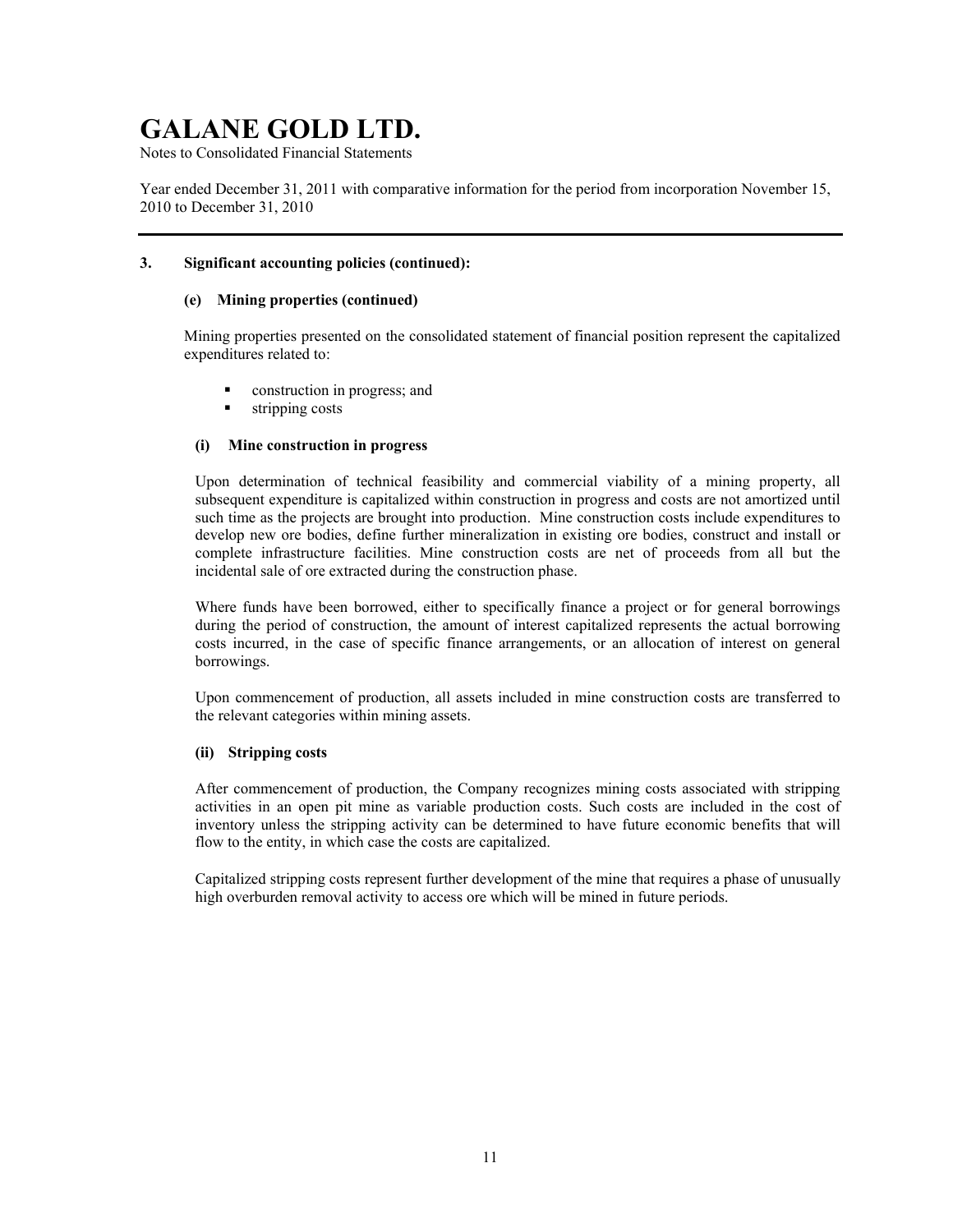Notes to Consolidated Financial Statements

Year ended December 31, 2011 with comparative information for the period from incorporation November 15, 2010 to December 31, 2010

### **3. Significant accounting policies (continued):**

## **(f) Depreciation and amortization**

Mining properties and plant and equipment are amortized when the assets are ready for their intended use using the units-of-production method over the shorter of the estimated economic life of the asset or the mining operation.

The reserve and resource estimate is the prime determinant of the life of the mine. In estimating the units-of-production, the nature of the ore body and the method of mining the ore body are taken into account. In general, an ore body where the mineralization is reasonably well defined is amortized over its proven and probable mineral reserves. Non reserve material may be included in depreciation calculations in limited circumstances where there is a high degree of confidence in its economic extraction. Changes in the estimate of mineral reserves and resources will result in changes to the depreciation and will be accounted for on a prospective basis over the remaining life of the operation.

Estimated useful lives vary from five to fifteen years for items of plant and equipment and are up to twenty years for buildings, however do not exceed the expected life of the mine.

The basis of amortization for capitalized stripping is the ore to be extracted as a result of the specific stripping activity and is determined on a units-of-production basis. Changes in a mine's life and design will usually result in changes to the stripping ratio and the basis of amortization. These changes are accounted for prospectively.

Residual values, useful lives and amortization methods are reviewed at least annually and adjusted if appropriate. Changes are accounted for prospectively.

### **(g) Mineral exploration and evaluation costs**

Other than costs incurred to acquire new rights to explore, mineral exploration and evaluation costs are charged to earnings in the period in which they are incurred.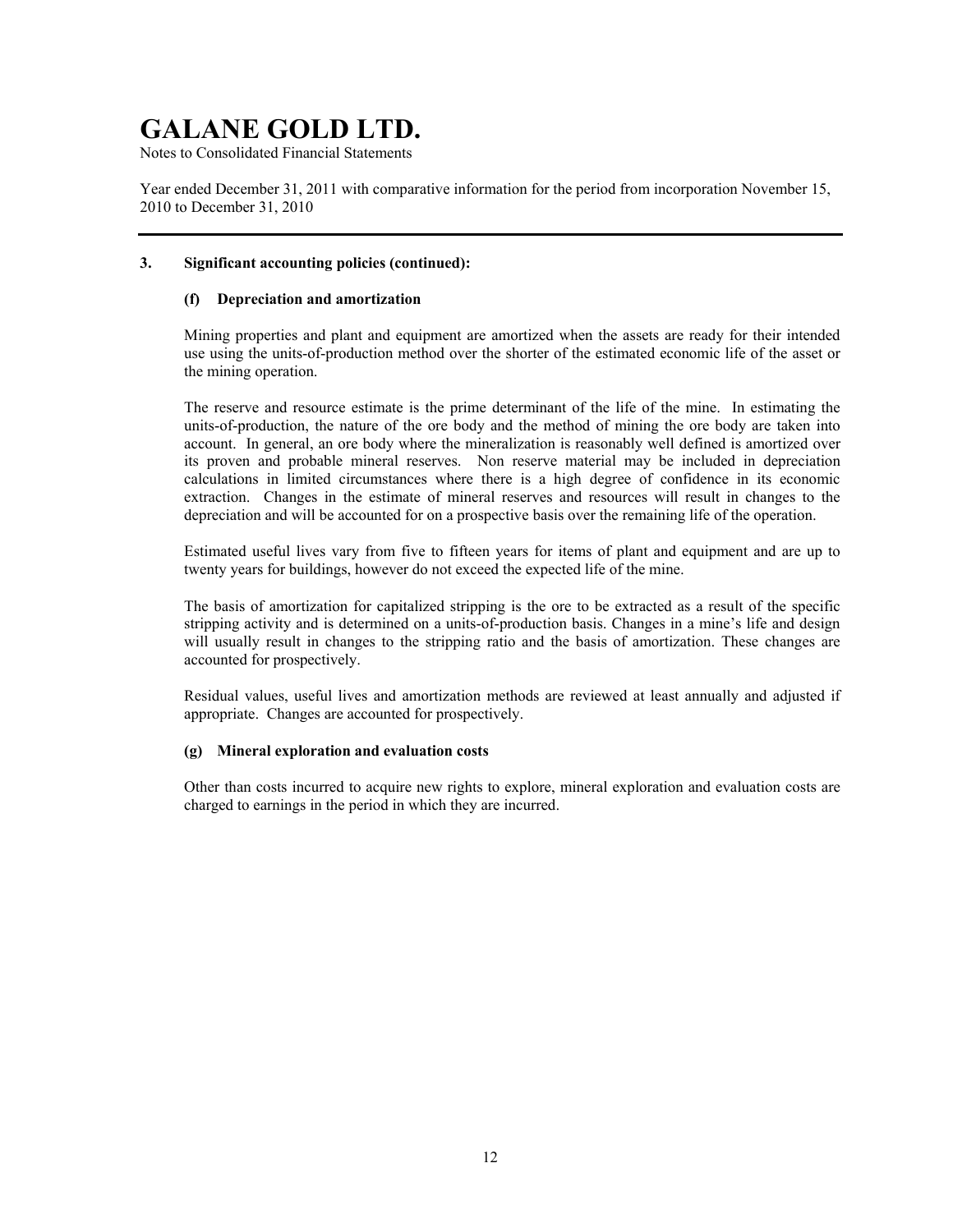Notes to Consolidated Financial Statements

Year ended December 31, 2011 with comparative information for the period from incorporation November 15, 2010 to December 31, 2010

#### **3. Significant accounting policies (continued):**

#### **(h) Impairment**

#### **(i) Financial assets**

Financial assets not carried at fair value through profit or loss are tested for impairment on an individual basis at each reporting date to determine whether there is any objective evidence of impairment. A financial asset is considered to be impaired if objective evidence indicates that one or more events have indicated that the estimated future cash flows of the asset are less than its carrying value, and can be estimated reliably.

An impairment loss in respect of a financial asset measured at amortized cost is calculated as the difference between its carrying amount, and the present value of the estimated future cash flows discounted at the original effective interest rate.

An impairment loss is reversed if the reversal can be related objectively to an event occurring after the impairment loss was recognized. For financial assets measured at amortized cost, the amount of the reversal is recorded in the statement of earnings and comprehensive earnings. The amount of the reversal cannot result in a carrying amount of the financial asset that exceeds what the amortized cost would have been had the impairment not been recognized at the date the impairment is reversed.

### **(ii) Non-financial assets**

If a property is abandoned or deemed economically unfeasible, the related project balances are written off.

The Company conducts annual impairment assessments of the values of long-lived assets, including mining assets and exploration and evaluation assets. If any indication of impairment exists, an estimate of the asset's recoverable amount is calculated. The recoverable amount is determined as the higher of the asset's fair value less costs to sell ("FVLCS") and its value in use ("VIU"). The recoverable amount is determined for an individual asset, unless the asset does not generate cash inflows that are largely independent of those from other assets or groups of assets. If this is the case, the individual assets are grouped together into cash generating units ("CGUs") for impairment purposes. Such CGUs represent the lowest level for which there are separately identifiable cash inflows that are largely independent of the cash flows from other assets or other groups of assets.

If the carrying amount of the asset or CGU exceeds its recoverable amount, an impairment loss is recorded so as to reduce the carrying amount to its recoverable amount. A previously recognized impairment loss is reversed if there has been a change in the estimates used to determine the recoverable amount for the asset since the impairment loss was recognized. If this is the case, the carrying amount is increased to its recoverable amount. The increased amount cannot exceed the carrying amount that would have been determined, net of depreciation, had no impairment loss been recognized in prior years.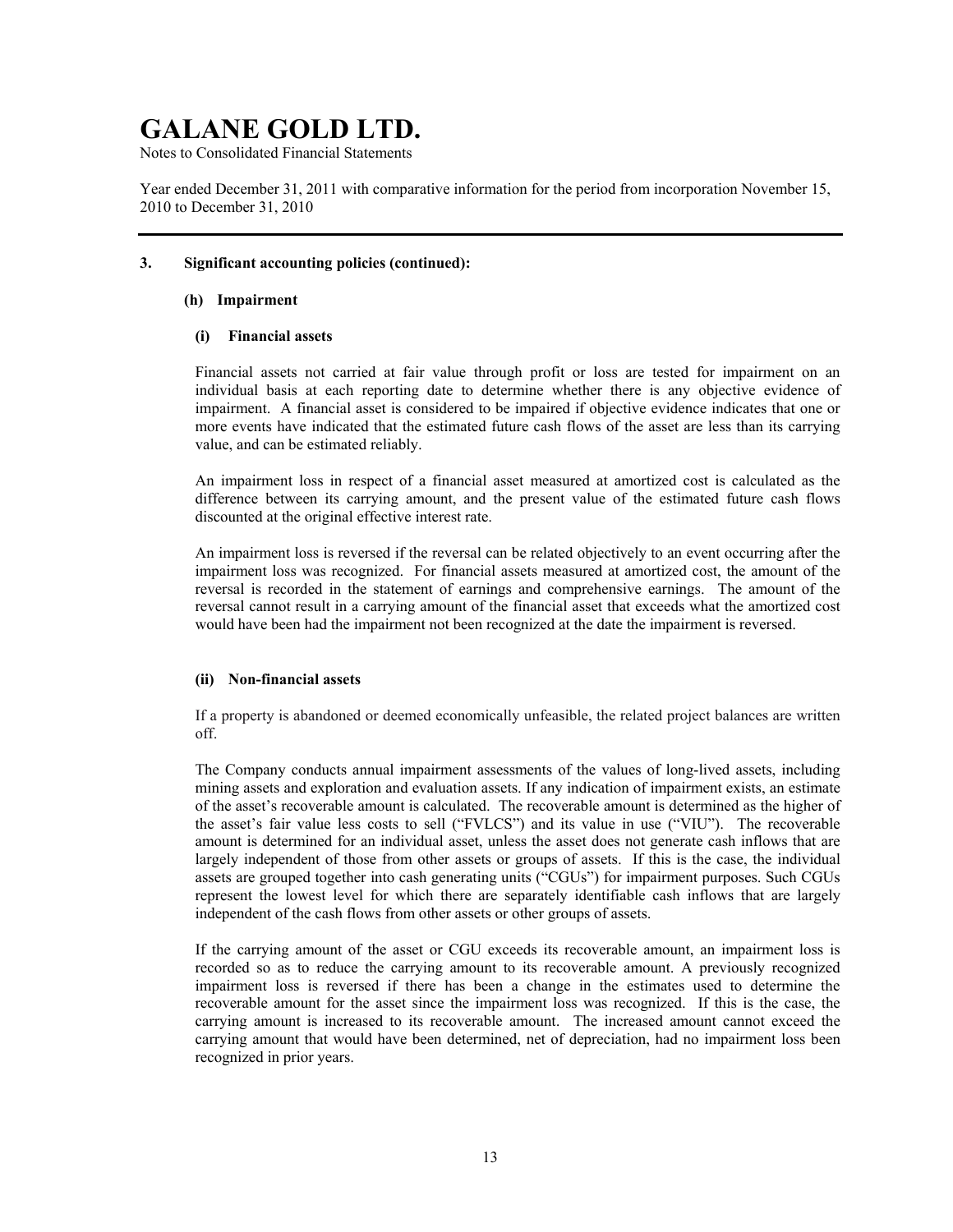Notes to Consolidated Financial Statements

Year ended December 31, 2011 with comparative information for the period from incorporation November 15, 2010 to December 31, 2010

## **3. Significant accounting policies (continued):**

### **(h) Impairment (continued)**

#### **(ii) Non-financial assets (continued)**

The recoverable amount is determined based on the present value of estimated future cash flows from each long-lived asset, which are calculated based on numerous assumptions such as proven and probable reserves, resources when appropriate, estimates of discount rates, estimated future metals prices, resources, operating costs, capital and site restoration expenses and estimated future foreign exchange and inflation rates, as defined under IFRS for FVLCS and VIU. Management's assumptions and estimate of future cash flows are subject to risk and uncertainties, particularly when market conditions such as the price of gold, inflation, currency values and interest rates are volatile, and may be partially or totally outside of the Company's control. Therefore, it is reasonably possible that changes could occur with evolving economic conditions, which may affect the recoverability of the Company's long-lived assets. If the Company fails to achieve its valuation assumptions or if any of its long-lived assets experiences a decline in its fair value, then this may result in an impairment charge, which would reduce the Company's earnings.

### **(i) Restoration and rehabilitation provision**

The Company records the present value of estimated costs of legal and constructive obligations required to restore and rehabilitate locations in the period in which the obligation is incurred with a corresponding increase in the carrying value of the related mining asset. The obligation is generally considered to have been incurred when mine assets are constructed or the ground environment is disturbed at the production location. The nature of these restoration activities includes dismantling and removing structures, rehabilitating mines and tailings dams, dismantling operating facilities, closure of plant and waste sites, and restoration, reclamation and re-vegetation of affected areas. The discounted liability is adjusted at the end of each period to reflect the passage of time, based on the discount rates that reflect current market assessments and the risks specific to the liability, and changes in the estimated future cash flows underlying the obligation.

These estimates depend on labour costs, known environmental impacts, the effectiveness of remedial and restoration measures, inflation rates and average risk-free interest rates specific to each liability. The Company also estimates the timing of the outlays, which is subject to change depending on continued operation or newly discovered reserves.

The periodic unwinding of the discount is recognized in earnings as a finance cost. Additional disturbances or changes in restoration costs will be recognized as changes to the corresponding assets and asset retirement obligation when they occur. Environmental and on-going site clean-up costs at operating mines, as well as changes to estimated costs for closed sites, are charged to earnings in the period during which they occur.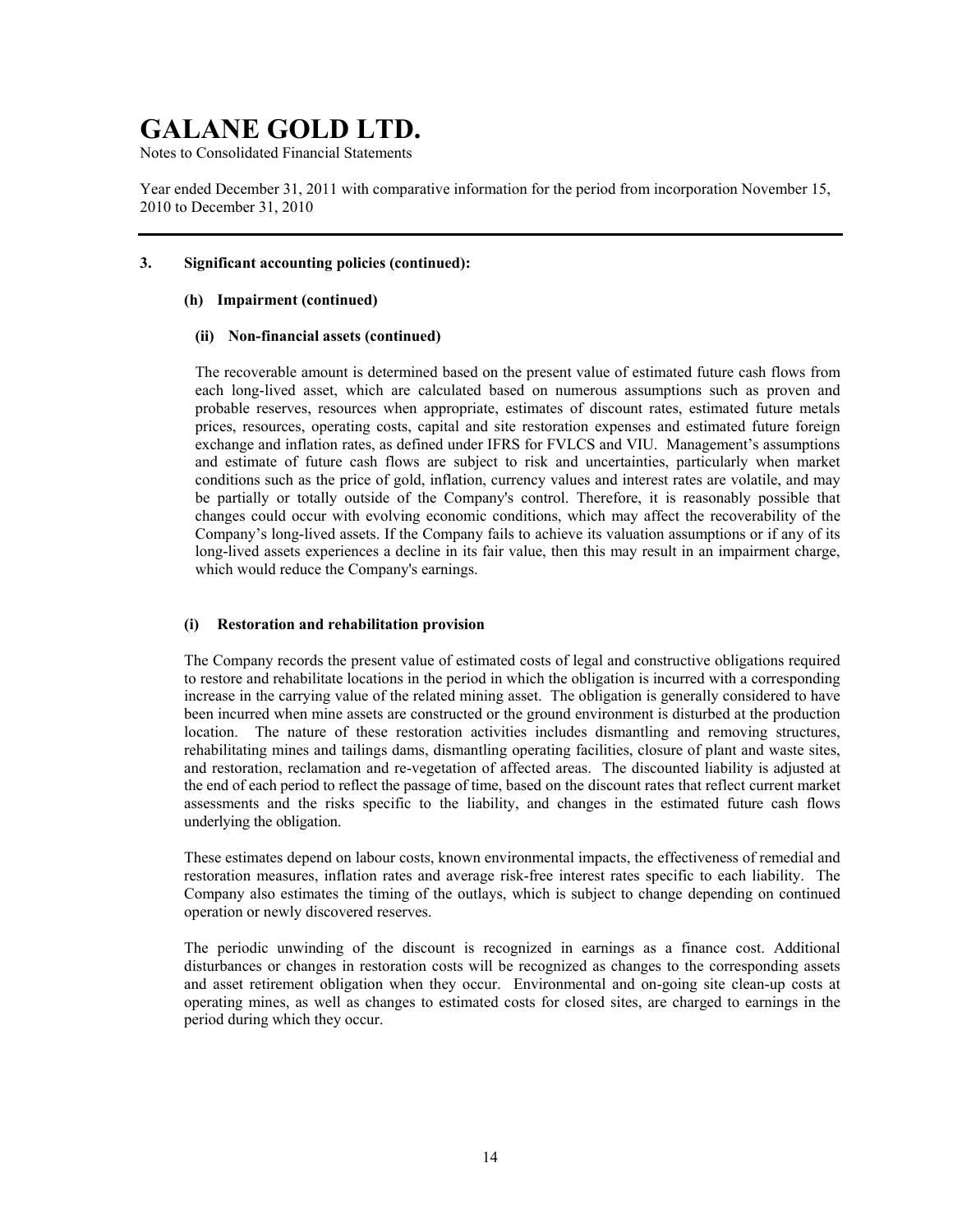Notes to Consolidated Financial Statements

Year ended December 31, 2011 with comparative information for the period from incorporation November 15, 2010 to December 31, 2010

### **3. Significant accounting policies (continued):**

### **(j) Income taxes**

#### **(i) Current income tax**

Current income tax assets and liabilities for the current and prior periods are measured at the amount expected to be recovered from or paid to the taxation authorities. The tax rates and tax laws used to compute the amount are those that are enacted by the date of the consolidated statement of financial position**.**.

Current income tax assets and current income tax liabilities are only offset if a legally enforceable right exists to set off the amounts, and the Company intends to settle on a net basis, or to realize the asset and settle the liability simultaneously.

Current income taxes relating to items recognized directly in equity are recognized directly in equity and not in the consolidated statement of earnings and comprehensive earnings.

### **(ii) Deferred income tax**

Deferred income tax is provided using the asset and liability method on temporary differences at the date of the statement of financial position between the tax bases of assets and liabilities and their carrying amounts for financial reporting purposes.

Deferred income tax liabilities are recognized for all taxable temporary differences, except:

- where the deferred income tax liability arises from the initial recognition of goodwill or of an asset or liability in a transaction that is not a business combination and, at the time of the transaction, affects neither the accounting profit nor taxable profit; and
- in respect of taxable temporary differences associated with investments in subsidiaries, where the timing of the reversal of the temporary differences can be controlled by the parent, investor, or venturer and it is probable that the temporary differences will not reverse in the foreseeable future.

Deferred income tax assets are recognized for all deductible temporary differences, carry forward of unused tax credits and unused tax losses, to the extent that it is probable that taxable profit will be available against which the deductible temporary differences, and the carry forward of unused tax credits and unused tax losses can be utilized, except:

- when results from the initial recognition of an asset or liability in a transaction that is not a business combination and, at the time of the transaction, affects neither the accounting profit nor taxable profit or loss; and
- in respect of deductible temporary differences associated with investments in subsidiaries, deferred income tax assets are recognized only to the extent that it is probable that the temporary differences will reverse in the foreseeable future and taxable profit will be available against which the temporary differences can be utilised.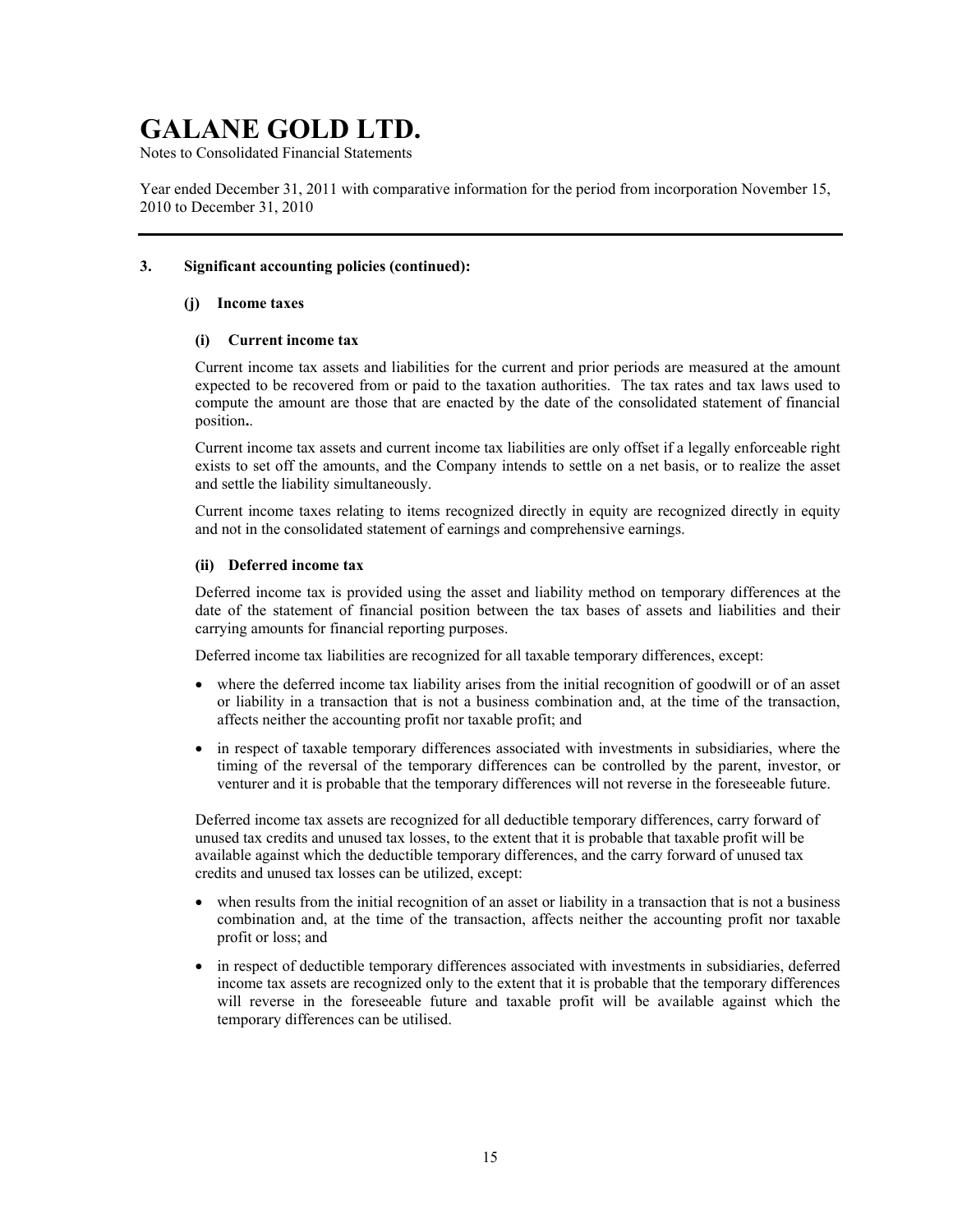Notes to Consolidated Financial Statements

Year ended December 31, 2011 with comparative information for the period from incorporation November 15, 2010 to December 31, 2010

## **3. Significant accounting policies (continued):**

#### **(j) Income taxes (continued)**

#### **(ii) Deferred income tax (continued)**

The carrying amount of deferred income tax assets is reviewed at each date of the consolidated statement of financial position and reduced to the extent that it is no longer probable that sufficient taxable profit will be available to allow all or part of the deferred income tax asset to be utilised. Unrecognized deferred income tax assets are reassessed at each date of the consolidated statement of financial position and are recognized to the extent that it has become probable that future taxable profit will be available to allow the deferred tax asset to be recovered.

A translation gain or loss will arise where the local tax currency is not the same as the functional currency. A deferred tax is recognized on the difference between the book value of the non-monetary assets and the underlying tax basis, translated to the functional currency using the current foreign exchange rate.

Deferred income tax assets and liabilities are measured at the tax rates that are expected to apply to the year when the asset is expected to be realized or the liability settled, based on tax rates (and tax laws) that have been enacted or substantively enacted at the date of the consolidated statement of financial position.

Deferred income taxes relating to items recognized directly in equity are recognized directly in equity.

Deferred income tax assets and deferred income tax liabilities are offset, if a legally enforceable right exists to set off current tax assets against current income tax liabilities and the deferred income taxes relate to the same taxable entity and the same taxation authority.

There is no certainty that income tax rates will be consistent with current estimates. Changes in tax rates increase the volatility of the Company's earnings.

#### **(k) Revenue recognition**

Revenues include sales of gold. Revenues from the sale of gold are recognized when the significant risks and rewards of ownership have transferred to the purchaser and the amount of revenue can be measured reliably.

#### **(l) Share-based payments**

The Company has a stock option plan that is described in note 14(c). Share-based payments to employees are measured at the fair value of the instruments issued and amortized over the vesting periods. The amount recognized as an expense is adjusted to reflect the number of awards expected to vest. The offset to the recorded cost is to share-based payments reserve. Consideration received on the exercise of stock options is recorded as share capital and the related share-based payments reserve is transferred to share capital. Charges for options that are forfeited before vesting are reversed from sharebased payment reserve.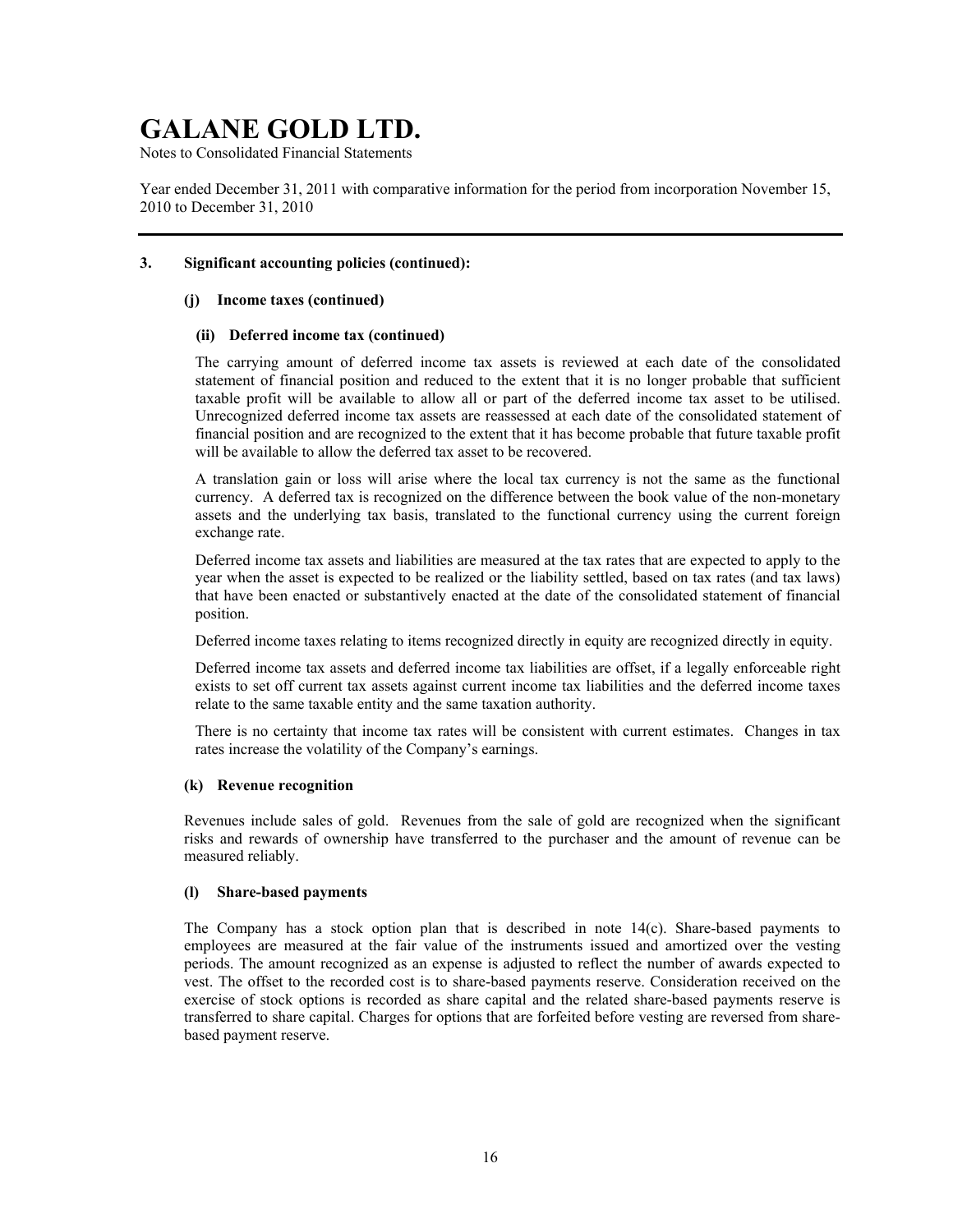Notes to Consolidated Financial Statements

Year ended December 31, 2011 with comparative information for the period from incorporation November 15, 2010 to December 31, 2010

### **3. Significant accounting policies (continued):**

#### **(m) Earnings per share**

Basic earnings per share are calculated by dividing net earnings by the weighted average number of common shares outstanding during the year. The calculation of diluted earnings per share uses the treasury stock method. The weighted average number of common shares outstanding for the calculation of diluted earnings per share assumes that the proceeds to be received on the exercise of dilutive stock options or warrants are used to repurchase common shares at their average market price during the period. The computation of diluted earnings per share assumes the conversion, exercise or contingent issuance of securities only when such conversion, exercise or issuance would have a dilutive effect on earnings per share.

## **4. Future Accounting Policies**

#### **(a) IFRS 9 – Financial instruments**

The IASB has issued IFRS 9, Financial Instruments, which is a four-part project proposing to replace IAS 39, Financial Instruments: Recognition and Measurement. IFRS 9 is effective for annual periods beginning on or after January 1, 2015. The first part of this project provides new guidance for the classification and measurement of financial assets and liabilities. The Company is in the process of evaluating the impact of the change to its consolidated financial statements based on the characteristics of its financial instruments.

### **(b) IFRS 10 – Consolidated Financial Statements**

In May 2011, the IASB issued IFRS 10 *Consolidated Financial Statements*, which is effective for annual periods beginning on or after January 1, 2013. IFRS 10 replaces the guidance in IAS 27 *Consolidated and Separate Financial Statements* and SIC-12 *Consolidation – Special Purpose Entities*. IFRS 10 provides a single model to be applied in the control analysis for all investees, including entities that currently are SPEs in the scope of SIC-12. In addition, the consolidation procedures are carried forward substantially unmodified from IAS 27 (2008). The Company intends to adopt IFRS 10 in its financial statements for the annual period beginning on January 1, 2013. The Company does not expect IFRS 10 to have a material impact on the financial statements.

#### **(c) IFRIC 20 – Stripping costs in the production phase of a surface mine**

IFRIC 20 provides guidance on the accounting for the costs of stripping activity in the production phase of surface mining when two benefits accrue to the entity from the stripping activity: usable ore that can be used to produce inventory and improved access to further quantities of material that will be mined in future periods. IFRIC 20 is applicable for annual periods beginning on or after January 1, 2013 and early application is permitted. The Company is in the process of evaluating the requirements of the new standard.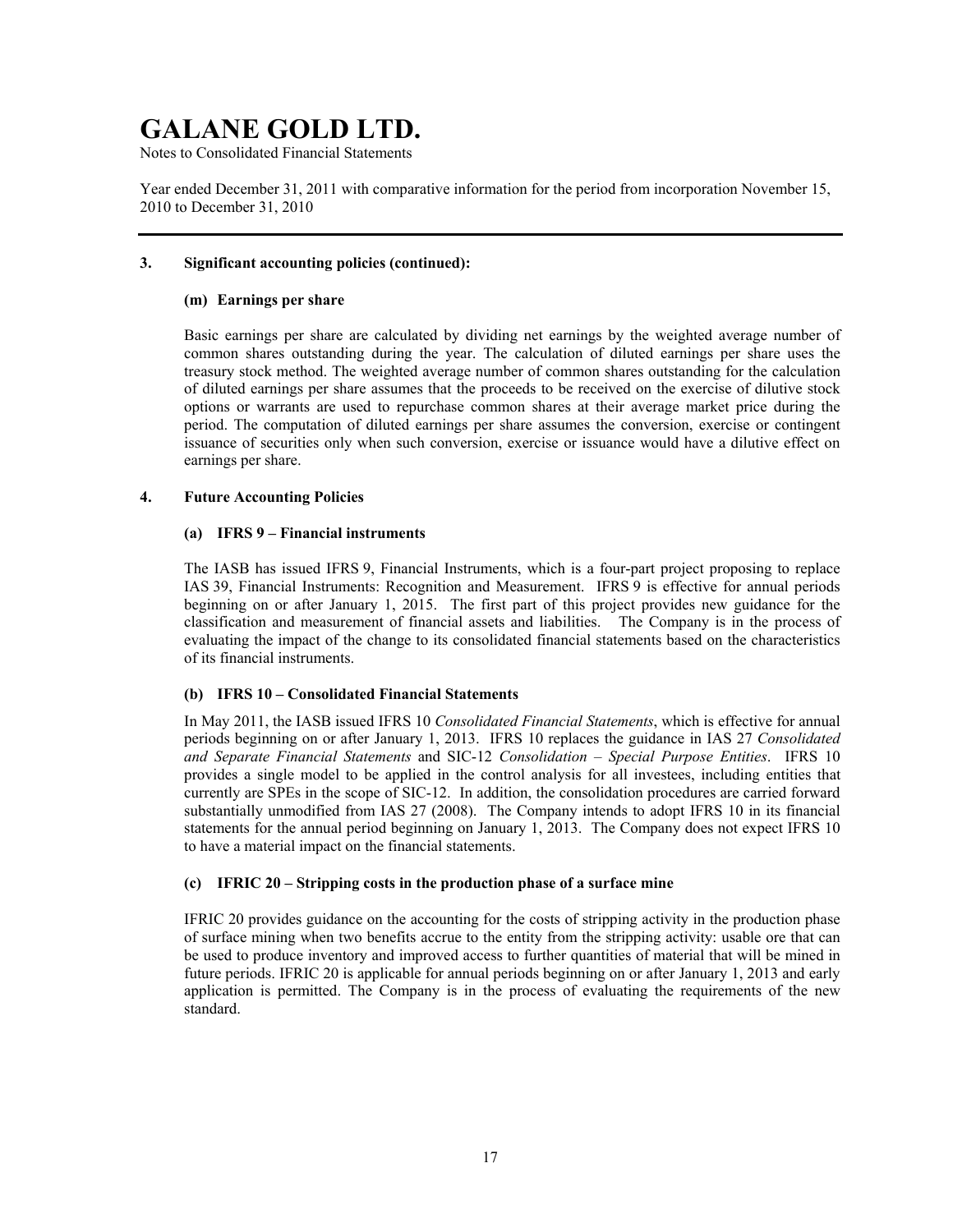Notes to Consolidated Financial Statements

Year ended December 31, 2011 with comparative information for the period from incorporation November 15, 2010 to December 31, 2010

### **4. Future accounting policies (continued):**

## **(d) IFRS 12 – Disclosure of Interests in Other Entities**

The IASB issued IFRS 12 *Disclosure of Interests in Other Entities*, which is effective for annual periods beginning on or after January 1, 2013, with early adoption permitted. IFRS 12 contains the disclosure requirements for entities that have interests in subsidiaries, joint arrangements (i.e. joint operations or joint ventures), associates and/or unconsolidated structured entities. The Company intends to adopt IFRS 12 in its financial statements for the annual period beginning on January 1, 2013. When applied, it is expected that the amendment to IFRS 12 will increase the current level of disclosure of interests in other entities.

### **(e) IFRS 13 – Fair Value Measurement**

The IASB published IFRS 13 *Fair Value Measurement*, which is effective prospectively for annual periods beginning on or after January 1, 2013. IFRS 13 replaces the fair value measurement guidance contained in individual IFRSs with a single source of fair value measurement guidance. The Company intends to adopt IFRS 13 prospectively in its financial statements for the annual period beginning on January 1, 2013. The extent of the impact of adoption of IFRS 13 has not yet been determined.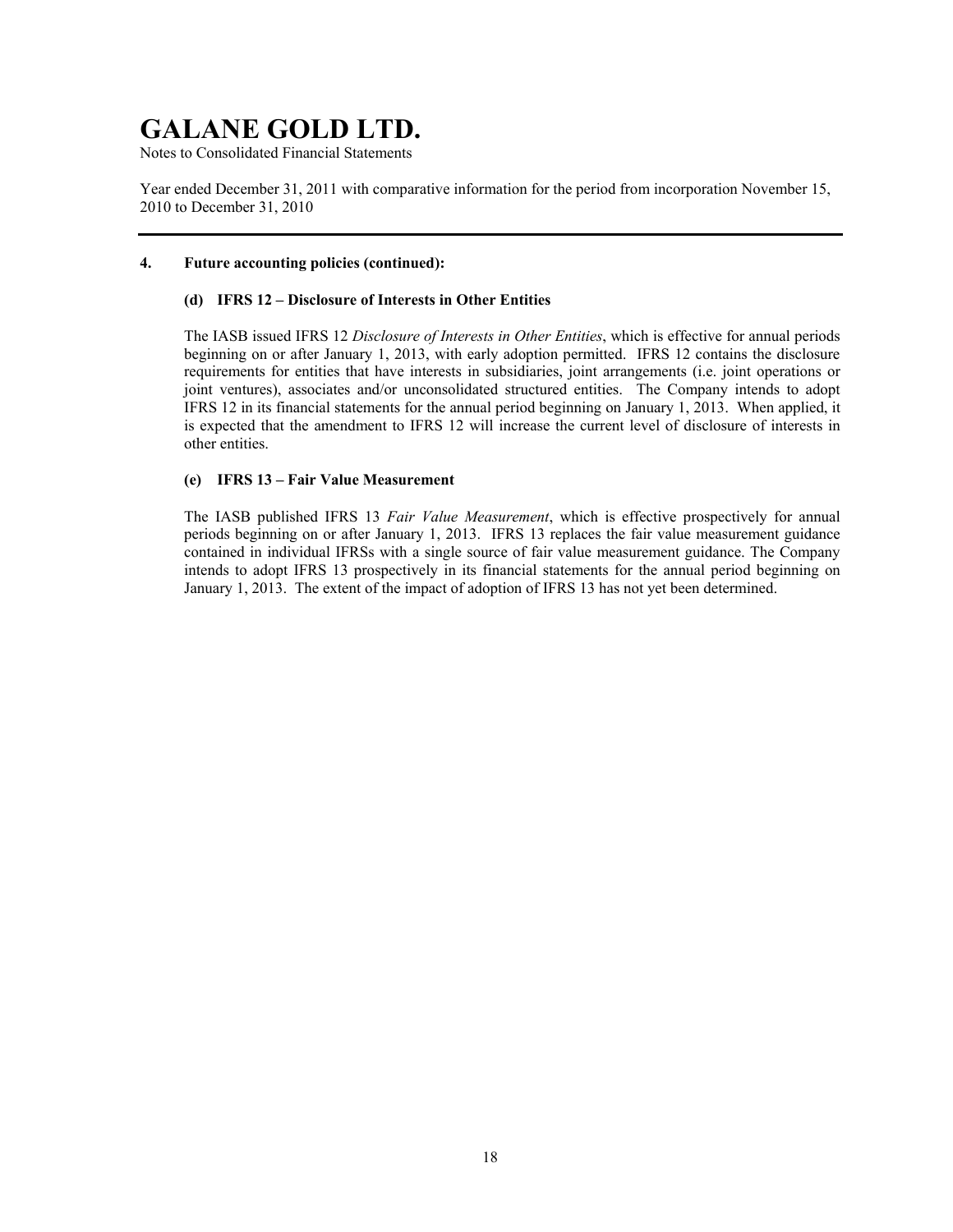Notes to Consolidated Financial Statements

Year ended December 31, 2011 with comparative information for the period from incorporation November 15, 2010 to December 31, 2010

### **5. Acquisitions:**

## **Gallery Acquisition:**

On August 30, 2011, the Company acquired from IAMGOLD 100% of the outstanding shares of Gallery Gold Pty Ltd. ("Gallery"), an Australian company that, through its subsidiaries, holds the rights to conduct activities prescribed under mining and prospecting licenses at the Mupane gold mine, located in the Republic of Botswana (the "Mupane Property"). As consideration for the purchase of the shares of Gallery, IAMGOLD received 21,875,000 common shares, 1,265,253 warrants to purchase common shares in the capital of the Company and a promissory note in the amount of \$3,800,000 (note 12). Each warrant is exercisable into one common share of the Company on or before March 1, 2013 at a price of CDN \$1.10 per share.

On the closing of the NLE Acquisition referred to below, the number of warrants issued to IAMGOLD pursuant to the Gallery Acquisition was adjusted from 1,265,253 warrants to 4,377,778 warrants to purchase common shares in the capital of the Company exercisable on or before March 1, 2013 at a price of CDN\$1.10 per share. This issuance, combined with the common shares in the capital of the Company issued as a result of the NLE Acquisition would result in no change to IAMGOLD's percentage ownership interest in the Company.

The preliminary allocation of the purchase price to assets and liabilities acquired, based on preliminary estimates of fair value, is provided below. The Company's assessment of final valuation estimates is substantially complete in respect of inventories, restoration and rehabilitation provision, cash and other current assets. Final valuations of trade and other payables, plant and equipment, mining properties and ore stockpiles are not yet complete due to the inherent complexity associated with the valuations. This is a preliminary purchase price allocation and therefore subject to adjustment upon completion of the valuation process and analysis of resulting tax effects.

|                                                                                     |    | Fair value    |
|-------------------------------------------------------------------------------------|----|---------------|
|                                                                                     |    |               |
| Mining properties                                                                   |    | \$14,574,736  |
| Plant and Equipment                                                                 |    | 4,984,330     |
| Ore stockpiles                                                                      |    | 7,078,579     |
| Inventory                                                                           |    | 10,479,500    |
| Other current assets                                                                |    | 1,977,930     |
| Cash                                                                                |    | 5,946,998     |
| Trade and other payables                                                            |    | (5,563,668)   |
| Restoration and rehabilitation provision                                            |    | (4,971,445)   |
|                                                                                     |    |               |
| Net assets                                                                          |    | \$ 34,506,960 |
| Consideration:                                                                      |    |               |
| Cash consideration                                                                  | S. | 12,506,460    |
| Share and warrant consideration                                                     |    |               |
| $\bullet$ 21,875,000 common shares, plus 1,265,253 warrants to purchase common      |    |               |
| shares, exercisable until March 1, 2013 at CDN\$1.10 per share (Notes $14$ (d), 19) |    | 18,200,500    |
| Debt consideration (Note 12)                                                        |    | 3,800,000     |
| Acquisition of subsidiary                                                           |    | \$34,506,960  |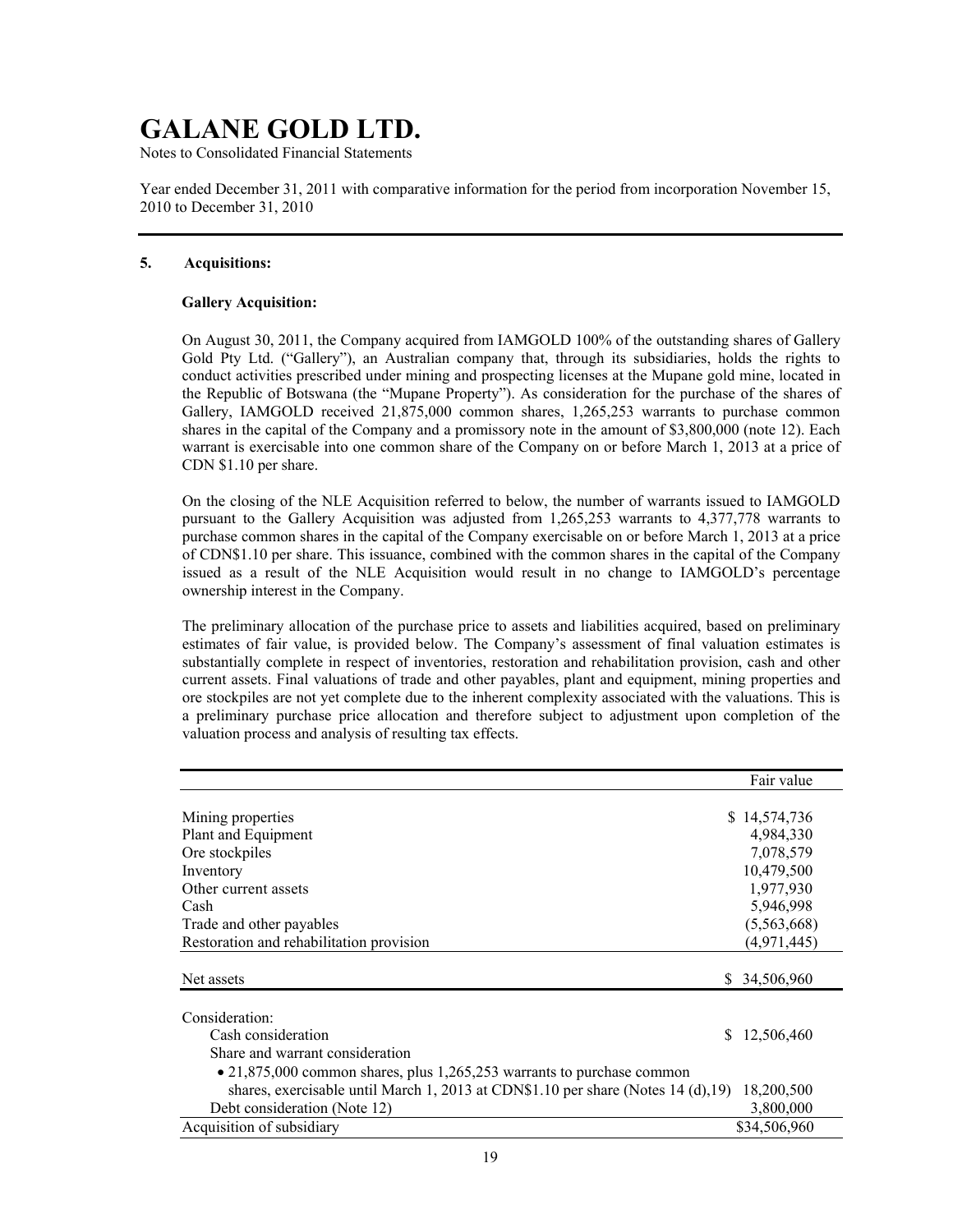Notes to Consolidated Financial Statements

Year ended December 31, 2011 with comparative information for the period from incorporation November 15, 2010 to December 31, 2010

#### **5. Acquisitions (continued):**

#### **Gallery Acquisition (continued):**

The preliminary purchase price allocation has been done taking into account the fair market value of each item acquired at the date of acquisition, August 30, 2011.

The Gallery Acquisition was accounted for using the acquisition method in accordance with IFRS 3 with the results of operations consolidated with those of the Company effective August 30, 2011. Gallery has contributed incremental revenue of \$28.6 million and pre-tax income of \$5.4 million for the four month period since the Gallery Acquisition to December 31, 2011. On a pro-forma basis, if the Gallery Acquisition had occurred at January 1, 2011, Gallery would have contributed \$81.2 million to the consolidated revenue, and \$9.2 million to the consolidated operating earnings of the Company. This proforma consolidated financial statement information is not intended to be indicative of the results that actually would have occurred, or the results expected in future periods, had the events reflected herein occurred on the dates indicated, and is subject to change as a result of finalization of the valuation of the net assets acquired. Any potential synergies that may be realized and integration costs that may be incurred have been excluded from this pro forma financial information.

#### **Carlaw Acquisition:**

On August 30, 2011, Carlaw acquired 100% of the outstanding shares of GGM by way of a "threecornered amalgamation" pursuant to section 174 of the *Business Corporations Act* (Ontario). As the former shareholders of GGM acquired control of Carlaw, the Carlaw Acquisition is reported for accounting purposes as if GGM acquired Carlaw. As a result, the results of Carlaw are reflected only since the date of acquisition. Immediately after the Carlaw Acquisition, Carlaw filed articles of amendment to change its name to Galane Gold Ltd.

Carlaw is not considered a business for the purposes of IFRS 3, *Business Combinations,* and accordingly the transaction was accounted for as an acquisition of assets.

|                                                                                                                                                                                                                   |   | Fair value                     |
|-------------------------------------------------------------------------------------------------------------------------------------------------------------------------------------------------------------------|---|--------------------------------|
| Other current assets<br>Cash and cash equivalents<br>Trade and other payables                                                                                                                                     | S | 9,180<br>179,678<br>(100, 559) |
| Net assets                                                                                                                                                                                                        |   | 88.299                         |
| Consideration:<br>Share consideration (687,500 common shares)<br>Excess of fair value of identifiable assets over share consideration<br>(included within other expense in the consolidated statement of earnings |   | \$485,641                      |
| and comprehensive earnings)                                                                                                                                                                                       |   | 397.342<br>88.299              |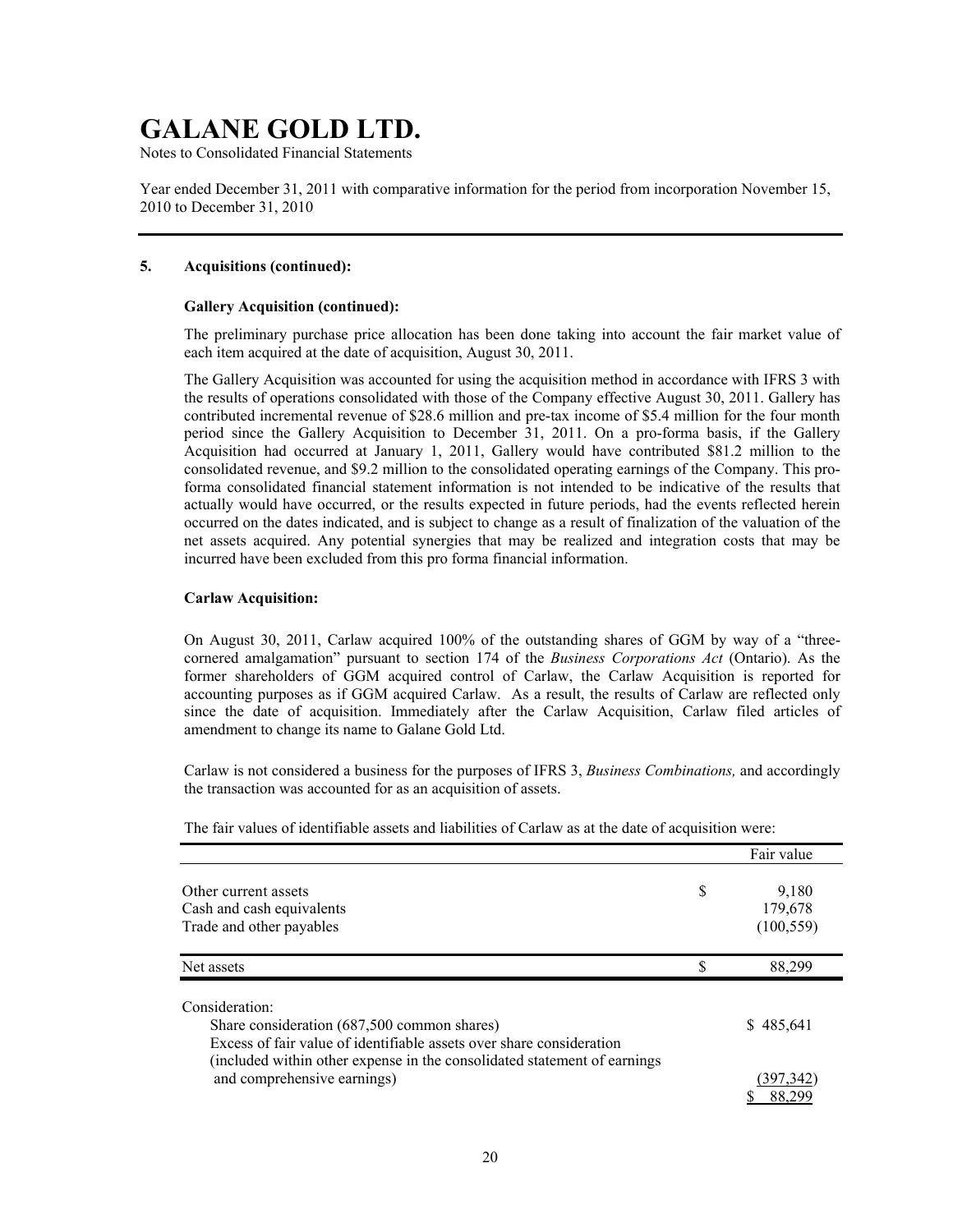Notes to Consolidated Financial Statements

Year ended December 31, 2011 with comparative information for the period from incorporation November 15, 2010 to December 31, 2010

## **5. Acquisitions (continued):**

#### **Acquisition costs:**

The Company incurred the following costs that were directly attributable to the Acquisitions:

Expensed in the period, as they relate to the Acquisitions:

| • Professional fees      | 668.679 |
|--------------------------|---------|
| Travel and related costs | 63.294  |
|                          | 731.973 |

### **NLE Acquisition:**

In addition to the Acquisitions, the Company entered into an agreement dated July 27, 2011 with the shareholders of The Northern Lights Exploration Company (Pty) Ltd. ("NLE") to acquire all of its issued and outstanding shares (the "NLE Acquisition"). NLE owns the rights to a number of exploration licenses near the Mupane Property.

The purchase agreement outlined certain conditions to closing and, as at December 31, 2011, the only remaining material conditions were approvals from the authorities in Botswana. These approvals have been subsequently obtained and the NLE Acquisition closed on April 10, 2012 (Note 19).

As consideration for all of the issued and outstanding shares of NLE, on April 10, 2012 the Company issued 3,125,000 common shares to the shareholders of NLE and promissory notes in the aggregate principal amount of CDN\$400,000. The notes bear interest from the date of closing at 6% per annum with principal payments as follows:

## On closing CDN\$100,000

On the  $2<sup>nd</sup>$ ,  $4<sup>th</sup>$ , and  $6<sup>th</sup>$  month anniversary after closing CDN\$100,000

If, in the reasonable opinion of the Board of Directors of the Company, any principal payment would cause undue stress to the Company, the principal payment can be extended to a mutually agreed upon schedule.

The agreement also provides for the issuance of up to an additional 8,750,000 common shares upon the achievement of the following exploration milestones on the NLE mineral properties within seven years from the date of the closing of the NLE Acquisition. The milestones set forth below are cumulative.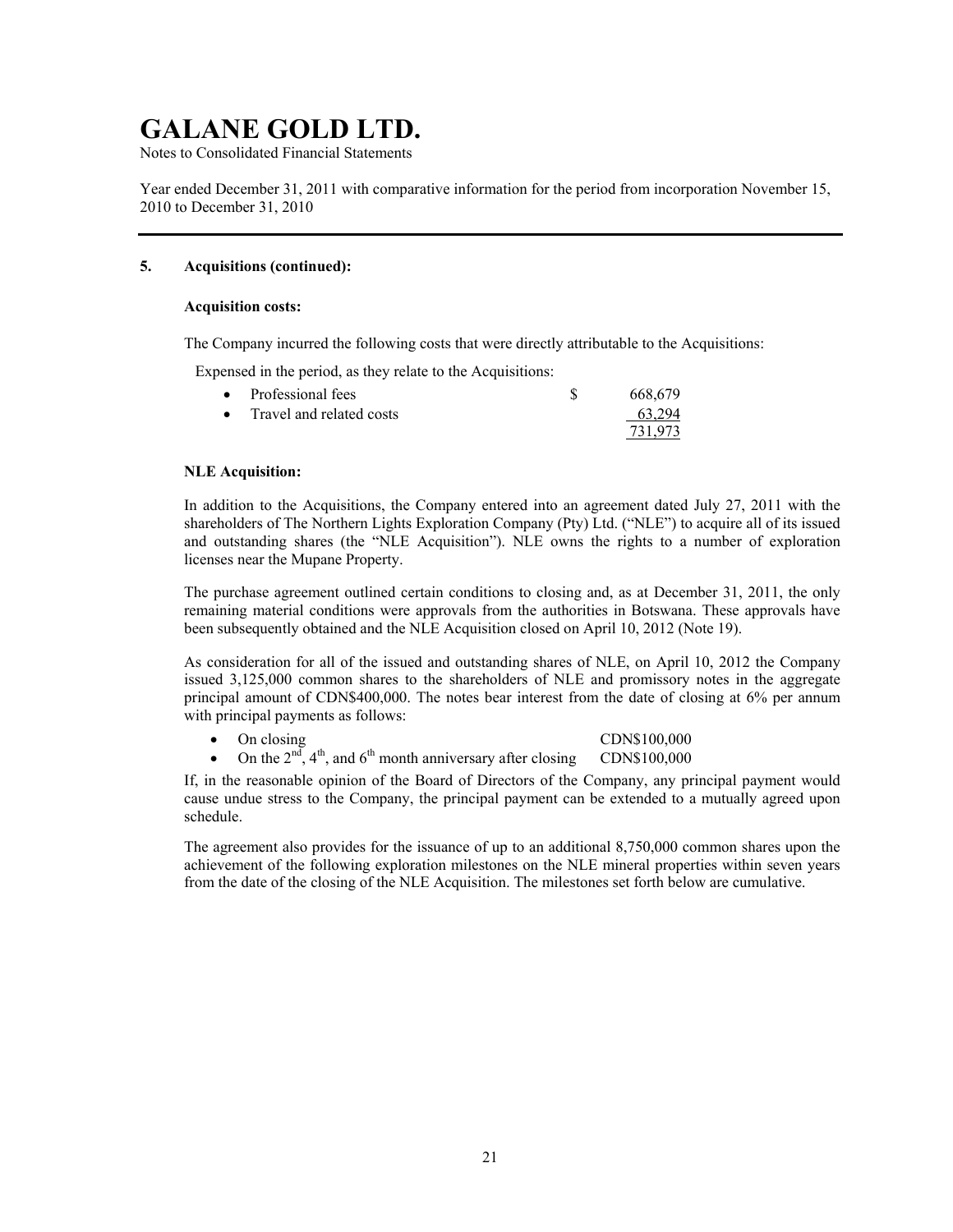Notes to Consolidated Financial Statements

Year ended December 31, 2011 with comparative information for the period from incorporation November 15, 2010 to December 31, 2010

## **5. Acquisitions (continued):**

#### **NLE Acquisition (continued):**

| <b>Milestone</b>                                                                                                                                                                                                                                                                                               | <b>Share</b><br>Consideration | <b>Cumulative</b><br>Consideration |
|----------------------------------------------------------------------------------------------------------------------------------------------------------------------------------------------------------------------------------------------------------------------------------------------------------------|-------------------------------|------------------------------------|
| Exploration work on the mineral properties of NLE confirms by<br>way of a NI 43-101 report a measured mineral resource<br>containing at least 100,000 ounces of gold or the number of<br>ounces of contained gold that is mined exceeds 100,000 ounces<br>(or any combination thereof without duplication)     | 1,375,000<br>common shares    | 1,375,000<br>common shares         |
| Exploration work on the mineral properties of NLE confirms by<br>way of a NI 43-101 report a measured mineral resource<br>containing at least 250,000 ounces of gold or the number of<br>ounces of contained gold that is mined exceeds 250,000 ounces<br>(or any combination thereof without duplication)     | 1,750,000<br>common shares    | 3,125,000<br>common shares         |
| Exploration work on the mineral properties of NLE confirms by<br>way of a NI 43-101 report a measured mineral resource<br>containing at least 500,000 ounces of gold or the number of<br>ounces of contained gold that is mined exceeds 500,000 ounces<br>(or any combination thereof without duplication)     | 3,125,000<br>common shares    | 6,250,000<br>common shares         |
| Exploration work on the mineral properties of NLE confirms by<br>way of a NI 43-101 report a measured mineral resource<br>containing at least 1,000,000 ounces of gold or the number of<br>ounces of contained gold that is mined exceeds 1,000,000 ounces<br>(or any combination thereof without duplication) | 2,500,000<br>common shares    | 8,750,000<br>common shares         |
| <b>Total</b>                                                                                                                                                                                                                                                                                                   | 8,750,000<br>common shares    | 8,750,000<br>common shares         |

On the closing of the NLE Acquisition, the number of warrants to purchase common shares issued to IAMGOLD was adjusted from 1,265,253 to 4,377,778, as outlined in Note 14.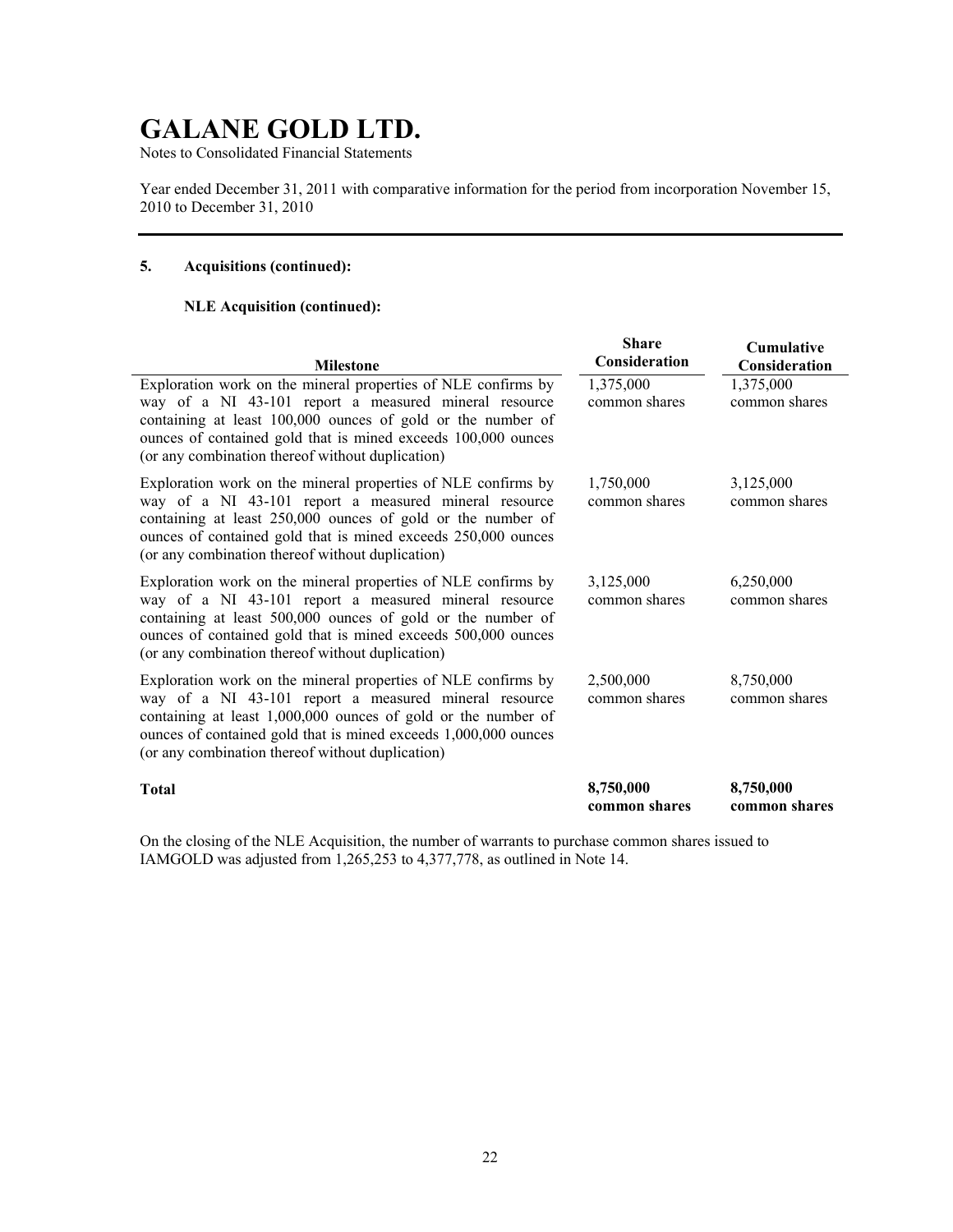Notes to Consolidated Financial Statements

Year ended December 31, 2011 with comparative information for the period from incorporation November 15, 2010 to December 31, 2010

## **6. Trade and other receivables**

|                   |   | December 31. | December 31, |
|-------------------|---|--------------|--------------|
|                   |   | 2011         | 2010         |
| Trade receivables | Φ | 6,264,462    |              |
| Taxes recoverable |   | 1,717,871    |              |
| Advances          |   | 108,875      |              |
| Prepaid expenses  |   | 250,364      |              |
|                   |   | 8,341,572    |              |

### **7. Inventories**

The amount of inventories recognized as an expense during the year is included in mining costs in the consolidated statement of earnings and comprehensive earnings. The carrying value at the year ends are:

|                 | December 31,<br>2011 | December 31,<br>2010 |
|-----------------|----------------------|----------------------|
| Gold in process | 5,837,071            |                      |
| Supplies        | 5,721,542            |                      |
|                 | 11,558,613           |                      |
|                 |                      |                      |
| Ore Stockpiles  | 7,321,516            |                      |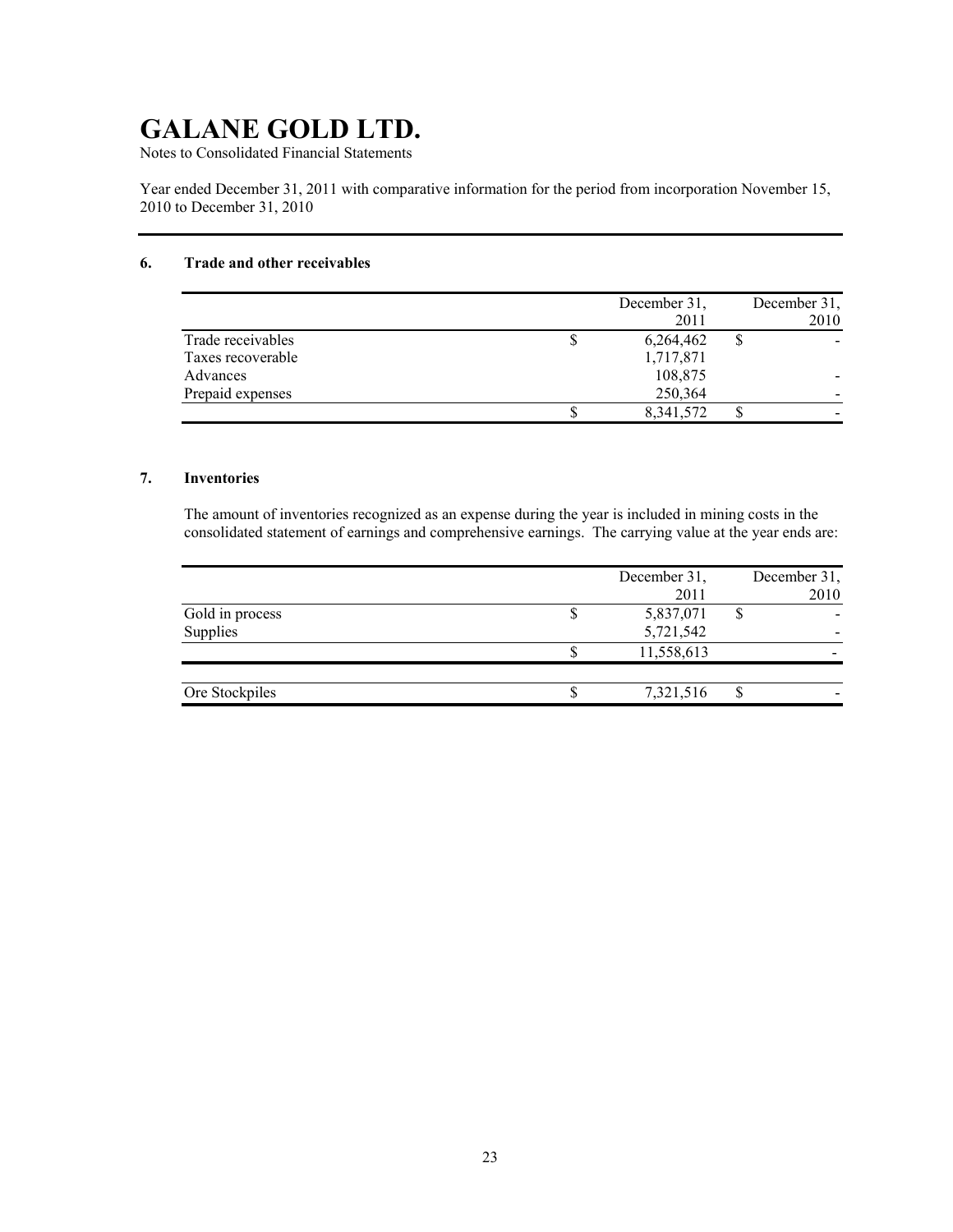Notes to Consolidated Financial Statements

Year ended December 31, 2011 with comparative information for the period from incorporation November 15, 2010 to December 31, 2010

#### **8. Mining assets**

The continuity of mining assets for the year ended December 31, 2011, with comparative amounts from the date of incorporation November 15, 2010 to December 31, 2010 is as follows:

|                      |                | Construction in |                          |               | Plant and  |                  |
|----------------------|----------------|-----------------|--------------------------|---------------|------------|------------------|
|                      |                | Progress        | <b>Mining Properties</b> |               | Equipment  | Total            |
| Cost at date of      |                |                 |                          |               |            |                  |
| incorporation        |                |                 |                          |               |            |                  |
| November 15, 2010    | \$             |                 | \$                       | $\mathsf{\$}$ |            | \$               |
| and January 1, 2011  | $\overline{a}$ |                 |                          |               |            |                  |
| Additions:           |                |                 |                          |               |            |                  |
| Net assets           |                |                 |                          |               |            |                  |
| acquired on the      |                |                 |                          |               |            |                  |
| Gallery              |                | 2,596,490       | 14,574,736               |               | 2,387,840  | 19,559,066       |
| Acquisition          |                |                 |                          |               |            |                  |
| (Note 5)             |                |                 |                          |               |            |                  |
| Additions since      |                | 130,501         | 1,623,627                |               | 494,122    | 2,248,250        |
| acquisition          |                |                 |                          |               |            |                  |
| Transfers            |                | (1,052,989)     | 171,377                  |               | 881,612    |                  |
| Disposals            |                |                 |                          |               | (345,378)  | (345,378)        |
|                      |                |                 |                          |               |            |                  |
| Cost, December 31,   |                |                 |                          |               |            |                  |
| 2011                 | \$             | 1,674,002       | \$<br>16,369,740         | $\mathbb S$   | 3,418,196  | 21,461,938<br>\$ |
|                      |                |                 |                          |               |            |                  |
| Accumulated          |                |                 |                          |               |            |                  |
| depreciation and     |                |                 |                          |               |            |                  |
| amortization at date |                |                 |                          |               |            |                  |
| of incorporation     | \$             |                 | \$                       | \$            |            | \$               |
| November 15, 2010    |                |                 |                          |               |            |                  |
| and January 1, 2011  |                |                 |                          |               |            |                  |
| Depreciation and     |                |                 |                          |               |            |                  |
| amortization charge  |                |                 | (1, 557, 418)            |               | (927, 840) | (2,485,258)      |
| for the period       |                |                 |                          |               |            |                  |
| Disposals            |                |                 |                          |               | 304,589    | 304,589          |
|                      |                |                 |                          |               |            |                  |
| Accumulated          |                |                 |                          |               |            |                  |
| depreciation and     |                |                 |                          |               |            |                  |
| amortization         |                |                 |                          |               |            |                  |
| December 31, 2011    | \$             |                 | \$<br>(1, 557, 418)      | \$            | (623, 251) | (2,180,669)      |
|                      |                |                 |                          |               |            |                  |
| Net book value,      |                |                 |                          |               |            |                  |
| December 31, 2011    | \$             | 1,674,002       | \$<br>14,812,322         | \$            | 2,794,945  | 19,281,269<br>\$ |

Refer to Note 5 for a discussion on the allocation of the purchase price among the components of the mining properties in the Gallery Acquisition.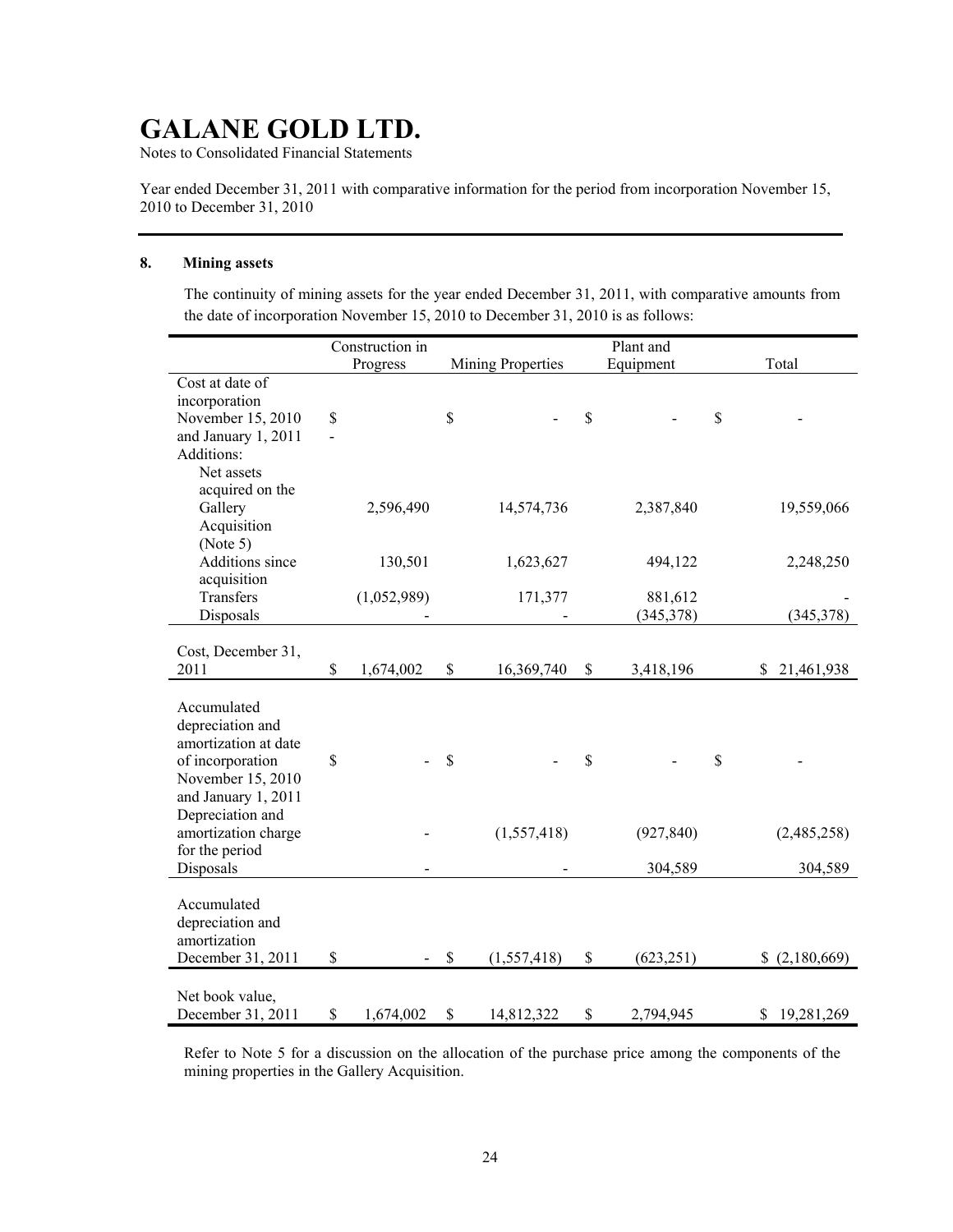Notes to Consolidated Financial Statements

Year ended December 31, 2011 with comparative information for the period from incorporation November 15, 2010 to December 31, 2010

### **9. Financial instruments**

The following table presents the carrying and estimated fair values of the Company's financial instruments.

|                                                                        |    | Carrying and Fair value |    |              |
|------------------------------------------------------------------------|----|-------------------------|----|--------------|
| <b>Financial Assets</b>                                                |    | December 31,            |    | December 31. |
|                                                                        |    | 2011                    |    | 2010         |
|                                                                        |    |                         |    |              |
| Cash (level 1 of fair value hierarchy $(6)$ )                          | \$ | 6,531,004               | -S | 320          |
| Trade and other receivables                                            |    | 8,341,572               |    |              |
|                                                                        | S  | 14,872,576              |    | 320          |
|                                                                        |    |                         |    |              |
| <b>Financial Liabilities</b>                                           |    |                         |    |              |
| Accounts payable and accrued liabilities                               | S  | 7,196,711 \$            |    |              |
| Loans and borrowings (level 2 of fair value hierarchy <sup>(6)</sup> ) |    | 3,800,000               |    |              |
| Warrants denominated in foreign currency                               |    |                         |    |              |
| (level 2 of fair value hierarchy <sup>(6)</sup> )                      |    | 4,690,342               |    |              |
|                                                                        |    | 15,687,053              |    |              |

(1) The fair value of cash approximates the carrying amount given the short maturity period.<br>(2) The fair value of receivables and other approximates the carrying amount given the short

The fair value of receivables and other approximates the carrying amount given the short maturity period. Refer to the credit risk section below.

 $(6)$  The appropriate level of fair value hierarchy is determined as follows:

- 1. Level 1- there are quoted prices in active markets for identical assets or liabilities.
- 2. Level 2- there are inputs other than quoted prices that are either directly or indirectly observable for the asset or liability.
- 3. Level 3- these are inputs that are not based on observable market data.

#### **(a) Financial risk management objectives and policies**

The Company manages capital and its exposure to financial risks by ensuring it has sufficient financial capacity to support its operations, current mine development plans and long-term growth strategy. The Company is subject to various financial risks that could have a significant impact on profitability and financial conditions. These risks include liquidity risk, credit risk and financial market conditions relating to interest rates, gold price, and currency rates.

The following discussion includes a sensitivity analysis that is intended to illustrate the sensitivity to changes in market variables on the Company's financial instruments and show the impact on profit or loss and equity, where applicable. Financial instruments affected by market risk include cash, trade and other receivables, and accounts payable and accrued liabilities.

<sup>&</sup>lt;sup>(3)</sup> The fair value of accounts payable and accrued liabilities approximates the carrying amount given the short maturity period. Refer to the liquidity risk section below.

<sup>(4)</sup> The fair value of loans and borrowings approximates the carrying amount given the short maturity period, and the fair market value rate of interest that it carries.

<sup>(5)</sup> The fair value of warrants denominated in foreign currency approximates the carrying amount as the fair value was calculated at the date of issuance, August 30, 2011, plus the effect of changes in the assumptions to the Black Scholes Model that have occurred to December 31, 2011 (Note 14(d)).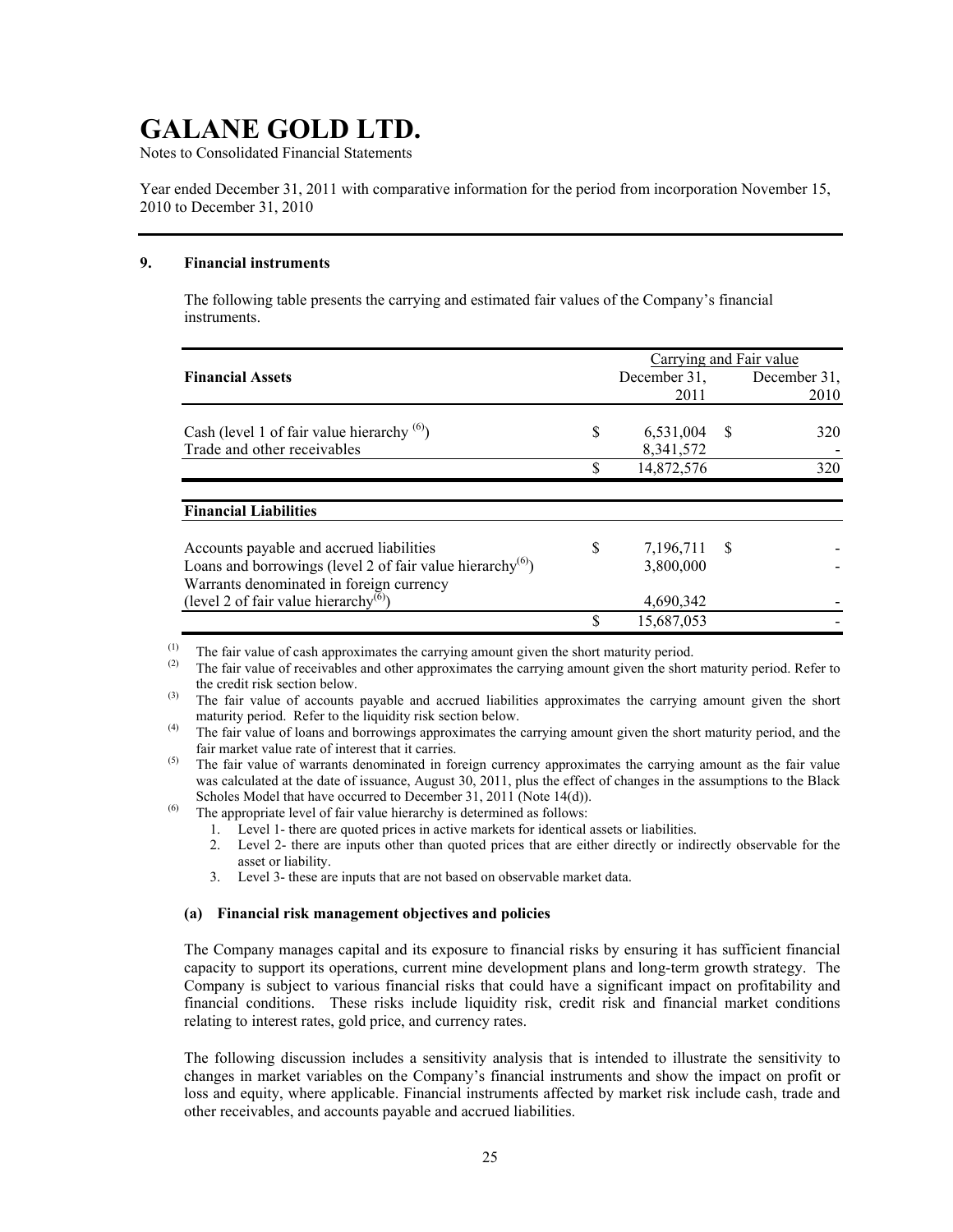Notes to Consolidated Financial Statements

Year ended December 31, 2011 with comparative information for the period from incorporation November 15, 2010 to December 31, 2010

### **9. Financial instruments (continued)**

#### **(b) Risks**

Management reviews and approves policies for managing each of the risks which are summarised below:

#### **i. Liquidity risk**

Liquidity risk is the risk that an entity will encounter difficulty in meeting obligations associated with financial liabilities that are settled by delivering cash or another financial asset.

As at December 31, 2011, the Company's cash balance was \$6,531,004 (2010 - \$320), and it had working capital of \$19,234,478 (2010 - \$320).

The Company has a treasury policy to assist in managing the liquidity risk, which requires management to:

- monitor cash balances;
- perform short to medium-term cash flow forecasting, as well as medium and long-term forecasting incorporating relevant budget information; and
- consider the need for expanding treasury activity if and when appropriate (including but not limited to hedging and derivatives).

### **ii. Credit risk**

Credit risk is the risk that one party to a financial instrument will cause a financial loss for the other party by failing to discharge an obligation. Credit risk is associated with cash, trade and other receivables.

The Company holds cash in credit worthy financial institutions and does not hold any asset-backed commercial paper.

The credit risk related to gold trade receivable is considered minimal as gold is sold to creditworthy major banks and settled promptly, usually within the following month. The amount of \$6,265,462 included in trade and other receivables relating to gold production in December 2011 was received on January 3, 2012.

The credit risk related to receivables from government related to taxes, mineral rights and exploration tax credits, included in trade and other receivables, relates to not receiving amounts claimed from certain government audits. As a result, the full balance recorded may not be ultimately realized. Management currently does not expect the amount to be ultimately realized to be materially different from that currently recorded.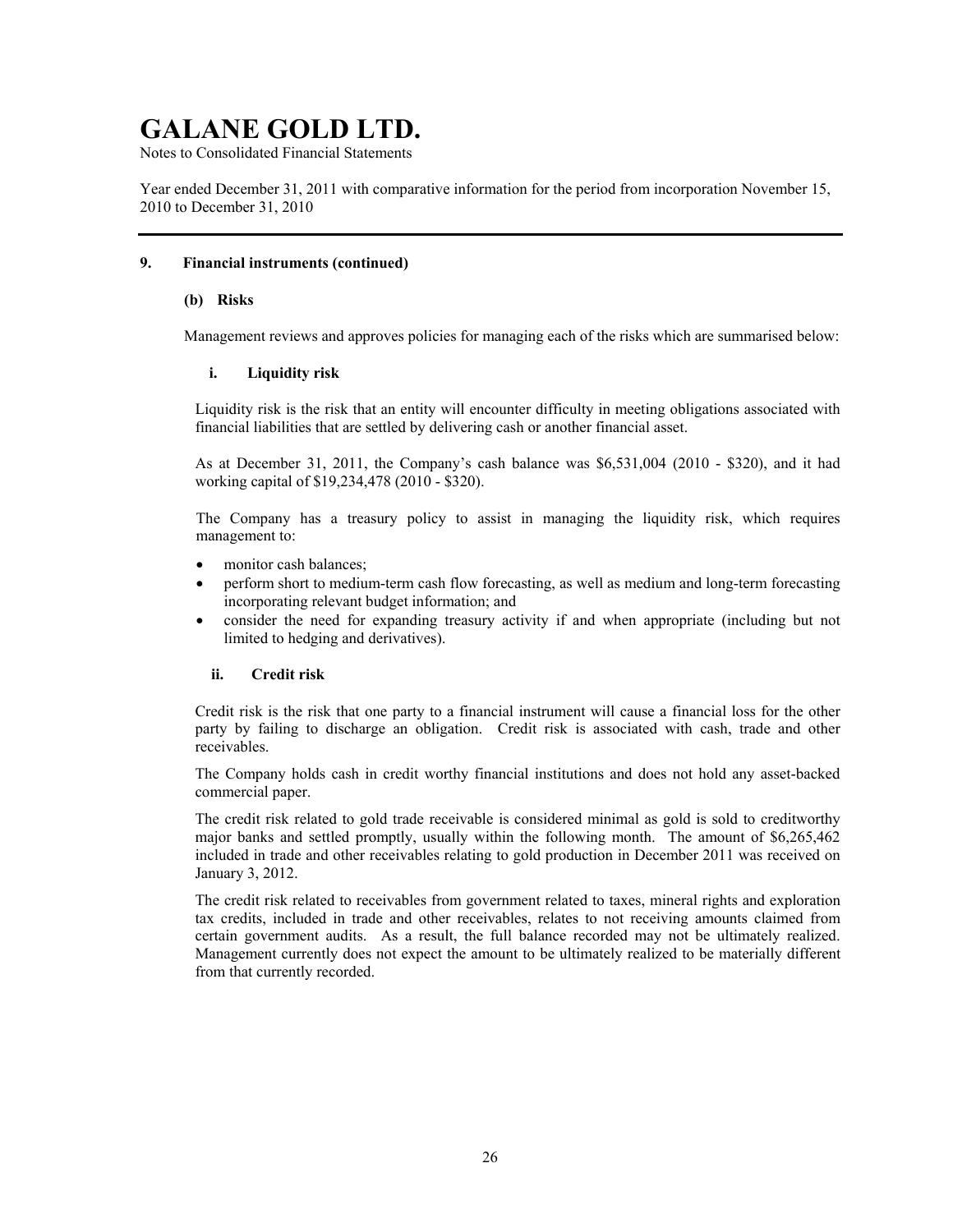Notes to Consolidated Financial Statements

Year ended December 31, 2011 with comparative information for the period from incorporation November 15, 2010 to December 31, 2010

## **9. Financial instruments (continued)**

### **(b) Risks (continued)**

### **iii. Market risk**

Market risk is the risk that the fair value or future cash flows of a financial instrument will fluctuate because of changes in market prices. At this point in time, the Company carries warrants that are denominated in foreign currency, and their fair value fluctuates with market conditions such as interest rates and share price volatility. A 10% fluctuation in the value of these market prices would effect their value by \$500,000 in either direction.

### **iv. Foreign currency risk**

The Company is exposed to currency risk through transactions denominated in currencies other than the U.S. dollar. The risk is mainly due to transactions incurred in South African Rand and Botswana Pula, along with the Canadian dollar. Net assets (liabilities) denominated in currencies other than US Dollar are summarised as follows:

| Non US Dollar Currency | <b>US Dollar Amount</b> |
|------------------------|-------------------------|
|                        |                         |
| South African Rand     | (52, 428)               |
| Botswana Pula          | 3,979,044               |
| Canadian Dollar        | 995,489                 |
|                        | 4,922,105               |

A 10% strengthening of the U.S. dollar against these foreign currencies at year-end would have resulted in an increase in the Company's earnings for the year of \$500,000. This analysis assumes that all other variables, in particular interest rates, remain constant.

A 10% weakening of the U.S. dollar against these currencies at year-end would have had an equal but opposite effect on the Company's earnings for the year as summarised in this analysis.

## **(c) Capital management**

The Company's objectives when managing capital are:

- to ensure the Company has sufficient financial capacity to support its operations, current mine development plans and the long-term growth strategy;
- to provide a superior return to its shareholders; and
- to protect the Company's value with respect to markets and risk fluctuations.

The Company manages capital by looking at the following items: debt and shareholders' equity.

The Company's capital structure reflects the requirements of a company focused on growth in a capital intensive industry that experiences lengthy development lead times as well as risks associated with capital costs and timing of project completion due to factors that are beyond the Company's control, including the availability of resources, the issuance of necessary permits, costs of various inputs and the volatility of the gold price.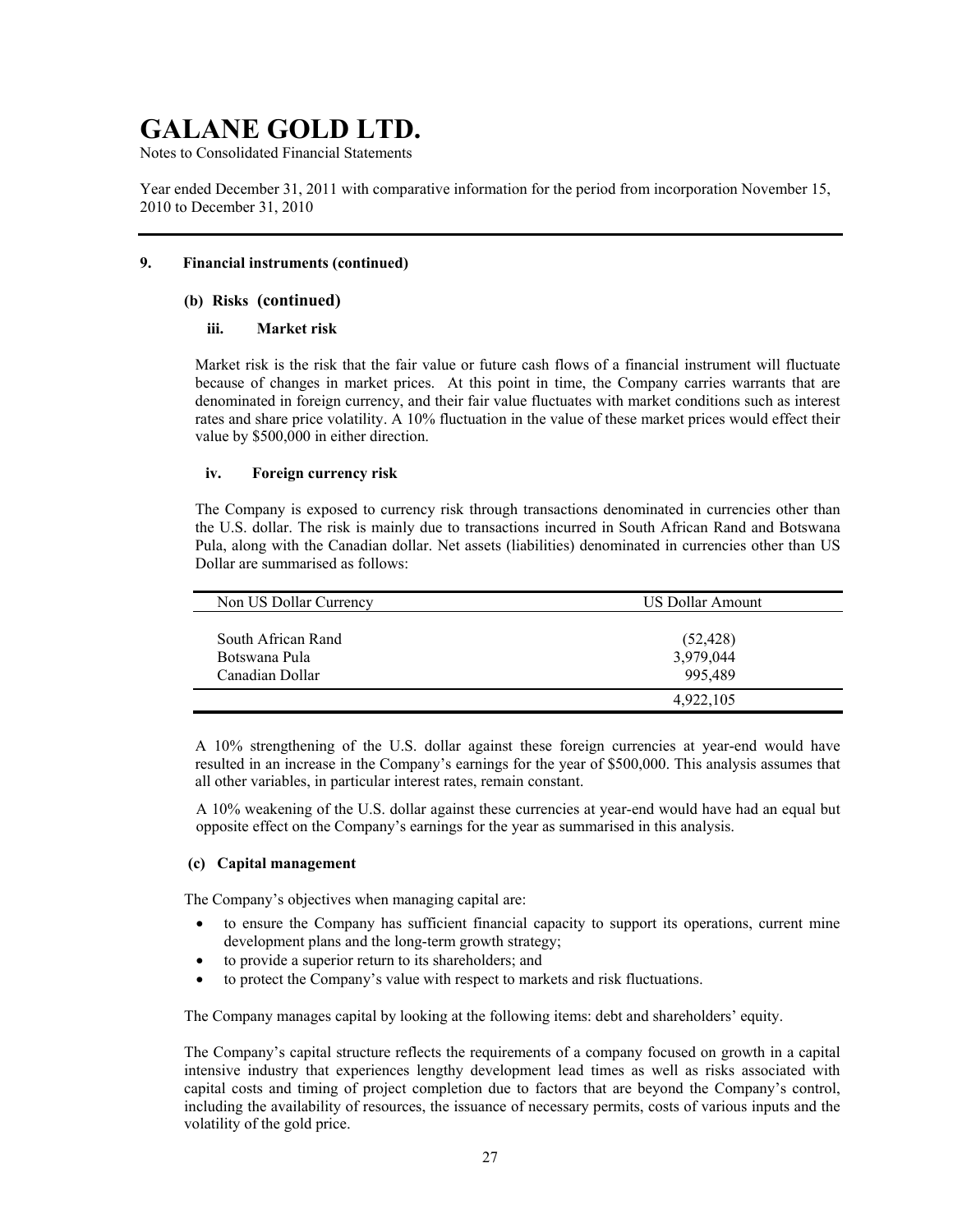Notes to Consolidated Financial Statements

Year ended December 31, 2011 with comparative information for the period from incorporation November 15, 2010 to December 31, 2010

### **9. Financial instruments (continued)**

#### **(c) Capital management (continued)**

The adequacy of the Company's capital structure is assessed on an ongoing basis and adjusted as necessary after taking into consideration the Company's strategy, the forward gold prices, the mining industry, economic conditions and the associated risks. In order to maintain or adjust its capital structure, the Company may adjust its capital spending, issue new shares, or arrange for a debt facility.

#### **10. Restoration and rehabilitation provision**

|                                                              |   | Restoration and rehabilitation provision |
|--------------------------------------------------------------|---|------------------------------------------|
|                                                              |   |                                          |
| Date of incorporation November 15, 2010                      | S |                                          |
| and at January 1, 2011                                       |   |                                          |
| Arising from the Gallery Acquisition (Note 5)                |   | 4,971,445                                |
| Accretion during the period                                  |   | 174,425                                  |
| Reduction of liability arising since the Gallery Acquisition |   | (160, 139)                               |
| At December 31, 2011                                         |   | 4,985,731                                |

The Company makes full provision for the future cost of rehabilitating mine sites and related production facilities on a discounted basis on the development of mines or installation of those facilities.

The restoration and rehabilitation provision represents the present value of restoration and rehabilitation costs relating to mine sites, which are expected to be incurred up to 2014. These provisions have been created based on the Company's internal estimates. Assumptions, based on the current economic environment, have been made which management believes are a reasonable basis upon which to estimate the future liability. Management used a pre-tax discount rate and inflation factor of 10.0% in preparing the Company's provision. These estimates are reviewed regularly to take into account any material changes to the assumptions. However, actual rehabilitation costs will ultimately depend upon future market prices for the necessary decommissioning works required, which will reflect market conditions at the relevant time. It will also depend on the methods employed and related laws in force at the time of rehabilitation. Furthermore, the timing of rehabilitation is likely to depend on when the mine ceases to produce at economically viable rates. This, in turn, will depend upon future gold prices, which are inherently uncertain, and identification of future mineral reserves and resources. The undiscounted inflation adjusted liability for the restoration and rehabilitation provision is \$6,943,747.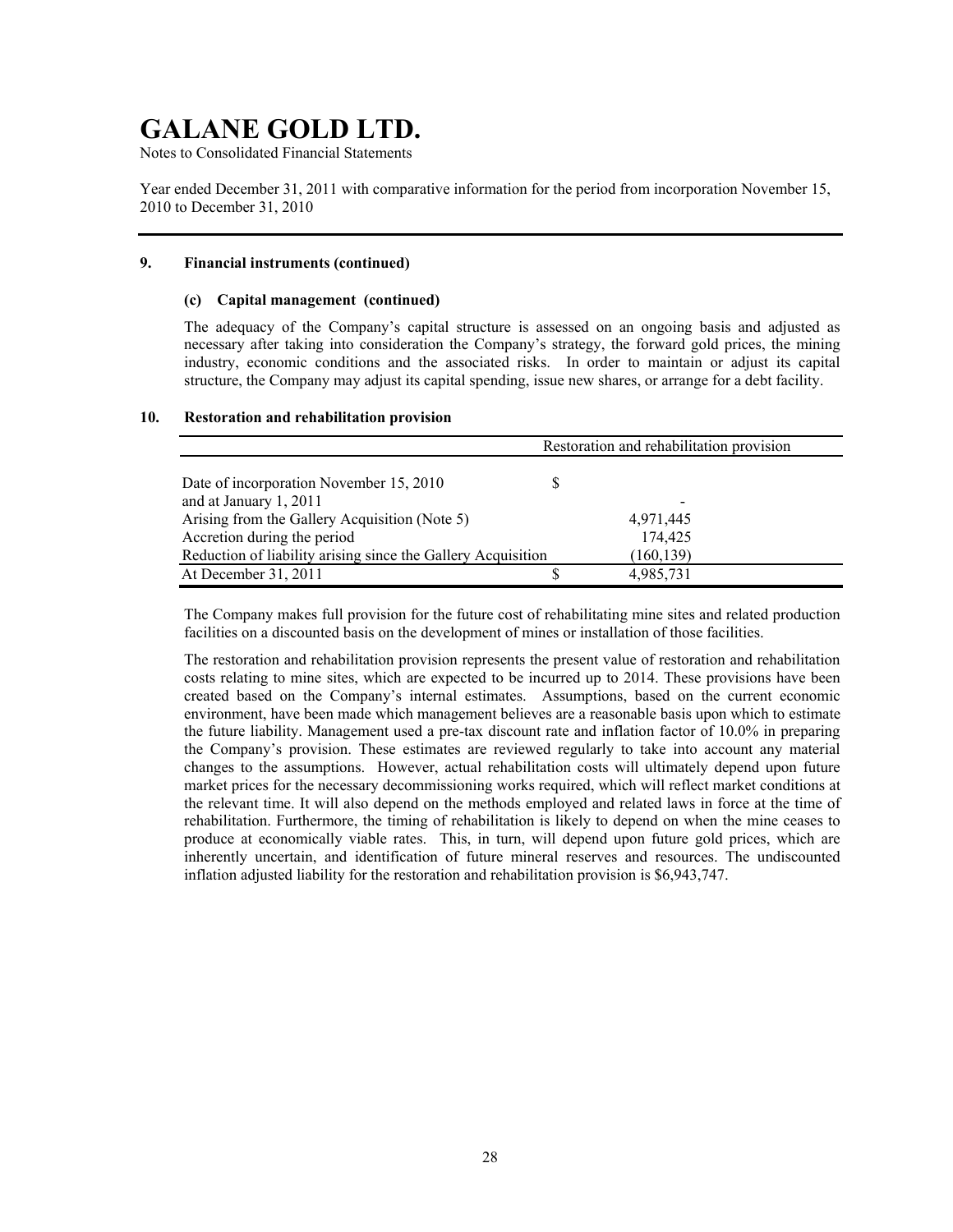Notes to Consolidated Financial Statements

Year ended December 31, 2011 with comparative information for the period from incorporation November 15, 2010 to December 31, 2010

## **11. Accounts payable and accrued liabilities:**

|                                                      | December 31,<br>2011      | December 31,<br>2010 |
|------------------------------------------------------|---------------------------|----------------------|
| Trade accounts payable<br><b>Accrued liabilities</b> | 5,822,564 \$<br>1,374,147 |                      |
|                                                      | 7,196,711 \$              |                      |

Trade payables and accrued liabilities are non-interest bearing and are normally settled on 60-day terms after date of receipt of invoice.

## **12. Interest-bearing loans and borrowings:**

The Company issued an unsecured note to IAMGOLD as part of the consideration paid for the purchase of the shares in the Gallery Acquisition (see Note 5). Details are as follows:

 $\bullet$  Initial principal amount \$3,800,000 • Interest rate fixed rate of 6% per annum, payable quarterly commencing November 30, 2011 • Principal repayment  $$1,266,667$  on February 28, 2013, August 30, 2013, and

February 28, 2014

29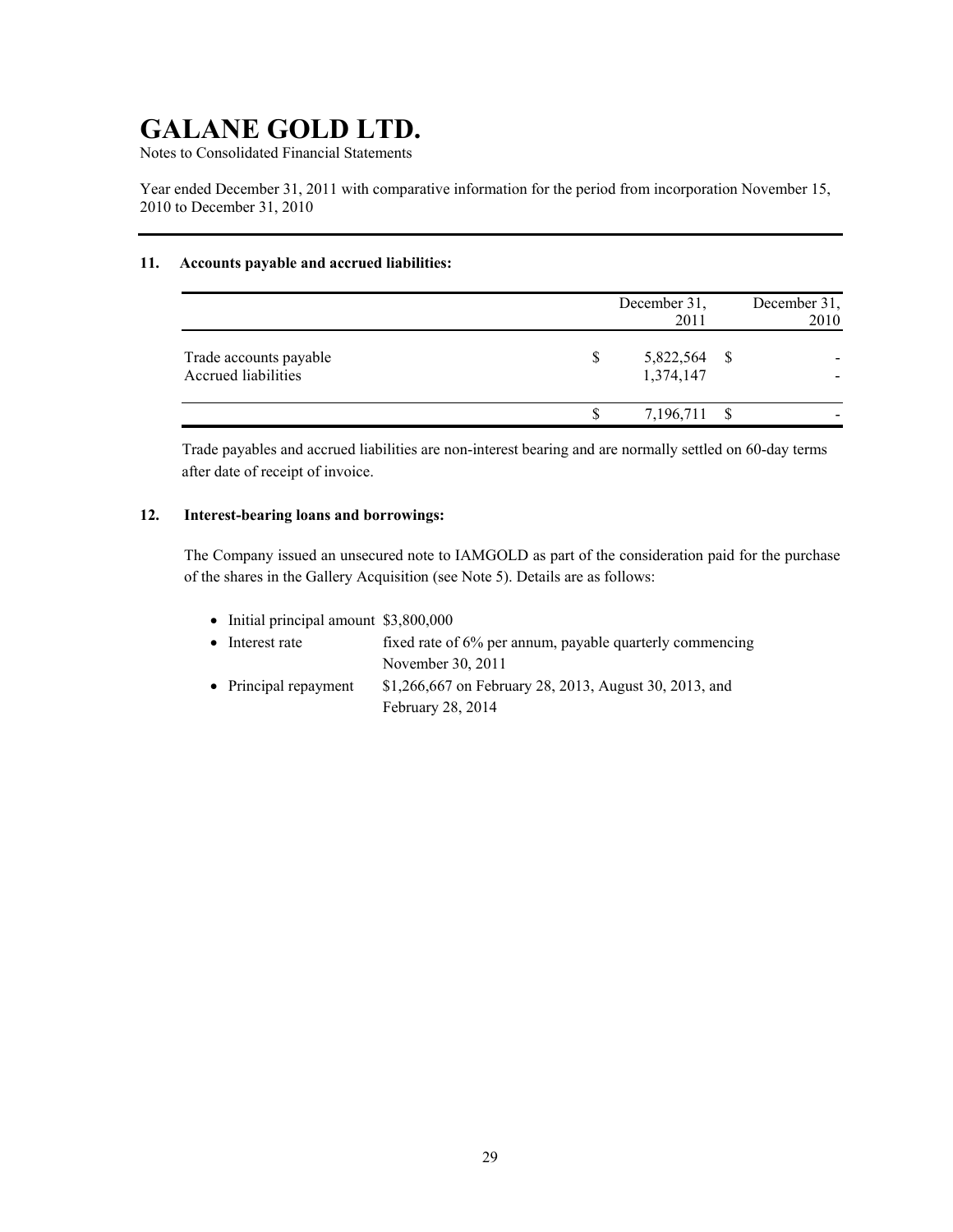Notes to Consolidated Financial Statements

Year ended December 31, 2011 with comparative information for the period from incorporation November 15, 2010 to December 31, 2010

#### **13. Income taxes:**

A reconciliation between tax expense and the product of accounting income multiplied by the combined federal and Ontario tax rate of 28.25% (2010- 31%) is as follows:

|                                                                                                     | 2011                   | 2010 |
|-----------------------------------------------------------------------------------------------------|------------------------|------|
| Accounting income before income tax                                                                 | \$<br>1,424,547        | \$   |
| Statutory income tax rate                                                                           | 28.25%                 | 31%  |
| Expected income tax expense                                                                         | \$<br>402,435          | \$   |
| Non-deductible items<br>Differences in foreign and statutory                                        | 892,946                |      |
| income tax rates<br>Deductible temporary differences                                                | (306, 046)             |      |
| not tax benefitted<br>Utilization of previously unrecognized                                        | 228,730                |      |
| non-capital losses<br>Other                                                                         | (1,211,156)<br>(6,909) |      |
|                                                                                                     |                        |      |
| Income tax expense reported in the consolidated<br>statement of earnings and comprehensive earnings | \$                     | \$   |

The statutory rate has decreased 2.75% due to a decrease in the federal tax rate of 1.5% and a decrease in the Ontario tax rate of 1.25%.

Unrecognized temporary differences, in Botswana, for which no deferred taxes have been recognized:

|                                                               | 2011                                    |      | 2010 |
|---------------------------------------------------------------|-----------------------------------------|------|------|
| Tax losses<br>Rehabilitation provisions<br>Royalty provisions | $46,272,618$ \$<br>4,985,731<br>345,106 |      |      |
|                                                               | 51,603,455                              | - \$ |      |

Botswana tax losses carry-forward indefinitely and the gross tax loss carry-forward is \$57 million. As well, the other deductible temporary differences do not expire under current Botswana tax legislation. Deferred tax assets have not been recognized in respect of these items as it is not probable that future taxable profit would be available against which the Company can utilize the benefits therefrom.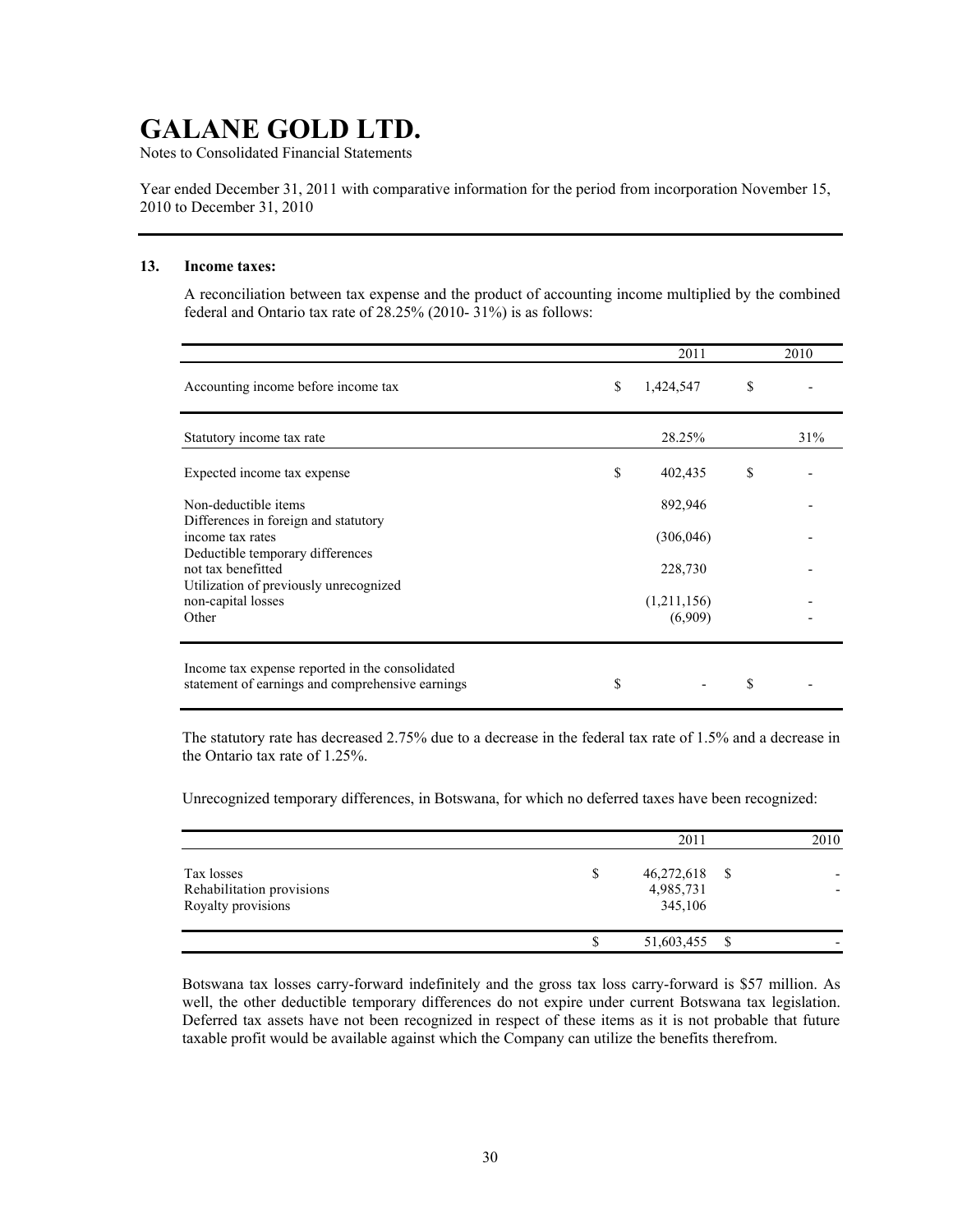Notes to Consolidated Financial Statements

Year ended December 31, 2011 with comparative information for the period from incorporation November 15, 2010 to December 31, 2010

#### **13. Income taxes (continued):**

The tax losses noted above do not include approximately \$17.0 million in tax losses of subsidiaries that are currently not available for utilization. The Company is reviewing its options for making them available to offset against income for future years.

The temporary differences associated with investments in subsidiaries and joint ventures, for which a deferred tax liability has not been recognized, aggregate to \$4.6 million (2010- \$0).

#### **14. Share Capital**

#### **(a) Authorized share capital:**

As at December 31, 2011, the authorized share capital of the Company consisted of an unlimited number of common shares. All issued shares are fully paid.

#### **(b) Issued share capital:**

During the year ended December 31, 2011, the Company had the following share transactions:

On August 5, 2011, GGM completed a brokered private placement (the "GGM Private Placement") of an aggregate of 20,545,500 subscription receipts (the "GGM Subscription Receipts") at a subscription price of CDN\$0.80 per receipt for aggregate gross proceeds of \$16,806,220 (CDN\$16,436,400). Each GGM Subscription Receipt entitled the holder to receive one common share of GGM (a "GGM Share") and one-half of one common share purchase warrant of GGM (a "GGM Warrant"). Each whole GGM Warrant is exercisable for one GGM Share for a period of 18 months from the date of closing of the Carlaw Acquisition at a price of CDN\$1.10 per share. The gross proceeds from the GGM Private Placement were held in escrow until immediately prior to the closing of the Gallery Acquisition on August 30, 2011.

The agent (the "Agent") retained by GGM pursuant to the GGM Private Placement received a cash commission of \$1,008,373 and was issued warrants ("GGM Agent Warrants") to purchase up to an aggregate of 1,888,980 GGM Shares with each GGM Agent Warrant being exercisable for one GGM Share for a period of 18 months from closing of the Acquisitions at a price of CDN\$0.80 per share. These warrants were valued at \$587,938 (see note 14(d)). Additional costs of \$352,002 were incurred in connection with the financing.

Immediately prior to the closing of the Gallery Acquisition, the GGM Subscription Receipts converted into an aggregate of 20,545,500 GGM Common Shares and 10,272,750 GGM Warrants. At the effective time of the closing of the Carlaw Acquisition, the GGM Common Shares, GGM Warrants and GGM Agent Warrants were then exchanged for an equivalent number of common shares, warrants and agent warrants of the Company without payment of any additional consideration. Accordingly, at the closing of the Acquisitions, the Company issued an aggregate of 20,545,500 common shares, 10,272,750 warrants valued at \$2,351,750 (Note 14(d)) and 1,888,980 agent warrants valued at \$587,938 (Note 14(d)) in connection with the GGM Private Placement.

Consideration for the Gallery Acquisition included 21,875,000 common shares, a note payable of \$3.8 million, and warrants to purchase up to 1,265,253 common shares, exercisable until March 1, 2013 at CDN\$1.10 per share ("IAMGOLD Warrants"). These warrants were valued at \$306,750 as described in Note 14(d). The Agent was paid \$536,812 for the issuance of the common shares.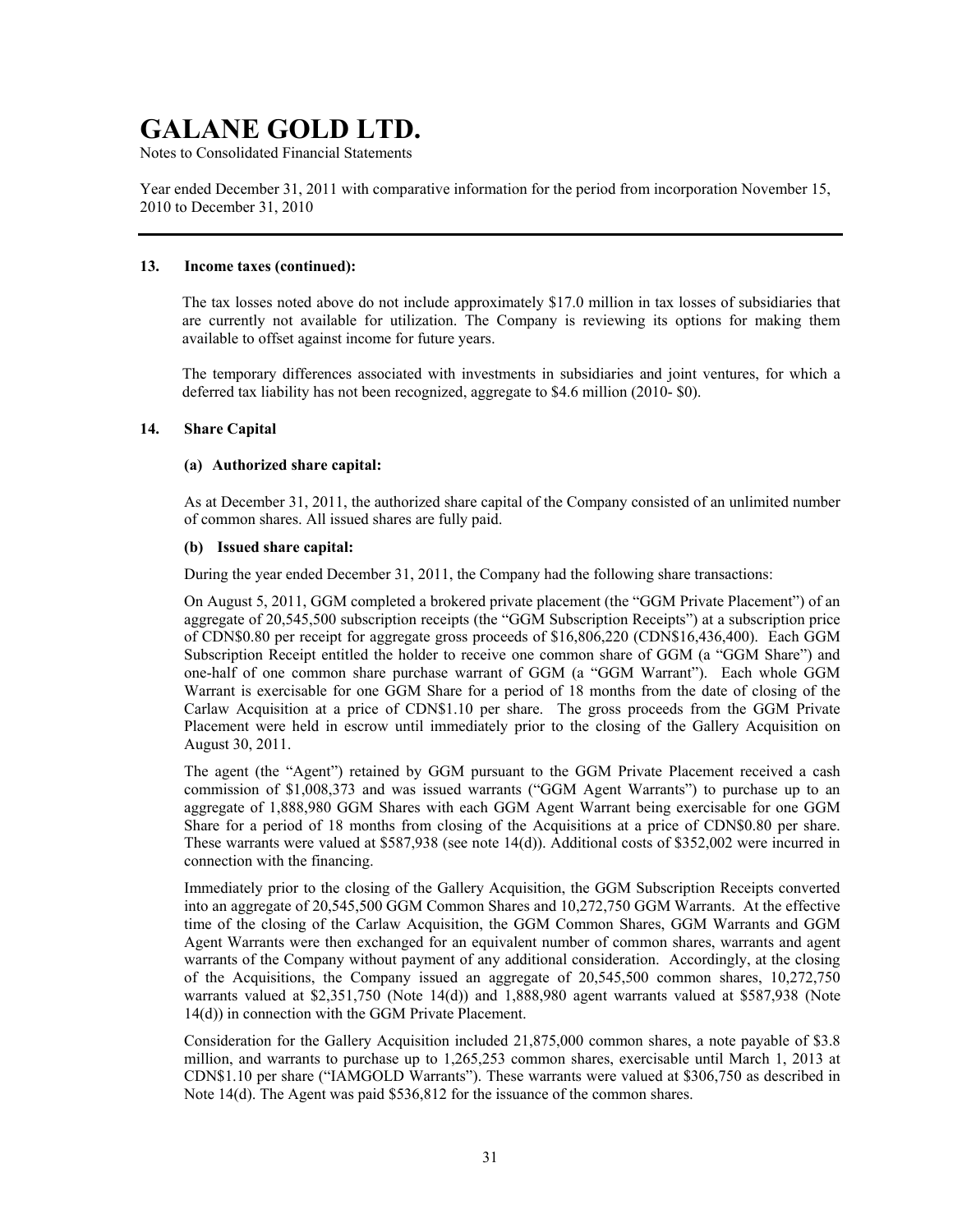Notes to Consolidated Financial Statements

Year ended December 31, 2011 with comparative information for the period from incorporation November 15, 2010 to December 31, 2010

#### **14**. **Share Capital (continued)**

#### **(b) Issued share capital (continued):**

At December 31, 2011, a total of 19,407,187 common shares and warrants to purchase up to 1,685,346 common shares held by certain directors and officers and IAMGOLD are held in escrow, releasable in equal tranches of 25% every six months after September 2, 2011. Over and above the escrow conditions, a total of 23,900,000 common shares are subject to a "lock-up" agreement with the Agent whereby the holders agree not to sell their shares for a period of 18 months from August 30, 2011, subject to early release in certain circumstances.

### **(c) Stock options:**

The Company has a stock option plan whereby options may be granted to directors, officers, employees and consultants. As at December 31, 2011, a maximum of 4,510,800 options to purchase common shares were issuable under the Company's stock option plan, of which 2,383,300 remained available for issuance. Under the Company's stock option plan, the Company may grant options for up to 10% of the issued and outstanding common shares to directors, officers, employees and consultants. Under the plan, the exercise price and vesting is at the discretion of the Board, can be granted for a maximum term of ten years, with certain restrictions as to limits on amounts granted to insiders, consultants or person engaged in investor relations activities.

The following is a summary of stock options outstanding as at December 31, 2011 and December 31, 2010 along with changes during the periods then ended:

|                                                                               |           |                       | Weighted |
|-------------------------------------------------------------------------------|-----------|-----------------------|----------|
|                                                                               |           |                       | Average  |
|                                                                               | Number of | <b>Exercise Price</b> |          |
|                                                                               | Options   |                       | (CDNS)   |
| Outstanding, date of incorporation November 15, 2010 and December 31,<br>2010 |           | \$                    |          |
| Directors' officers' and charitable options assumed in the Carlaw             |           |                       |          |
| Acquisition, expiring July 10, 2013                                           | 107,500   |                       | 0.80     |
| Directors' and officers' options assumed in the Carlaw Acquisition,           |           |                       |          |
| expiring September 2, 2012                                                    | 16,250    |                       | 0.80     |
| Options issued September 29, 2011, expiring September 29, 2016                | 1,765,000 |                       | 0.80     |
| Options issued October 12, 2011, expiring October 12, 2016                    | 100,000   |                       | 0.80     |
| Options issued December 12, 2011, expiring December 12, 2016                  | 450,000   |                       | 0.80     |
| Options that did not vest in the year and expired                             | (300,000) |                       |          |
| Balance, December 31, 2011                                                    | 2,138,750 | S                     | 0.80     |
| The exercisable dates for the options are as follows:                         |           |                       |          |
| Currently exercisable at 12/31/2011                                           | 1,688,750 |                       |          |
| Exercisable on:                                                               |           |                       |          |
| December 12, 2012                                                             | 100,000   |                       |          |
| December 12, 2013                                                             | 150,000   |                       |          |
| December 12, 2014                                                             | 200,000   |                       |          |
|                                                                               | 2,138,750 |                       |          |
|                                                                               |           |                       |          |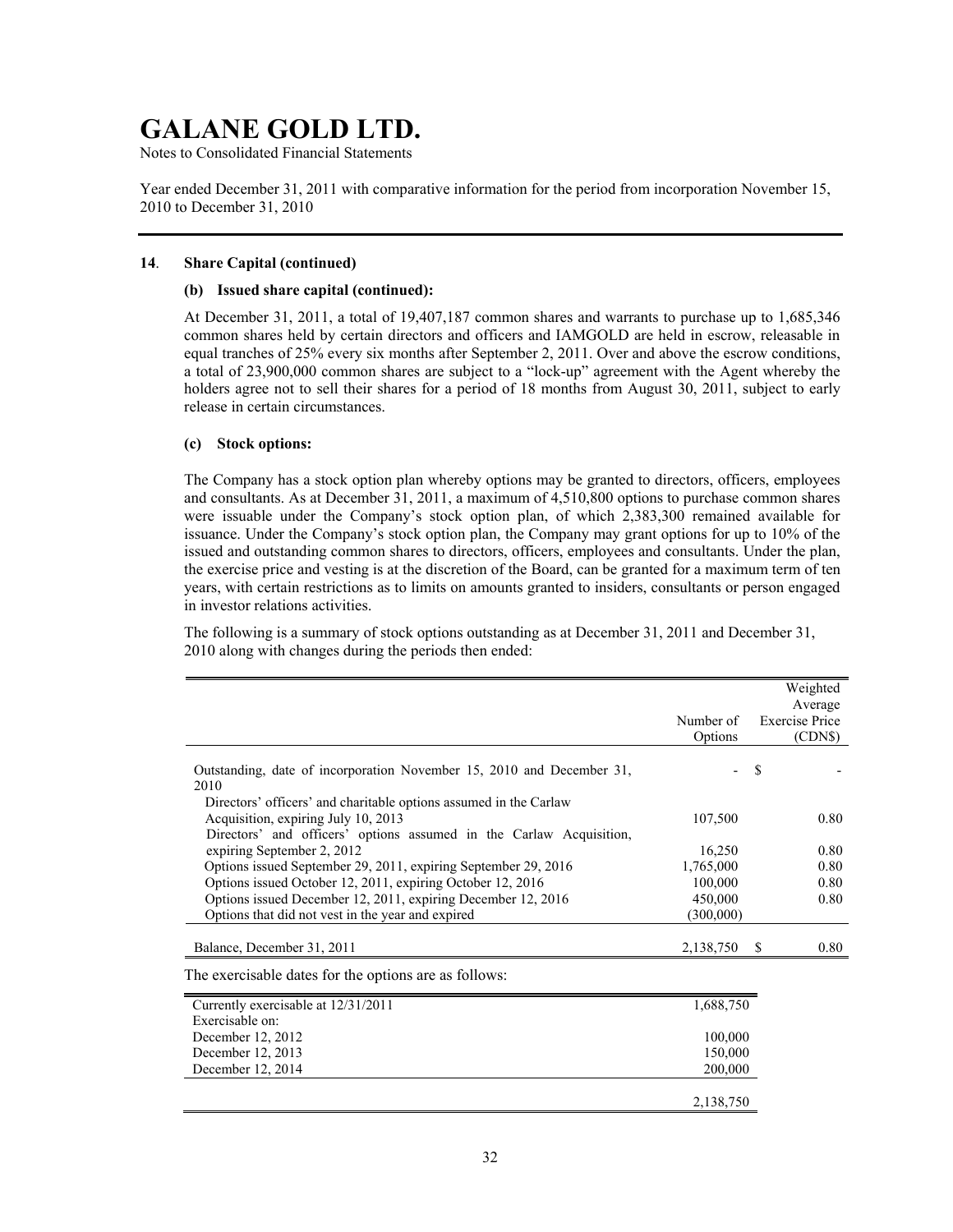Notes to Consolidated Financial Statements

Year ended December 31, 2011 with comparative information for the period from incorporation November 15, 2010 to December 31, 2010

#### **14**. **Share Capital (continued)**

#### **(c) Stock Options (continued):**

The Company recognizes share-based compensation expense for all stock options granted using the fair value based method of accounting as calculated by using the Black Scholes Model. Using the following weighted average assumptions for the Model:

| - Share price                                                  | \$1.06    |
|----------------------------------------------------------------|-----------|
| - Risk free discount rate                                      | $1.02\%$  |
| - Expected volatility (using historic volatility of comparable |           |
| companies as a basis)                                          | 80%       |
| - Expected life                                                | 2.5 years |
| - Dividend rate                                                | nil       |

A share-based compensation amount of \$587,651 has been recognized in general and administrative expenses for the options issued and vested in the year ended December 31, 2011.

#### **(d) Warrants:**

The following is a summary of warrants outstanding as at December 31, 2011 and December 31, 2010 and changes during the years then ended:

|                                                                       | Number of<br>Warrants |   | Weighted<br>Average<br>Exercise<br>Price<br>(CDN\$) |
|-----------------------------------------------------------------------|-----------------------|---|-----------------------------------------------------|
|                                                                       |                       |   |                                                     |
| Outstanding, date of incorporation November 15, 2010 and December     |                       |   |                                                     |
| 31, 2010                                                              |                       |   |                                                     |
| Issued from private placement August 30, 2011 (Note $13(b)$ ) to      |                       |   |                                                     |
| investors $1$                                                         | 10,272,750            |   | 1.10                                                |
| Issued from private placement August 5, 2011 (Note $13(b)$ ) to       |                       |   |                                                     |
| Agent <sup>2</sup>                                                    | 1,888,980             |   | 0.80                                                |
| Issued on the Gallery Acquisition (Note 13(b)) (Note 19) <sup>1</sup> | 1,265,253             |   | 1.10                                                |
|                                                                       |                       |   |                                                     |
| Balance, December 31, 2011                                            | 13,426,983            | S | 1.06                                                |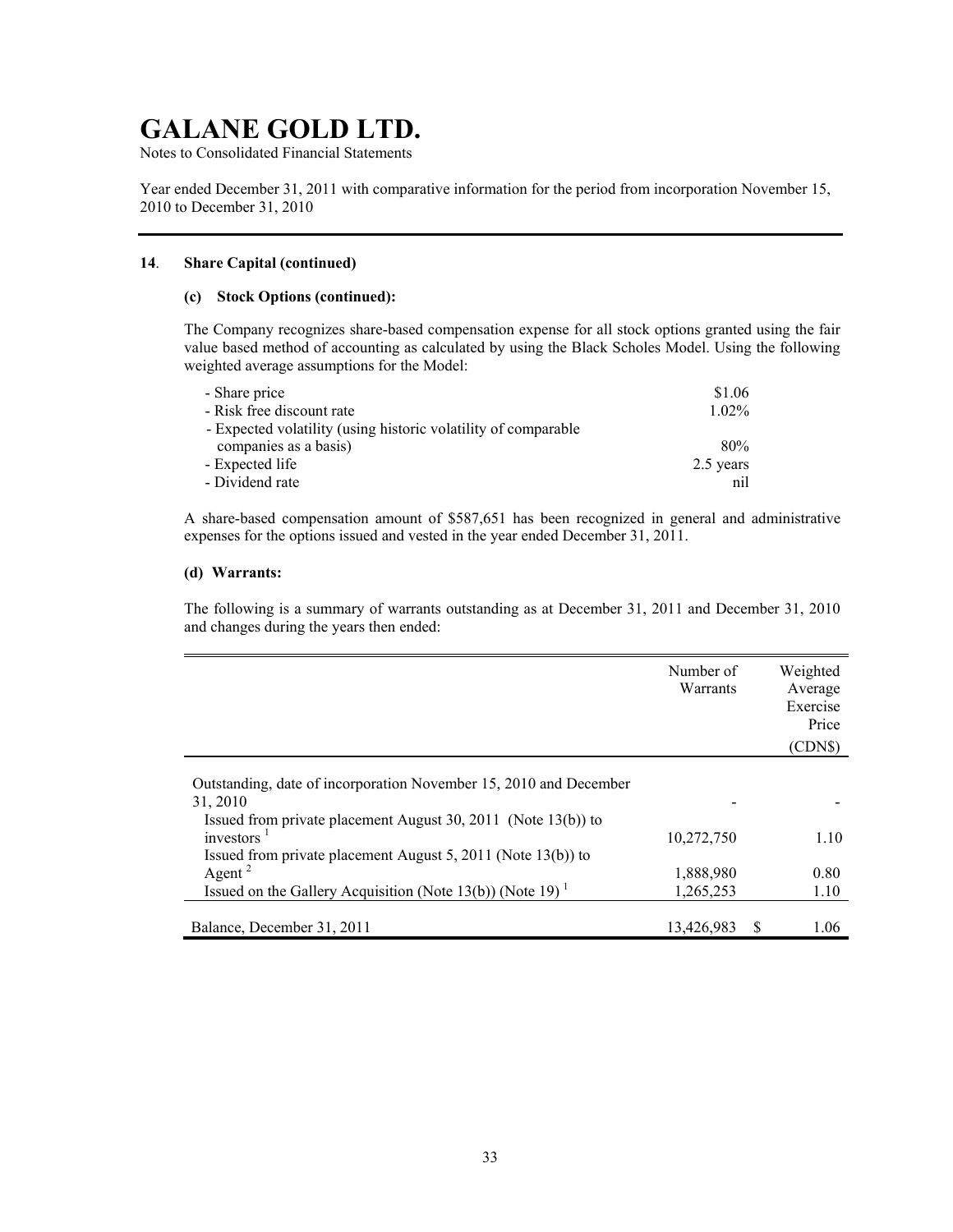Notes to Consolidated Financial Statements

Year ended December 31, 2011 with comparative information for the period from incorporation November 15, 2010 to December 31, 2010

#### **14**. **Share Capital (continued)**

#### **(d) Warrants (continued):**

<sup>1</sup> Using the Black Scholes Model for estimating fair market value, the warrants issued to investors were valued at \$2,351,750, and on the Gallery Acquisition were valued at \$306,750 on issuance. As a result of an increase in the share price of the Company since issuance to December 31, 2011 from \$0.80 to \$1.06, these warrants have increased in value by \$1,176,370, for a total balance at December 31, 2011 of \$3,834,870. The assumptions used in the Black Scholes Model are:

| - Risk free discount rate                                      | $1.02\%$  |
|----------------------------------------------------------------|-----------|
| - Expected volatility (using historic volatility of comparable |           |
| companies as a basis)                                          | 80%       |
| - Expected life from issuance                                  | 1.5 years |

<sup>2</sup> Using the Black Scholes Model for estimating fair market value, the warrants issued to the Agent were valued at \$587,938 on issuance. As a result of an increase in the share price of the Company since issuance to December 31, 2011, these warrants have increased in value by \$267,534, for a total balance at December 31, 2011 of \$855,472. The assumptions used in the Black Scholes Model are:

| - Risk free discount rate                                      | $1.02\%$  |
|----------------------------------------------------------------|-----------|
| - Expected volatility (using historic volatility of comparable |           |
| companies as a basis)                                          | 80%       |
| - Expected life from issuance                                  | 1.5 years |

At December 31, 2011, a total of 1,685,346 warrants were held in escrow, releasable in equal tranches of 25% every six months after September 2, 2011.

#### **(e) Performance shares:**

On August 30, 2011 the Company authorized for allotment, to the Chairman and the CEO of the Company, a maximum of 2,500,000 common shares (the "Performance Shares"), which will become issuable on the achievement by the Company and its subsidiaries of the following performance milestones prior to September 2, 2014:

- 1. 130,000 ounces of gold production from the Company's mining properties at an average cash cost per ounce of \$900 or less over any eight consecutive fiscal quarters ; or
- 2. \$25,000,000 of cash flow from operations from its mining properties in any four consecutive fiscal quarters.

To date, neither milestone has been reached, therefore no shares have been issued. The progress of the Company's mining operations to date plus budgeted amounts has been insufficient to indicate that these milestones will be achieved. The Company has not recorded any related expense or obligation as of December 31, 2011.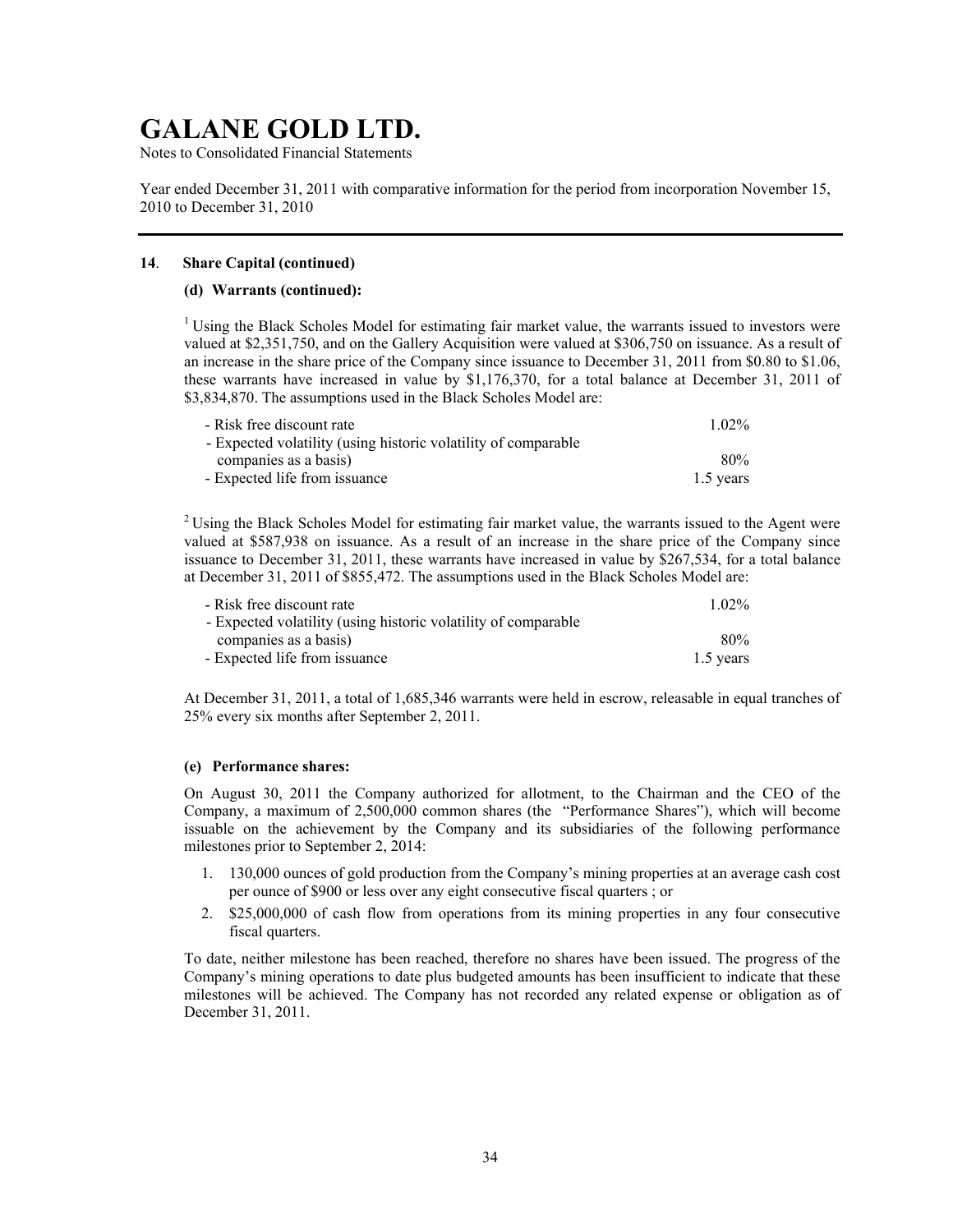Notes to Consolidated Financial Statements

Year ended December 31, 2011 with comparative information for the period from incorporation November 15, 2010 to December 31, 2010

## **14**. **Share Capital (continued)**

## **(f) Earnings per share:**

The calculations of earnings per share is based on the following data:

|                                                              | <b>December 31, 2011</b> |                    | December 31, |
|--------------------------------------------------------------|--------------------------|--------------------|--------------|
|                                                              |                          |                    | 2010         |
| Earnings                                                     |                          | 1,424,547 \$       |              |
| Weighted average number of common shares outstanding for     |                          |                    |              |
| purposes of basic earnings per share                         |                          | 16,526,805         | 2,500,000    |
| Dilutive warrants                                            |                          |                    |              |
| Dilutive options                                             |                          | 32,075             |              |
| Weighted average number of common shares outstanding for the |                          |                    |              |
| purpose of diluted earnings per share                        |                          | 16,558,880         | 2,500,000    |
| Earnings per share                                           |                          |                    |              |
| Basic                                                        |                          | $0.0862 \text{ S}$ |              |
| Diluted                                                      |                          | 0.0860 S           |              |

Basic earnings per share is computed by dividing the earnings by the weighted average number of common shares outstanding during the year. Diluted earnings per share reflects the potential dilution of outstanding warrants, stock options and performance shares in the weighted average number of common shares outstanding during the year, if dilutive. In the year ended December 31, 2011, all of the stock options were dilutive, while the warrants were anti-dilutive. The performance shares were not included in the calculation of diluted earnings per share because the conditions for their issuance had not been met as though the end of the contingency period were the reporting date. In 2010, there were no warrants, stock options or performance shares.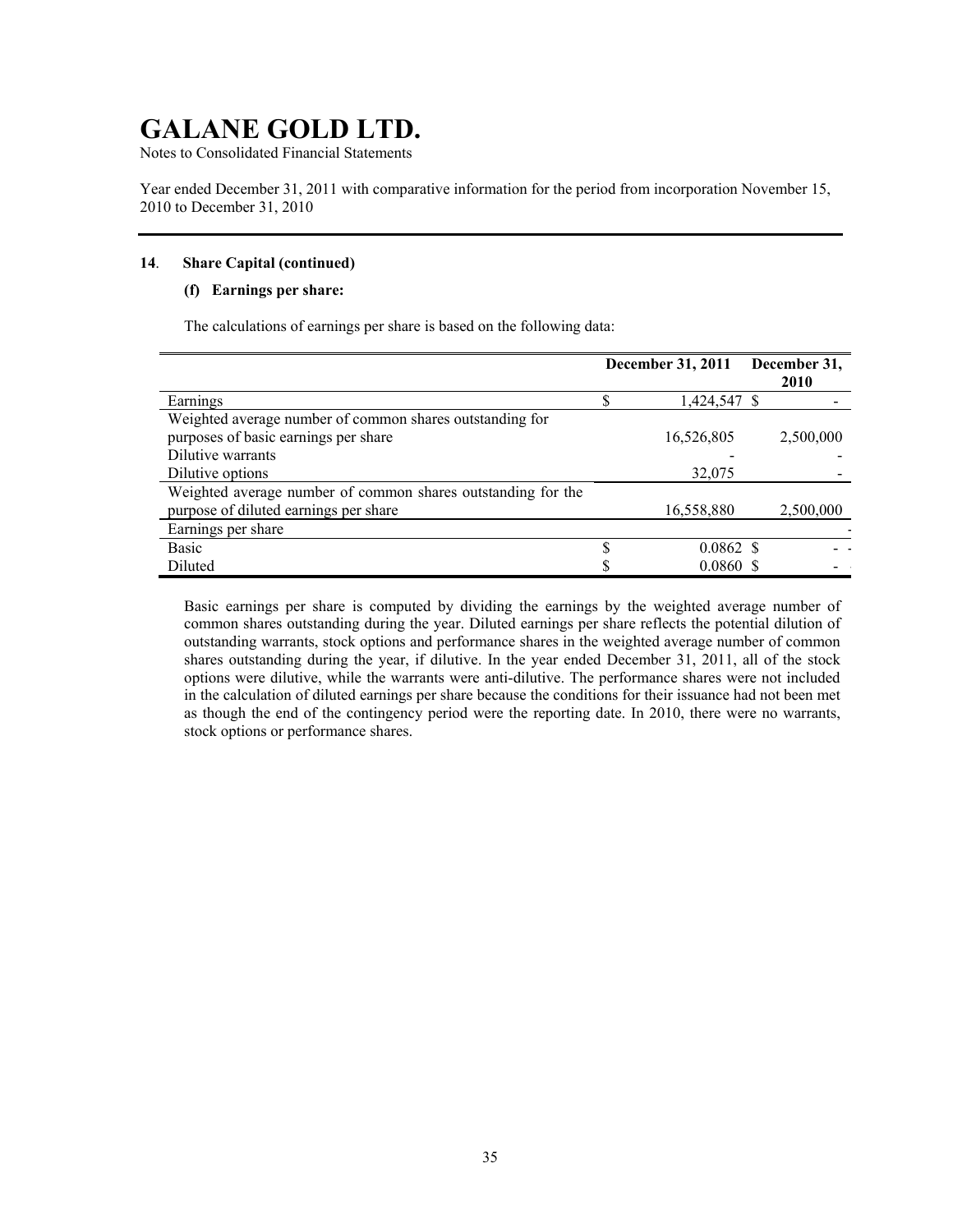Notes to Consolidated Financial Statements

Year ended December 31, 2011 with comparative information for the period from incorporation November 15, 2010 to December 31, 2010

### **15. Breakdown of earnings and comprehensive earnings items:**

The following is a breakdown of certain items in the Consolidated Statement of Earnings and Comprehensive Earnings:

### **(a) Mining costs**

|                                                        | 2011       | 2010 |
|--------------------------------------------------------|------------|------|
| Cash costs                                             |            |      |
| Mining and production (including employee costs of     |            |      |
| \$2,538,148                                            | 18,942,833 |      |
| Administrative (including employee costs of \$672,130) | 2,181,433  |      |
| Total cash costs                                       | 21,124,266 |      |
| Depreciation and amortization                          | 2,485,258  |      |
|                                                        | 23,609,524 |      |

## **(b) Corporate general and administration**

|                                                           | 2011      | 2010 |  |
|-----------------------------------------------------------|-----------|------|--|
| Professional fees and other costs related to acquisitions | 731,973   |      |  |
| Ongoing professional fees                                 | 463,970   |      |  |
| Corporate administration                                  | 308,563   |      |  |
| Share-based compensation                                  | 587,651   |      |  |
|                                                           | 2,092,157 |      |  |

## **(c) Financing costs**

|                                                               | 2011      | 2010 |  |
|---------------------------------------------------------------|-----------|------|--|
| Interest on long term debt                                    | 79.241    |      |  |
| Increase in value of warrants denominated in foreign currency | 1,443,904 |      |  |
| Accretion on restoration and rehabilitation provision         | 174.425   |      |  |
|                                                               | 1.697.570 |      |  |

## **(d) Other expenses**

|                                                        | 2011          | 2010 |
|--------------------------------------------------------|---------------|------|
| Other income                                           | $(68,035)$ \$ |      |
| Loss on disposal of equipment                          | 2,150         |      |
| Excess of fair value of identifiable assets over share |               |      |
| consideration for the Carlaw Acquisition (Note 5)      | 397.342       | -    |
|                                                        | 331.457       |      |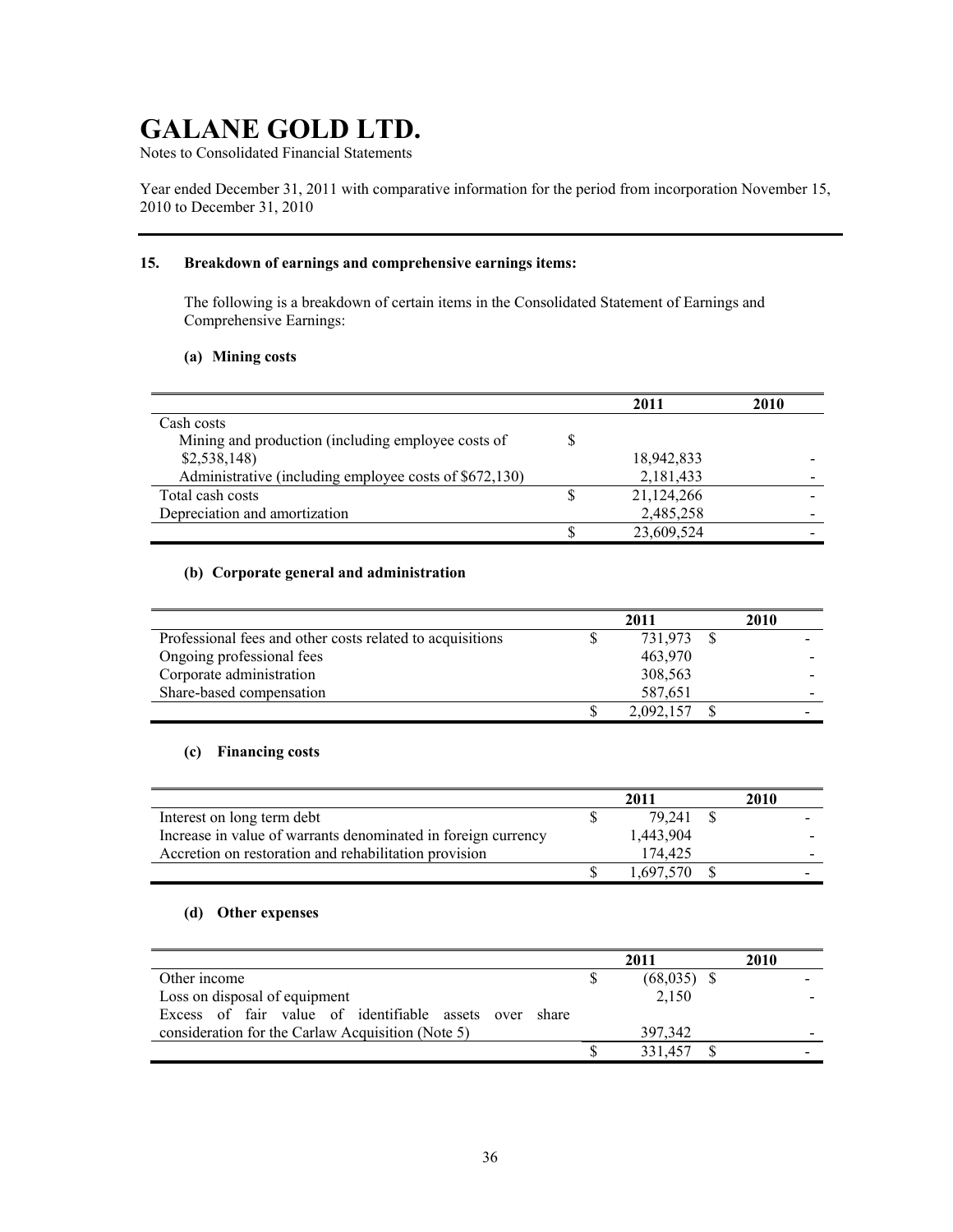Notes to Consolidated Financial Statements

Year ended December 31, 2011 with comparative information for the period from incorporation November 15, 2010 to December 31, 2010

### **16. Commitments and Contingencies**

#### **(a) Royalty expenses**

Production from the Mupane operation is subject to third party royalties (included in mining costs) of 5% of revenues based on market prices at the date of shipment. Since the date of the Gallery Acquisition, August 30, 2011 to December 31, 2011, the Company paid \$1,442,264 in royalties (2010 - \$nil).

#### **(b) Operating contractual obligations**

The Company has operating lease obligations which relate to obligations in 2011 for land operating lease agreements as follows:

| $\bullet$ | Incurred since the Acquisition Date to December 31, 2011 | \$139.905 |
|-----------|----------------------------------------------------------|-----------|
|           | • To be incurred in 2012                                 | \$306.099 |
|           | • To be incurred $2013-2016$                             | \$241,609 |

#### **(c) Claims**

The Company is subject to one known employment-related litigation action, and outside legal advisors have assessed the potential outcome of the litigation. At this time it has been determined that any potential payment will not be material. The Company is also subject to the possibility of revised tax assessments for some years. The Company does not believe that, should unfavourable decisions arise from any review of its tax filings, that any amount it might be required to pay will be material. No amounts have been provided for in the financial statements.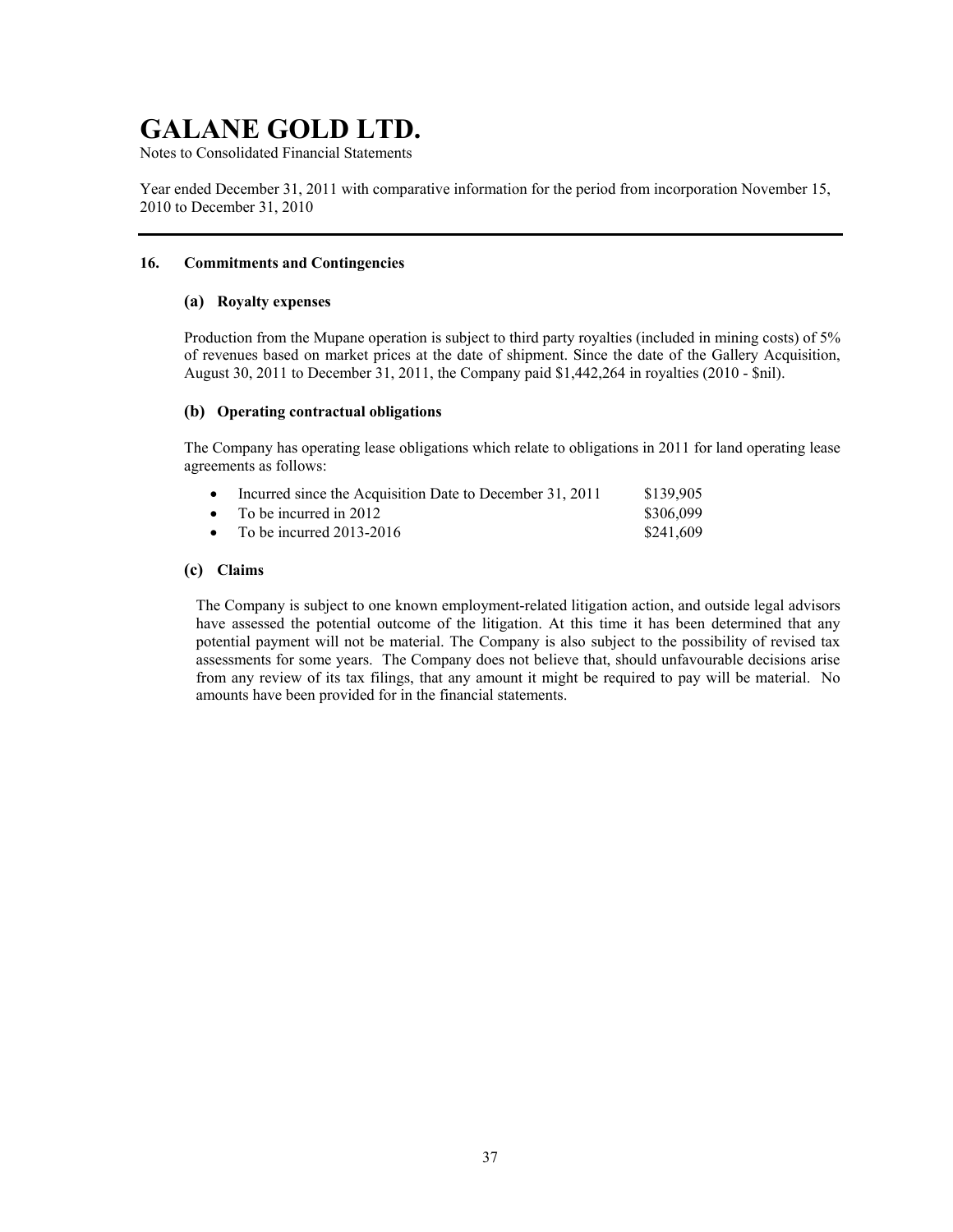Notes to Consolidated Financial Statements

Year ended December 31, 2011 with comparative information for the period from incorporation November 15, 2010 to December 31, 2010

### **17. Related party transactions**

During the year ended December 31, 2011, the following related party transactions occurred:

- x Philip Condon, the Company's CEO and Miniera Group Limited (a consulting company owned by Philip Condon):
	- o Management fees of \$134,454 were paid to Miniera Group Limited under its contract for the provision of the CEO services of Philip Condon;
	- o Miniera Group Limited subscribed for and purchased 120,000 common shares and warrants to purchase up to 60,000 common shares as part of the GGM Private Placement, at a cost of CDN\$0.80 per share and warrant;
- Ravi Sood, the Company's Chairman:
	- o Mr. Sood subscribed for and purchased 1,250,000 common shares and warrants to purchase up to 625,000 common shares as part of the GGM Private Placement, at a cost of CDN\$0.80 per share and warrant;
- Donald Cameron, the Company's CFO and InHouseCFO Inc. (a consulting company controlled by Donald Cameron):
	- o Management fees of \$23,460 and accounting fees of \$5,865 were paid to InHouseCFO Inc. under its contract for the provision of the CFO services of Donald Cameron;
- Amar Bhalla, a director of the Company and Capit Investment Corp. (an investment company controlled by Amar Bhalla):
	- o Capit Investment Corp. subscribed for and purchased 468,750 common shares and warrants to purchase up to 234,375 common shares as part of the GGM Private Placement, at a cost of CDN\$0.80 per share and warrant;
- Ian Egan, a director of the Company and Nagermir Pty Ltd. (a trust of which Ian Egan is a beneficiary):
	- o Nagermir Pty Ltd. subscribed for and purchased 125,000 common shares and warrants to purchase up to 62,500 common shares as part of the GGM Private Placement, at a cost of CDN\$0.80 per share and warrant;
- Management fees of \$55,750 were paid to RKG Consulting Ltd. under its contract for the provision of CFO services of the former CFO of the company, Rajat Ganguly.
- x The Company paid rent of \$6,100 for office premises to Great African Services (Pty) Ltd. a company owned by a consortium of individuals that includes Charles Byron, a director of the Company;
- IAMGOLD, a shareholder with significant influence, by holding in excess of 20% of the common shares of the Company (Note 5):
	- o The Company had the following transactions with IAMGOLD as a result of the Gallery Acquisition:
		- **Issued 21,875,000 common shares and 1,265,253 warrants;**
		- Issued an interest bearing note (Note 12) of \$3,800,000; and
		- Paid cash of \$6,559,462 (net of amount acquired from Gallery); and
	- o The Company accrued and paid \$79,241 in interest on the note payable to IAMGOLD.

At December 31, 2011, \$14,560 (2010 \$nil) was payable by the Company to Mr. Sood for reimbursement of out-of-pocket operating expenses he incurred during the fourth quarter of 2011.